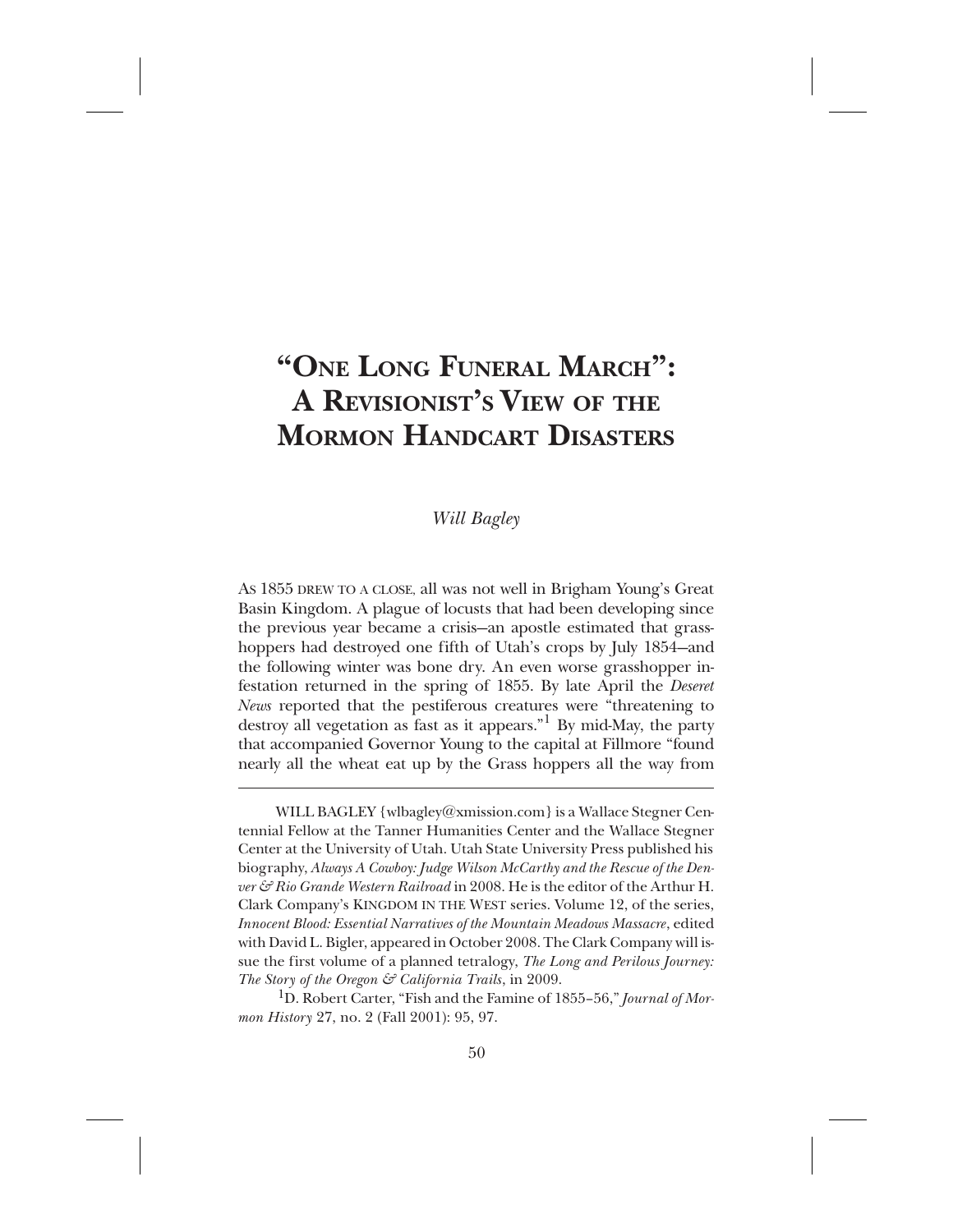Salt Lake City," a distance of  $150$  miles. $^2$  The territory "seems to be one entire desolation," Apostle Heber C. Kimball wrote to his son in England at the end of May 1855, "and, to look at things at the present time, there is not the least prospect of raising one bushel of grain in the valley this present season. Still," he added hopefully, "the grasshoppers may pass away, so as to give us a chance to sow wheat late, and also some corn."<sup>3</sup>

By July, when not a drop of rain had fallen, a full-blown drought developed, creating suffocating clouds of dust. The parched canyons, north and south, began to burn. Embittered Utes told Andrew Love of Nephi that "the Mormons cut their timber & use it & pay them nothing for it, & they prefer burning it up."<sup>4</sup> Kimball's hopes that late plantings could produce a crop proved optimistic. "There are not more than one-half the people that have bread," the apostle reported glumly the next spring, "and they have not more than one-half or one-quarter of a pound per day per person." Famine stalked the territory. Even Kimball and Brigham Young put their families on rations.<sup>5</sup>

Young himself had to "say something with regard to the hard times" as 1856 began. "I do not apprehend the least danger of starving, for until we eat up the last mule, from the tip of the ear to the end of the fly whipper, I am not afraid of starving to death."<sup>6</sup> At the same meeting, Jedediah Grant, Young's counselor in the First Presidency, took the same bold tack: he was "glad that our crops failed. Why? Because it teaches the people a lesson, it keeps the corrupt at bay, for they know that they would have to starve, or import their rations, should they come to injure us in the Territory of Utah." $^7\rm{But}$  during that grim winter and spring of 1856 thousands of desperately worried

+++ 7Jedediah M. Grant, January 27, 1856, *Journal of Discourses*, 3:201.

<sup>&</sup>lt;sup>2</sup>Scott G. Kenney, ed., *Wilford Woodruff's Journal, 1833–1898*, typescript, 9 vols. (Midvale, Utah: Signature Books, 1983–85), May 15, 1855, 4:320.

<sup>&</sup>lt;sup>3</sup>Heber C. Kimball, Letter to William Kimball, May 29, 1855, *Millennial Star* 17 (August 18, 1855): 518–19.

<sup>&</sup>lt;sup>4</sup>Andrew Love, Journal, July 26, 1855, photocopy of holograph, Utah State Historical Society, Salt Lake City.

<sup>&</sup>lt;sup>5</sup>Heber C. Kimball, Letter to William Kimball, April 13, 1856, Millen*nial Star* 17 (July 26, 1856): 476.

<sup>++</sup> 6Brigham Young, January 27, 1856, *Journal of Discourses,* 26 vols. (London and Liverpool: LDS Booksellers Depot, 1855–86), 3:196.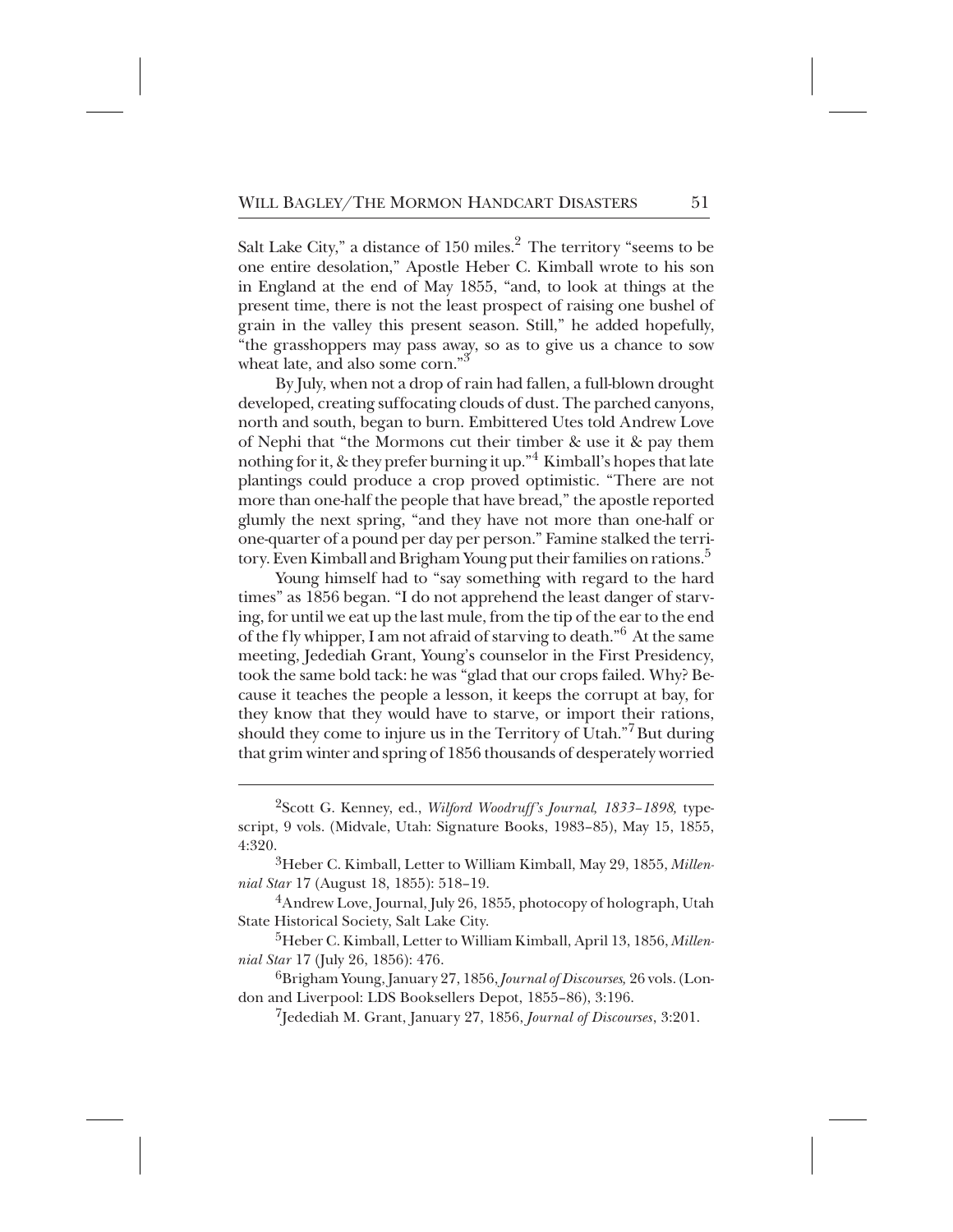Utahns were already surviving on grass and thistle roots as they watched their livestock starve.

To complicate matters, almost five thousand new settlers had arrived in the territory in 1855, the third largest emigrating season Utah had yet witnessed, but it came at a substantial cost. "When br. Erastus Snow arrived, on the 1st of this month, he came in the morning and informed me that he had run me in debt nearly fifty thousand dollars; he said, 'Prest. Young's name is as good as the bank,'" Young complained to a September congregation. Snow obviously considered that he had been authorized to borrow the equivalent of a million of today's dollars, but Young was not happy. Speaking in the Bowery, he said that Snow had used his name "without my knowing anything about it" and had "run us in debt almost fifty thousand dollars to strangers, merchants, cattle dealers, and our brethren who are coming here." Young said men who had taken Snow's drafts wanted their money immediately, and he felt "hunted, like one that is their prey ready to be devoured. I wish to give you one text to preach upon, 'from this time henceforth do not fret thy gizzard.' I will pay you when I can and not before." Young added, "It is the poor who have got your money, and if you have any complaints to make, make them against the Almighty for having so many poor. I do not owe you anything."<sup>8</sup> Recalling such debts five years later, he observed, "I cannot chew paper and spit out bank notes."<sup>9</sup>

#### **THE GATHERING**

To this day, one of the thirteen Articles of Faith that form the foundation of the Latter-day Saint faith proclaims, "We believe in the literal gathering of Israel and in the restoration of the Ten Tribes; that Zion (the New Jerusalem) will be built upon the American continent; that Christ will reign personally upon the earth; and, that the earth will be renewed and receive its paradisiacal glory." Although this doctrine has receded in importance and has no particular salience today, it was a key belief for early Latter-day Saints who anticipated the Second Coming in their own lifetimes. Failure to heed the call was dangerous. When John Jaques's sister-in-law questioned the wisdom of the handcart plan, he rebuked her in the pages of the *Millennial Star*:

<sup>++++</sup> 8"Remarks," September 16, 1855, *Deseret News*, September 26, 1855, 226.

<sup>\*</sup> 9"Remarks," October 6, 1860, *Deseret News*, October 17, 1860, 258.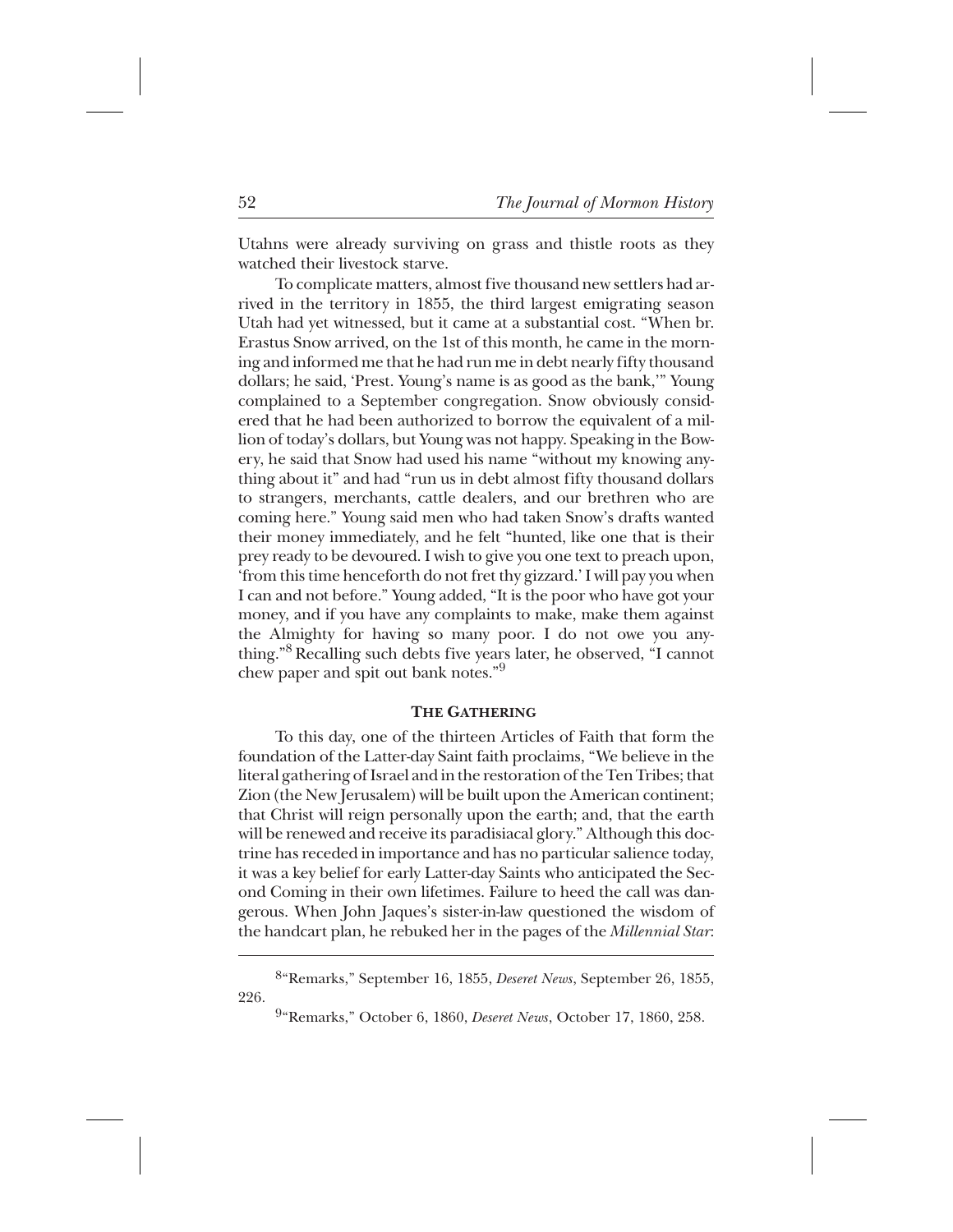"Joseph Smith prophesied that those who would not gather to Zion when their way was opened, should be afflicted by the devil." $^{10}$ 

Brigham Young stoutly and repeatedly preached the urgency of gathering. The Church existed "to roll on the work of the last days, gather the Saints, preach the Gospel, build up cities and temples, send the Gospel to the uttermost parts of the earth, and revolutionize the whole world."<sup>11</sup> Escaping from "Babylon," or the larger society, was necessary for both temporal and spiritual salvation; Zion would provide the only safety in what was seen as the havoc and chaos that would precede the Millennium. A sympathetic U.S. Army observer, Lieutenant John W. Gunnison, concluded that the citizens of Utah were "satisfied to abide their time, in accession of strength by numbers, when they may be deemed fit to take a sovereign position," but Brigham Young was impatient to set in motion the events that would usher in the Second Coming.<sup>12</sup> He wanted to "show what the Lord is going to do in the latter days, the great miracles he will perform, the gathering of his people, the saving of his Saints, the building up of Zion, the redeeming of the house of Israel, the establishing of the New Jerusalem, the bringing back of the ten tribes, and the consuming of their enemies before them, overthrowing kingdoms, &c., &c., and this is proclaimed to both Saint and sinner."<sup>13</sup>

Thus, the urgency of gathering had both spiritual and political motivations; and its dramatic achievements—a total of sixty to seventy thousand emigrants arrived before the transcontinental railroad was completed in 1869—cannot conceal the lamentable fact that the Mormon gathering to Zion was consistently underpowered, underfinanced, and, most significantly, underfed. In 1849, the Church set up

<sup>10</sup>Stella Jaques Bell, ed., *Life History and Writings of John Jaques, Including a Diary of the Martin Handcart Company* (Rexburg, Ida.: Ricks College Press, 1978), 74, quoting *Millennial Star*, June 14, 1856, 367. Smith's actual quotation was, "I prophesy, that that man who tarries after he has an opportunity of going, will be afflicted by the devil. Wars are at hand; we must not delay." Quoted in Robert Bruce Flanders, *Nauvoo: Kingdom on the Mississippi* (Urbana: University of Illinois Press, 1965), 43.

<sup>11</sup>Brigham Young, September 16, 1855, *Journal of Discourses*, 3:5.

<sup>12</sup>John W. Gunnison, *The Mormons, or, Latter-day Saints, in the Valley of the Great Salt Lake* (1852; rpt., Brookline, Mass.: Paradigm Publications, 1993), 23.

<sup>+</sup> 13Brigham Young, June 8, 1862, *Journal of Discourses*, 10:26.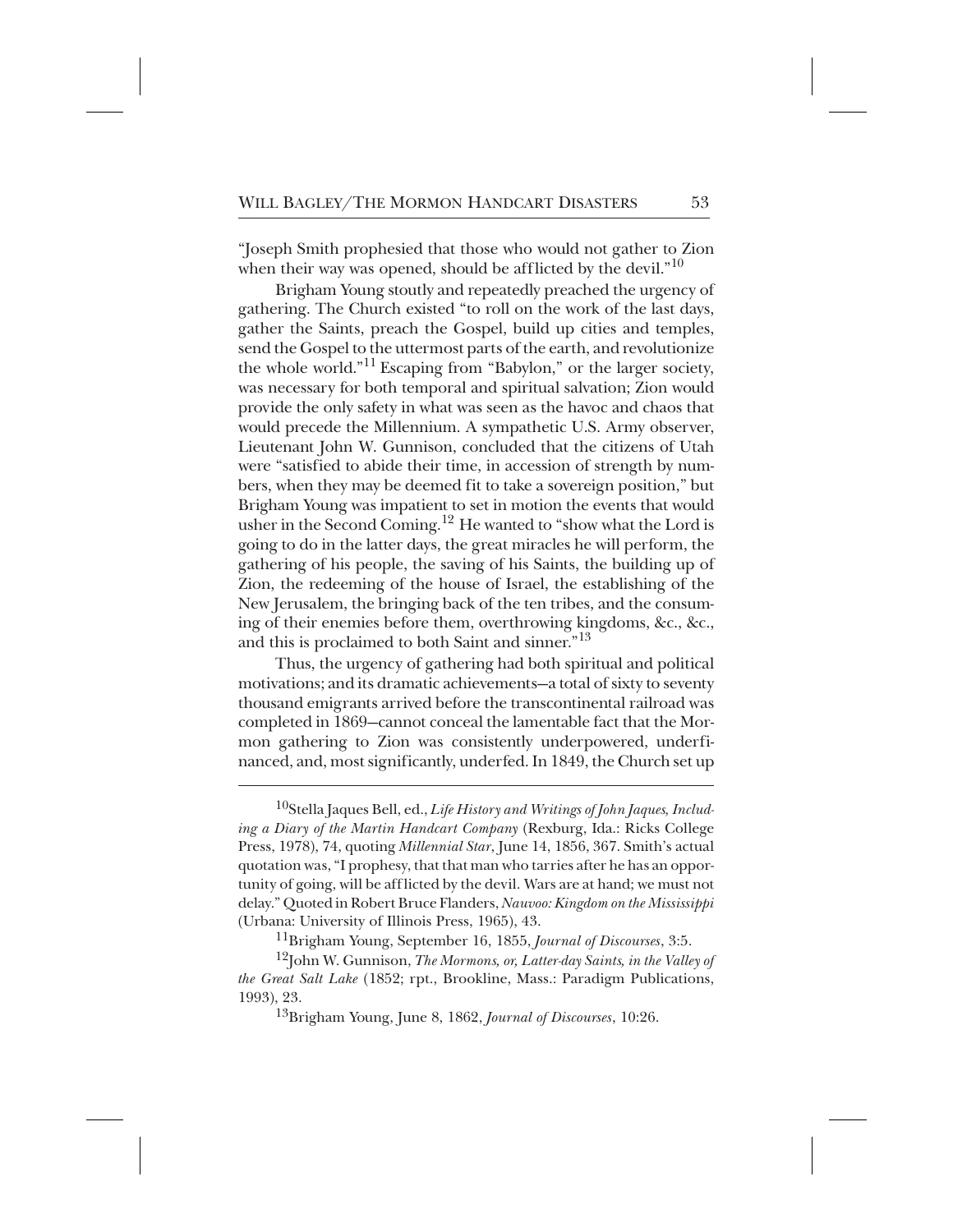the Perpetual Emigrating Fund (PEF) as a revolving account to help bring poor converts to Utah, trying to stretch scarce resources; it also developed plans such as the Ten and Thirteen Pound Companies to expedite European emigration to the Great Basin.<sup>14</sup> But now, "There must be a change in the way of the gathering, in order to save them [the poor] from the calamities and the scourges that are coming upon the wicked nations of the earth," Wilford Woodruff said.<sup>15</sup> Brigham Young sincerely believed that faithful Latter-day Saints must seek refuge in Zion to avoid the horrors of the pending apocalypse that would soon ravage Babylon. He foresaw the last days as a "sermon that will be preached with fire and sword, tempests, earthquakes, hail, rain, thunders and lightnings, and fearful destruction." $16$ 

From a less millennial perspective, Mormon leaders felt a deep sympathy with their poor European converts and sought to deliver them from the desperate conditions that Charles Dickens described so powerfully and which most of them had experienced firsthand as missionaries. Certainly the Church's own resources were stretched thin. The concept of the handcarts was, itself, an attempt to stretch them further. However, one of the unforeseen negative consequences of poverty on both sides of the ocean was that Brigham Young and his agents failed to allocate enough resources to ensure that Church-supported-and-sponsored emigration was safe and successful. This article thoroughly examines the combination of ambition, mismanagement, hope, misguided faith, tightfistedness, and bad luck that took such a toll on all ten handcart companies.

By the end of 1855, the Perpetual Emigrating Fund had brought 3,441 emigrants to Utah.<sup>17</sup> The inspiration for the handcart scheme was rooted in the fund's many problems. Despite much creative financing, the plan was quickly mired in debt, which even the 10 percent annual interest rate often imposed on its patrons failed to miti-

 $^{14}$ For an excellent study, see Polly Aird, "Bound for Zion: The Tenand Thirteen-Pound Emigrating Companies, 1853–54," *Utah Historical Quarterly* 70, no. 4 (Fall 2002): 300–325.

<sup>&</sup>lt;sup>15</sup>Wilford Woodruff, October 6, 1856, *Journal of Discourses*, 4:96.

<sup>&</sup>lt;sup>16</sup>Brigham Young, July 15, 1860, *Journal of Discourses*, 8:123.

 $17$ PEF clerk John T. Caine, Report to Alfred Cumming, February 1, 1860, quoted in James Buchanan, *Message of the President*, House Exec. Doc. 78, 36th Congress, 1st Session, 1860, Serial 1056, 46.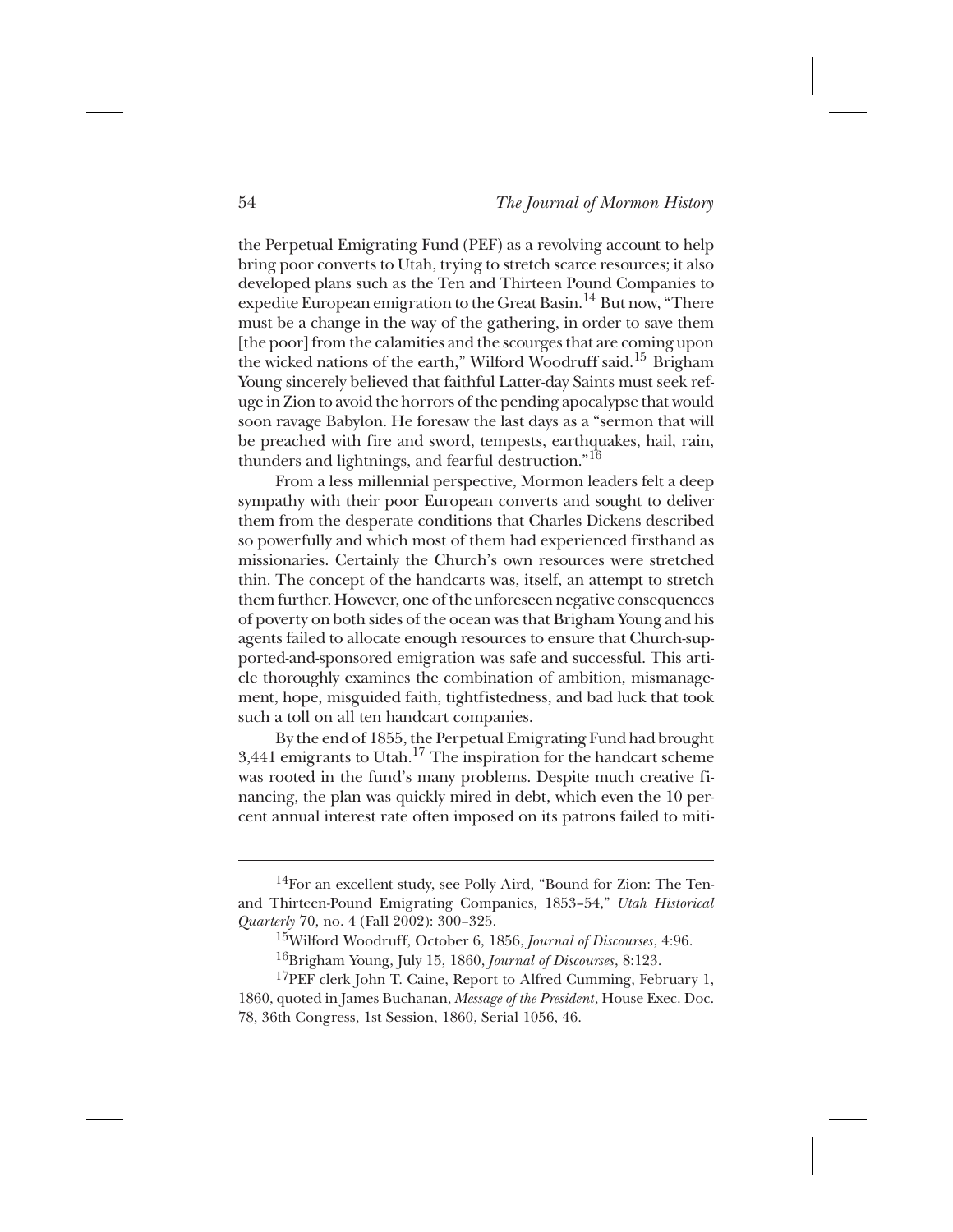gate.<sup>18</sup> A frontier economy as cash-starved as early Utah's offered few opportunities for new emigrants to repay the principal, let alone the interest; and as the 1850s progressed, such prospects were getting worse. During the winter of 1855–56, Brigham Young reported a catastrophic loss in the territory of "probably two thirds of our entire stock."<sup>19</sup> The crushing drought, which lasted until 1857, further devastated Deseret's already troubled economy. By early 1855, the outstanding balance that 862 debtors had created since 1849 owed to the PEF totaled more than \$100,000. After Erastus Snow reported the extent of the PEF's expenditures in September 1855, Young made clear to an audience in the Old Tabernacle that debt repayment was a high priority: "I want to have you understand fully that I intend to put the screws upon you, and you who have owed for years, if you do not pay

 $^{18}$ PEF clients signed a contract promising that, after their arrival in Utah, "we will hold ourselves, our time, and our labour, subject to the appropriation of the Perpetual Emigrating Fund Company until the full cost of our emigration is paid, with interest if required." "Emigration Department," *Millennial Star* 18, no. 2 (January 12, 1856): 26. B. H. Roberts claimed that these terms were not vigorously enforced and that the usual interest rate of 10 percent was not imposed in cases of misfortune and if "there was anything like promptness in the payment." Roberts, *A Comprehensive History of the Church of Jesus Christ of Latter-day Saints*, 6 vols. (Salt Lake City: Deseret News Press, 1930), 3:410. Yet at the conclusion of his handcart articles, John Jaques wrote that the PEF company should "freely and fully cancel the indebtedness for passage, if any remains, of every member of this unfortunate and sorely tried emigrant company," and further urged: "If anybody ever worked his passage, to the uttermost farthing, these poor emigrants did. They paid not only the principal, but the interest also, with the latter rigorously compounded. They paid it in the hardest and most precious and most costly coin—by enduring daily hard labor, wasting fatigue, and pinching privations, by passing though untold hardships, by suffering cold and hunger, wretchedness and starvation, nakedness and famine, by frozen limbs and injured health and broken constitutions and many by giving their earthly all." John Jaques, "Some Reminiscences," *Salt Lake Daily Herald*, January 19, 1879, 1.

<sup>19</sup>Brigham Young, Letter to Charles C. Rich, April 3, 1856, Brigham Young Collection, Historical Department Library, Church of Jesus Christ of Latter-day Saints, Salt Lake City (hereafter LDS Church History Library). As with many items from this collection, I am indebted to Ardis E. Parshall for her generosity in sharing it with me.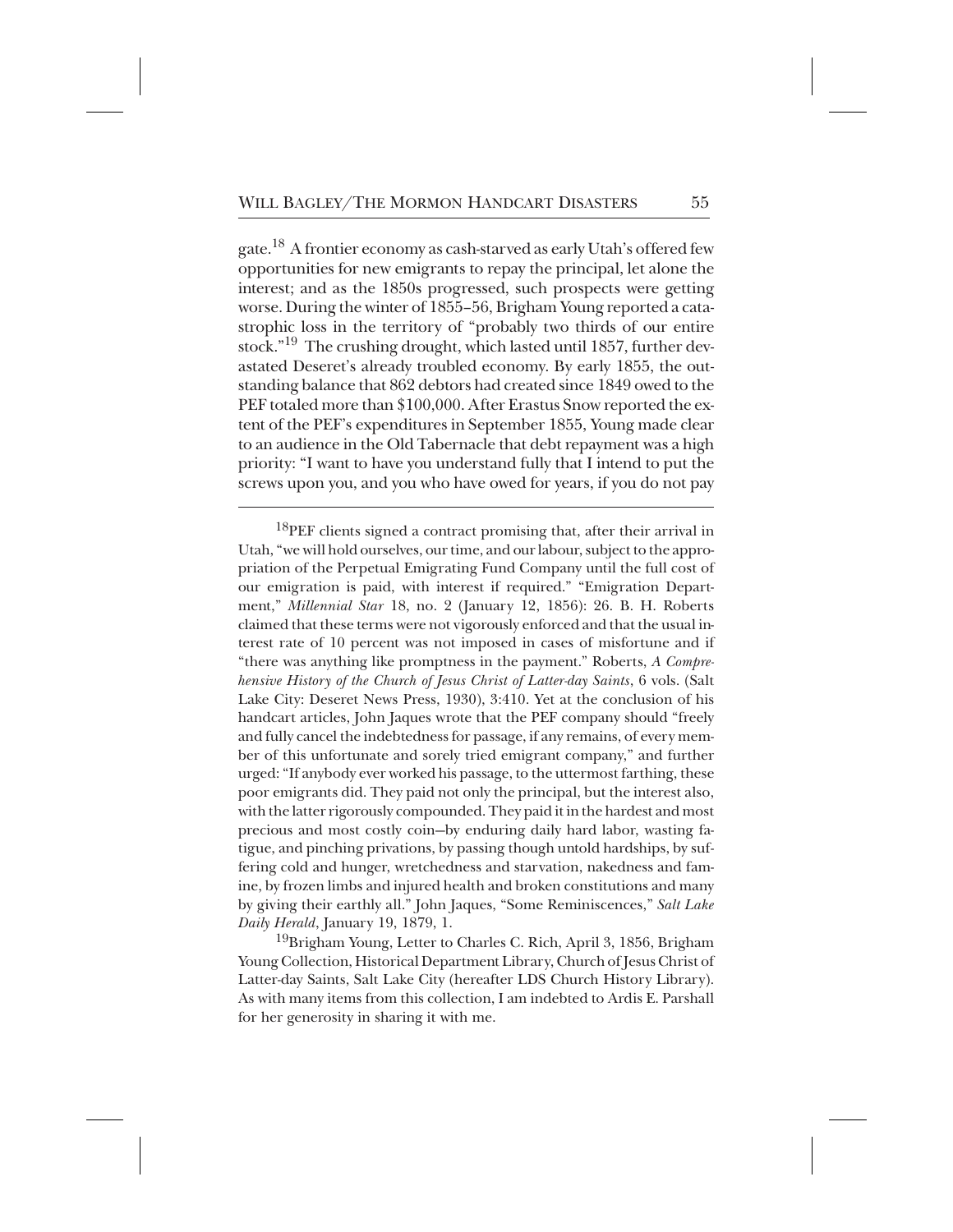up now and help us, we will levy on your property and take every farthing you have on the earth." $^{20}$  Those who wanted to leave the territory found that Young's statement was not an empty threat.<sup>21</sup>

The fund was only one factor contributing to the LDS Church's dire financial straits. "The people must know that I know how to handle money and means," Young said a year later, "and I never supposed that anybody had a doubt of it." $^{22}$  In fact, Brigham Young's record of financial mismanagement, for a variety of reasons, is impressive. He took an interest so keen in local industries that it amounted to micro-management; and his ambitious plans required importing industrial machinery to manufacture iron, sugar, pottery, paper, wool, and salt. Leonard Arrington's magisterial economic history documents losses of \$12,000 invested in pottery in 1853, at least \$8,500 spent on a paper mill by 1857, and more than \$100,000 on the failure of the Deseret Manufacturing Company to make sugar from beets. Fifty-two ox teams were to haul the heavy boilers, vacuum pans, pumps, and raspers for the sugar factory across the plains in 1852, only to stall in Echo Canyon when winter set in. Hauled into the valley in the spring of 1853 and set up in today's Sugarhouse, it commenced operations; but by 1856, it was abundantly clear that no one in Utah had the skills required to make sugar successfully. As for the Deseret Iron Company, when it folded in 1858, it had directly expended at least \$150,000 "to produce nothing more than a few andirons, kitchen utensils, flat irons, wagon wheels, molasses rolls, and machine castings." $^{23}$ 

Yet despite the failure of these enterprises, Brigham Young had

<sup>20</sup>Brigham Young, September 16, 1855, *Journal of Discourses*, 3:6.

<sup>21</sup>For barriers to leaving Utah, see Polly Aird, "'You Nasty Apostates, Clear Out': Reasons for Disaffection in the Late 1850s," *Journal of Mormon History* 30, no. 2 (Fall 2004): 146–50.

++ 22Brigham Young, "Remarks," *Deseret News,* November 12, 1856, 283.

<sup>23</sup>Leonard J. Arrington, *Great Basin Kingdom: An Economic History of the Latter-day Saints, 1830–1900* (1958; rpt., Salt Lake City: University of Utah Press and the Tanner Trust Fund, 1993), 114–15, 117–20, 127. As Morris A. Shirts and William T. Parry, "The Demise of the Deseret Iron Company: Failure of the Brick Furnace Lining Technology," *Utah Historical Quarterly* 56, no. 1 (Winter 1988): 23–35, point out, a variety of technological and mechanical problems caused the failure of the Iron Mission, despite the heroic efforts of its missionaries. For the sugar effort, see Charles L.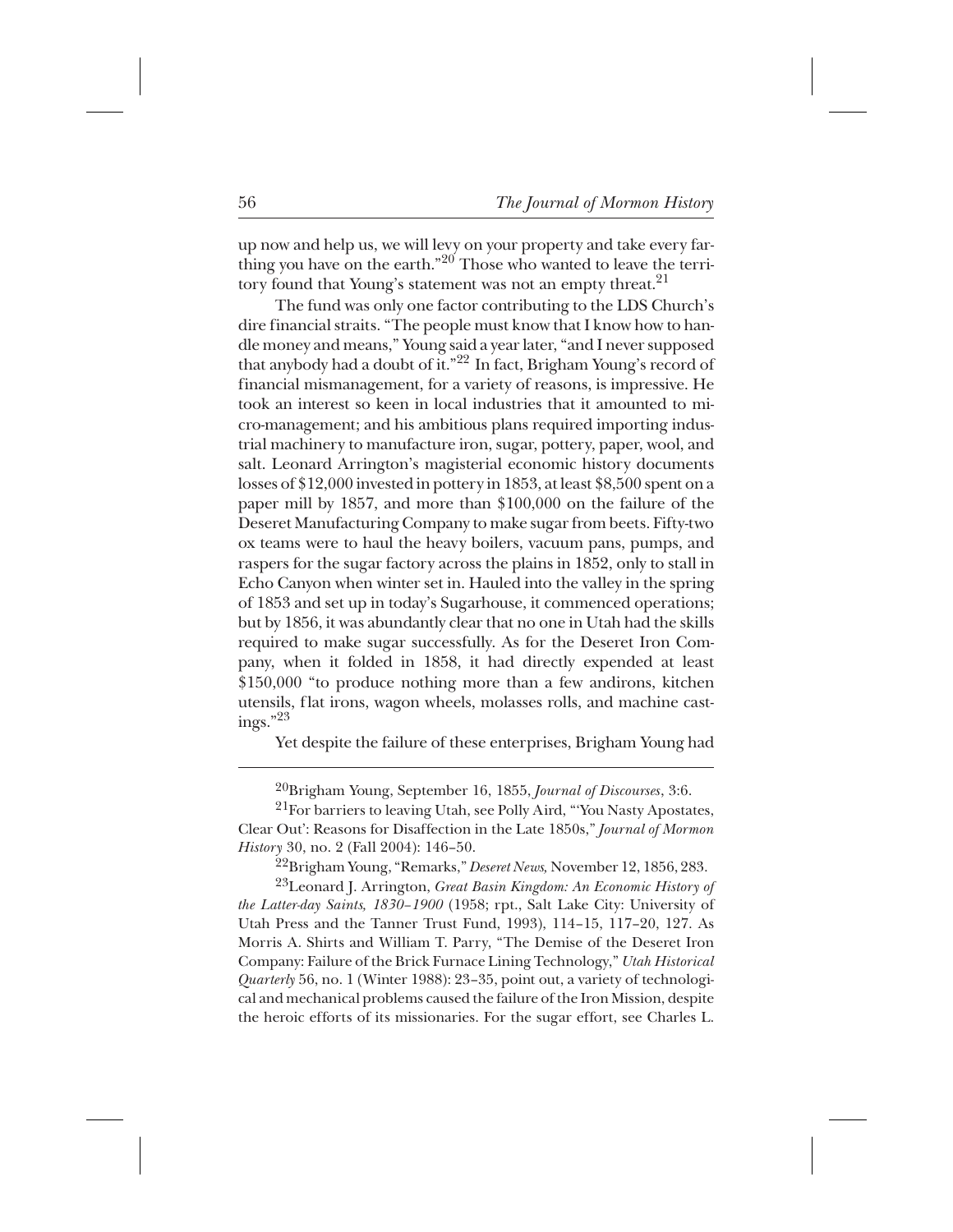accumulated a personal fortune. In April 1855, "Young consecrated to himself as trustee-in-trust [of the LDS Church] a long list of real and personal property valued at \$199,625"—more than \$4 million dollars in 2005—including an African servant girl worth  $$1,000.<sup>24</sup>$ 

Young's desire to create enterprises that would "let home industry produce every article of home consumption" is easy to defend: Given Utah's harsh environment, the territory's economy desperately needed expansion.<sup>25</sup> But as the handcart disasters revealed, Young operated what is best understood as a command economy; and for two decades, he tightly controlled how the community developed its resources. As he said in 1867, "The man whom God calls to dictate affairs in the building up of his Zion has the right to dictate about everything connected with the building up of Zion, yes even to the ribbons the women wear; and any person who denies it is ignorant."<sup>26</sup> Cooperative efforts–irrigation, agricultural, and settlement projects— showed considerable success using this model, as would organizing a rescue effort. But such a system lacked a competitive edge and failed to promote individual initiative. The staggering loss of life among the 3,210 oxen that hauled 513 tons of freight to Utah in 1855 suggests a possible consequence of this approach. In November, Brigham Young reported that 722 of the animals had died, a mortality rate of 22.5 percent among the six trains he listed. But 47 percent of the oxen who had hauled Erastus Snow's church train to Utah were also dead. $^{27}$  By the next spring, "a great part of the church herd perished" due largely to the devastating drought that was ravaging the territory.<sup>28</sup> But it also probably reflected the lack of interest herdsmen showed in the welfare of animals they were assigned to tend but did not own—and the loss of

<sup>24</sup>Arrington, *Great Basin Kingdom*, 146–47; and "The Inflation Calculator," http://www.westegg.com/inflation/ (accessed August 13, 2006).

<sup>25</sup>Arrington, *Great Basin Kingdom*, 113.

<sup>26</sup>Brigham Young, February 3, 1867, *Journal of Discourses*, 11:298.

 $^{27}$ Brigham Young, "To Those Who Are Engaged in Freighting on the Western Waters," *Deseret News*, November 21, 1855, p. 292, col. 4.

<sup>28</sup>William Chandless, *A Visit to Salt Lake; Being a Journey across the Plains, and a Residence in the Mormon Settlements at Utah* (1857; rpt., New

Schmalz, "The Failure of Utah's First Sugar Factory," *Utah Historical Quarterly* 56, no. 1 (Winter 1988): 36–53; Will Bagley, "Why Didn't the Sugar House Make Sugar?" *Salt Lake Tribune*, April 15, 2001, B1.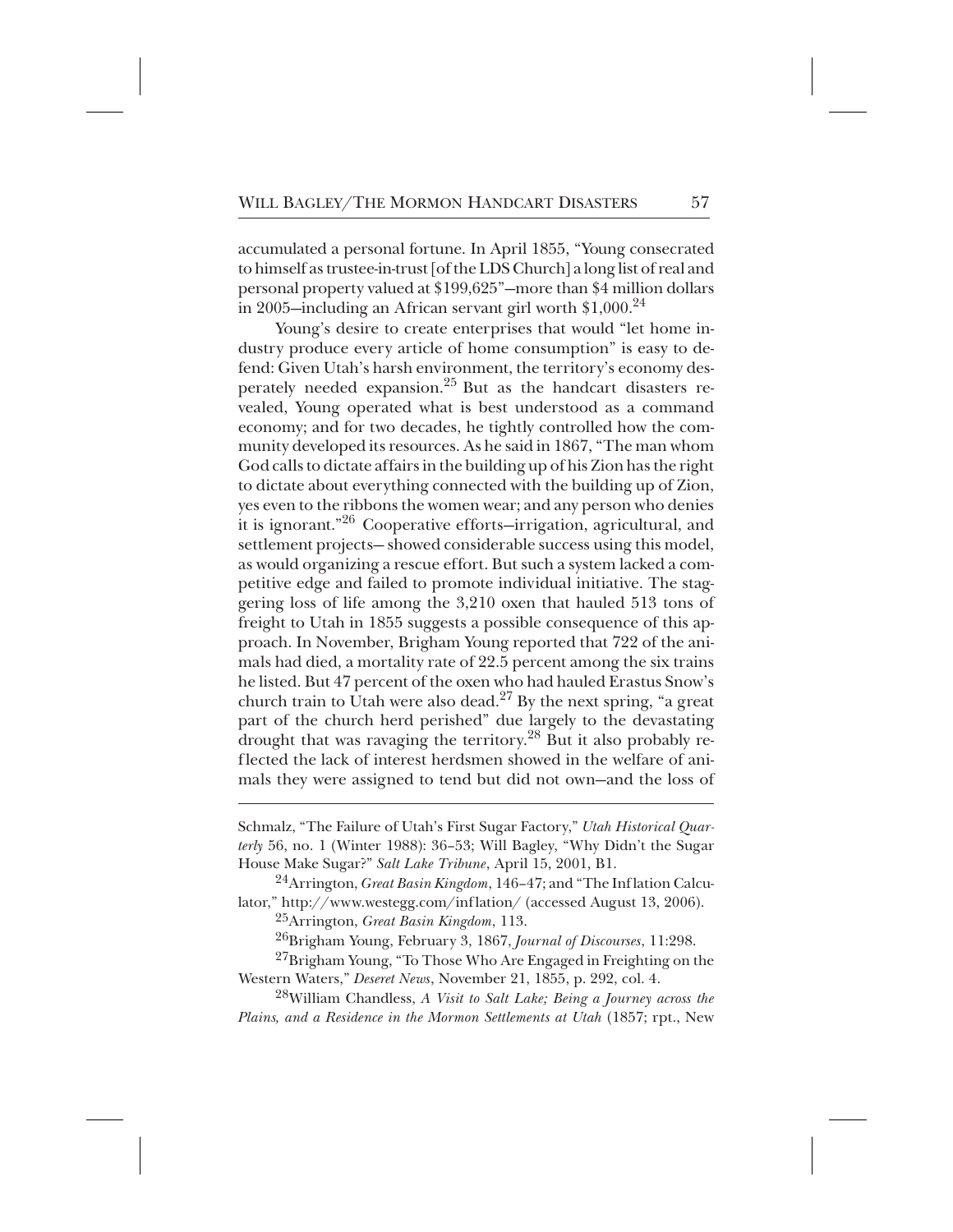these animals immensely complicated planning for the 1856 emigration.

As a result, Brigham felt encouraged to revive what he called "my old plan." As Robert Lang Campbell, a former clerk in Joseph Smith's office, carried the mail east from Salt Lake on May 21, 1850, his party had met a Scotsman pushing a wheelbarrow, who told the Mormon couriers that several companies had offered to haul his provisions and bedding. The hard-charging Scot "thanked them kindly, but wished to be excused, as he could not wait on the tardy movements of a camp. He never was afraid of the Indians stealing his horses, and he never lost any rest dreading a stampede." Campbell wrote from Kanesville that one of the Mormons, John O. Angus, called the wheelbarrow man "the fulfillment of a Mormon prophecy. Three years ago he had heard a Mormon prophet declare that they would travel the plains with wheelbarrows." $^{29}$ 

While no other documentation of this prophecy has been found, LDS Church leaders began seriously considering cheaper ways to cross the plains as early as 1851. "Some of the children of the world, have crossed the mountains and plains, from Missouri to California, with a pack on their back to worship their god—Gold," proclaimed the First Presidency, then consisting of Brigham Young, Heber C. Kimball, and Willard Richards. (Richards authored this general epistle.) "Some have performed the same journey with a wheel-barrow, some have accomplished the same with a pack on a cow." Others had made the trek with wagons or carts made "without a particle of iron, hooping their wheels with hickory, or raw hide, or ropes, and had as good and safe a journey as any in the camps, with their well wrought iron wagons." Faithful Mormons could do the same. "Families might start from Missouri river, with cows, hand-carts, wheel-barrows, with little f lour, and no unnecessaries, and come to this place quicker, and with less fatigue than by following the heavy trains with their cumbrous herds, which they are obliged to drive miles to feed. Do you not like this method of travelling? Do you think salvation costs too much? If so,

York: AMS Press, 1971), 143.

 $^{29}$ Robert Campbell, July 7, 1850, "Interesting News from the Plains," *Frontier Guardian*, July 24, 1850, 1–2.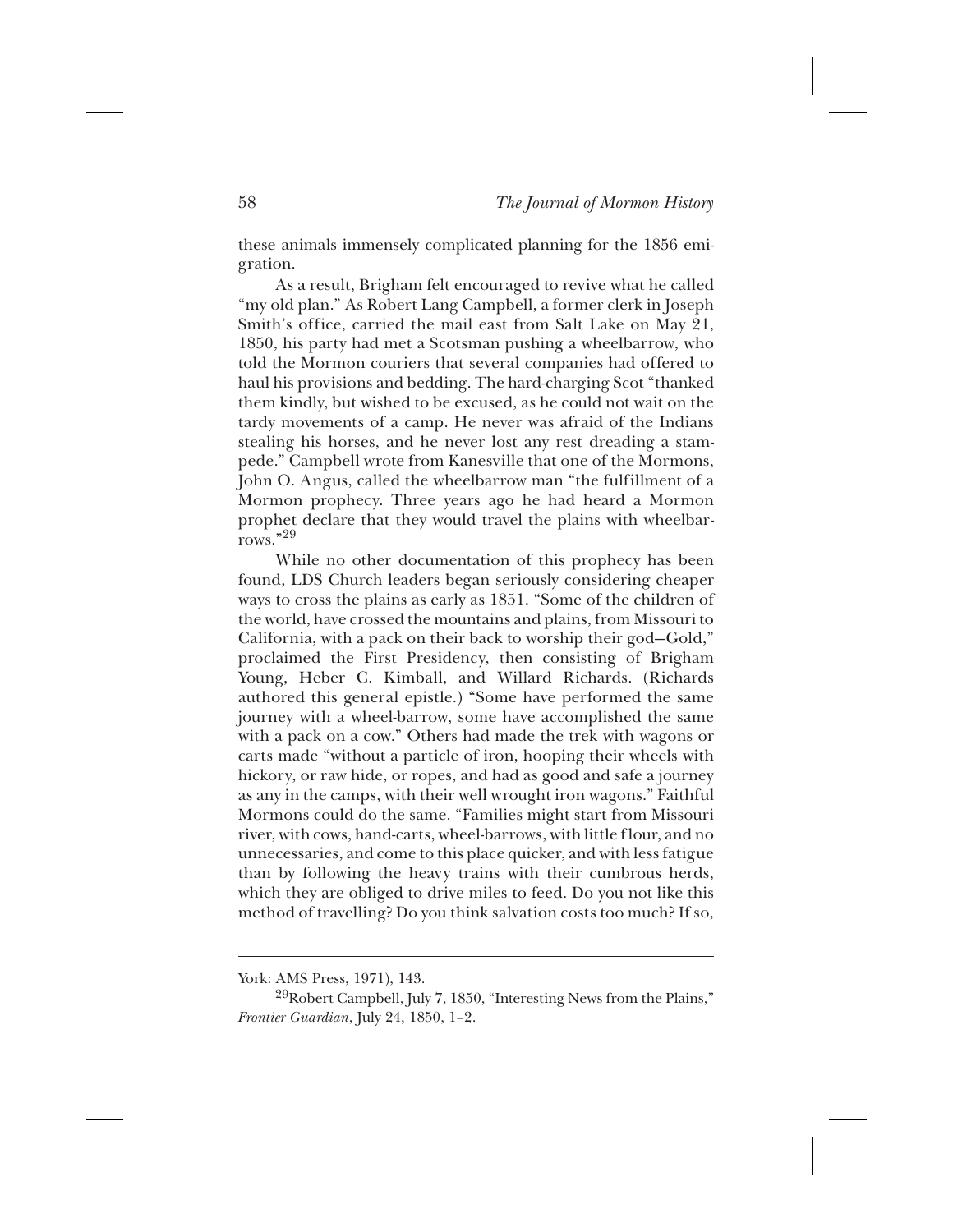it is not worth having." $30$ 

## **"CAUSE THE NATIONS TO TREMBLE WITH FEAR": THE HANDCART PLAN**

If this 1851 epistle was a trial balloon, the response was not so enthusiastic that Church leaders acted on it immediately. It was not until late September 1855 that Young instructed Franklin D. Richards, British Mission president, to implement "my old plan," because "we cannot afford to purchase wagons and teams as in times past. . . . Make hand-carts, and let the emigration foot it, and draw upon them the necessary supplies, having a cow or two for every ten." He laid out his reasons: "They can come just as quick, if not quicker, and much cheaper—can start earlier and escape the prevailing sickness which annually lays so many of our brethren in the dust." $31$ 

Two days before this letter to Richards, Brigham Young had written to Apostle John Taylor in New York, which shows that he had given a carpenter's thought to specifications for the carts:

Take good hichory [sic] for the axle trees, and make them say, two inches in diameter at the shoulder and 1¼ at the point, say four and a half feet from point to point, make the hubs out of hardhack or iron wood, or if they cannot be had, get young hickery [sic], small and tough and turn them out about six inches long and five or six inches in the diameter—drive the spokes in bracing while the hub is green so it will tighten while seasoning, the same as Chairs are made—line the inside with good sole leather for [the hub] boxes—make spokes of good tough hickory long enough so as to make the wheel about four and a half or five feet high, it draws much easier high than low. The axle should be up high enough for a man to draw on the level—the rims should be split out of hickory like the rim to a spinning wheel, only thicker, fastened and lined with green hides when they can be obtained. The boxes made out of  $\frac{1}{2}$  or  $\frac{3}{8}$  inch stuff-the whole to be made strong but as light as possible. They will have to be provided a few cows but they should be of the best quality. If it is once known that such a company is on the plains there will be no difficulty in having

 $30$ "Sixth General Epistle of the Presidency of the Church of Jesus Christ of Latter-day Saints," *Deseret News*, November 15, 1851, p. 2, col. 4.

 ${}^{31}$ Brigham Young, Letter to Franklin D. Richards, September 30, 1855, "Foreign Correspondence," *Millennial Star* 17 (December 22, 1855): 813.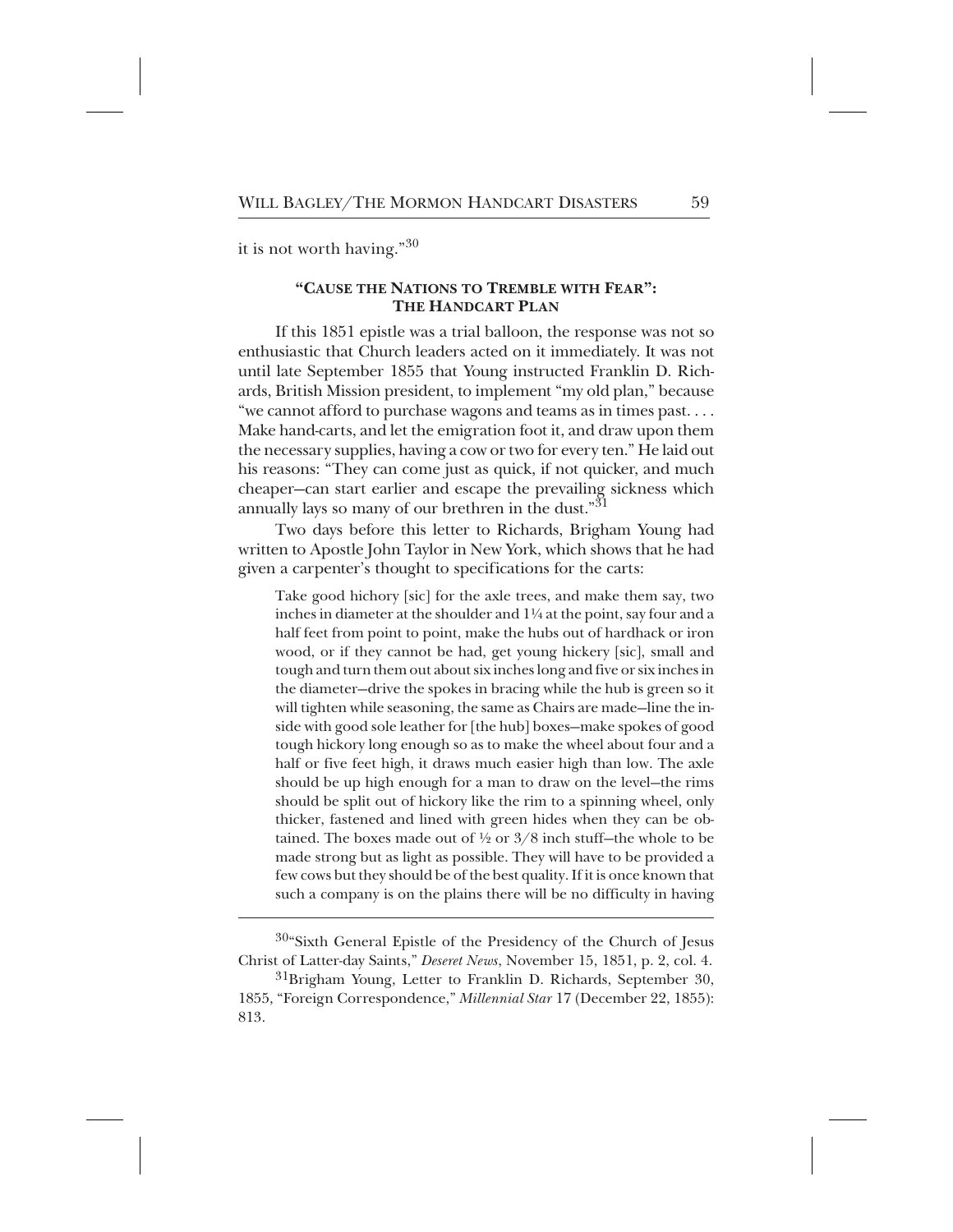the brethren from this place meeting them with provisions nearly if not quite half way. Many of them that will come have friends here that will be on hand for this business. In this way we can still operate, and I believe successfully too, much more so than yoking up wild Buffaloes, as you remember you once proposed as an alternate. $32$ 

Tight finances made the handcart plan appealing, especially given the shortage of oxen. However, the decision was not a clear choice between "handcart brigades or suspend[ing] operations."<sup>33</sup> After the 1856 disaster, the Church spent no PEF money on the last five handcart trains. The majority of Mormon emigrants still came by wagon train even during 1857, 1859, and 1860 when the handcarts were used. Rather, as this article documents, Brigham Young chose to spend the Church's scarce dollars on freight operations and other speculative ventures. The "down-and-back" system that formally replaced handcarts in 1861 ultimately proved to be the most effective way of transporting converts to Utah.<sup>34</sup> Mormon freighters were already experimenting with such a system in 1856, as Abraham O. Smoot's activities that spring suggest.

In late October 1855, the First Presidency issued another general epistle announcing the handcart plan. It called on all the faithful to "gather up for Zion and come while the way is open before them; let the poor also come, whether they receive aid or not from the Fund; let them come on foot, with hand carts or wheel barrows." The handcarts would save "the immense expense every year for teams and outfit for crossing the plains" and the new system would eliminate "the expense, risk, loss and perplexity of teams" so that more Saints could "escape the scenes of distress, anguish and

 $^{34}$ For an excellent examination of the subject, see William G. Hartley, "Down-and-Back Wagon Trains: Travelers on the Mormon Trail in 1861," *Overland Journal* 11, no. 4 (Winter 1993): 23–34; and William G. Hartley, "Brigham Young's Overland Trails Revolution: The Creation of the 'Downand-Back' Wagon-Train System, 1860–61," *Journal of Mormon History* 28, no. 1 (Spring 2002): 1–30.

<sup>&</sup>lt;sup>32</sup>Brigham Young, Letter to John Taylor, September 28, 1856, Raymond Taylor typescript, John Taylor Family Papers (1883–1994), Ms0050, Special Collections, Marriott Library, University of Utah, Salt Lake City.

<sup>&</sup>lt;sup>33</sup>"Leaving No One Behind: The Story of the Handcart Pioneers," http://www.lds.org/newsroom/showpackage/0,15367,3899-1—34-2-447, 00.html (accessed August 13, 2006).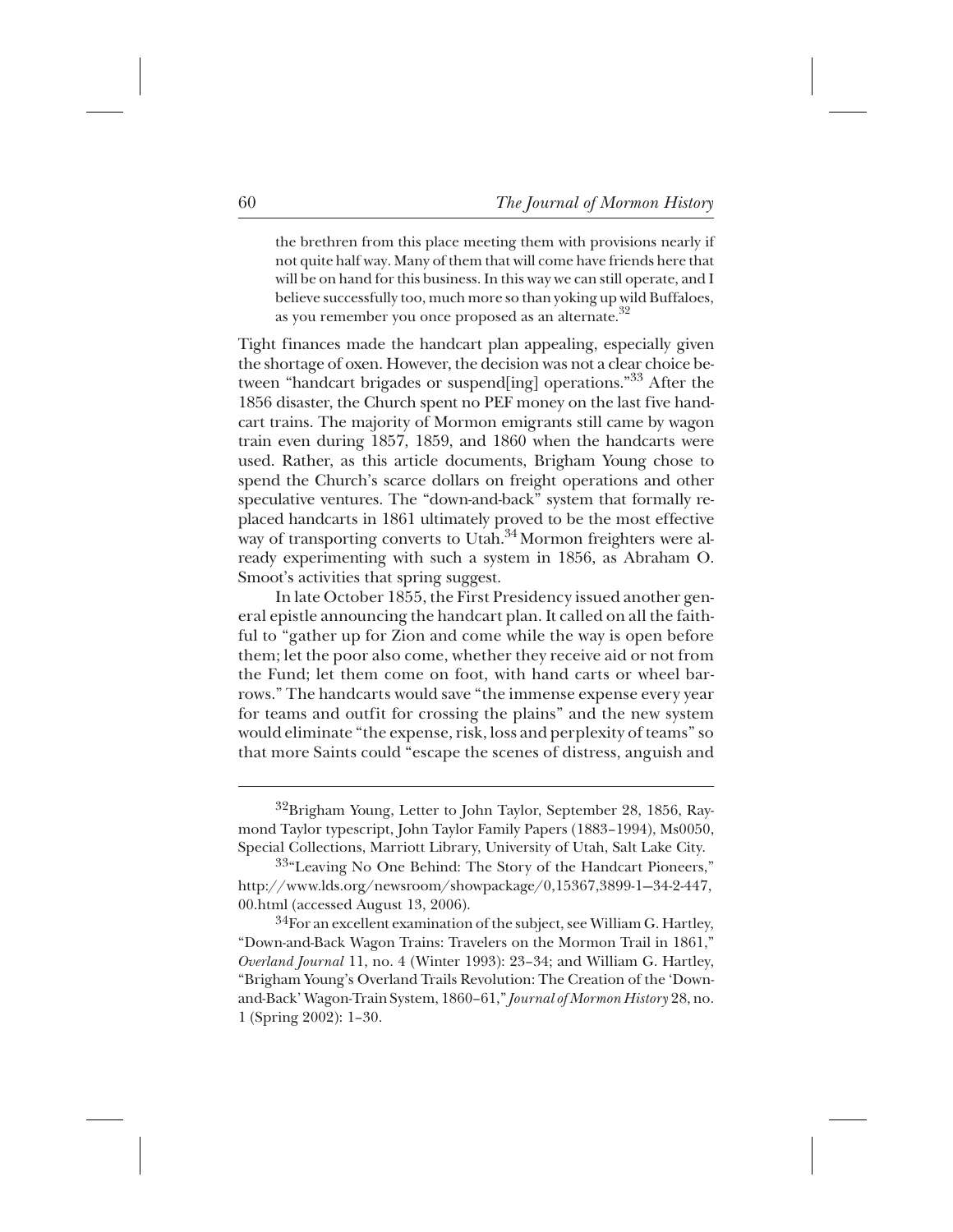death which have often laid so many or our brethren and sisters in the dust." The presidency promised to send faithful and experienced leaders with suitable instructions "to some proper out-fitting point to carry into effect the above suggestions." However, participants "are expected to walk and draw their luggage across the plains, and . . . they will be assisted by the Fund in no other way." As this decree made clear, all who received aid in 1856 from the PEF would be required to use handcarts, so the handcart parties were often referred to as the P.E. Fund passengers, company, or emigration. But the decree also contained an implicit promise: "Let them gird up their loins and walk through, and nothing shall hinder or stay them."35

The epistle took a hard line with those who quailed at the prospect of walking twelve hundred miles: "If any apostatize in consequence of this regulation, so much the better, for it is far better that such deny the faith before they start than to do so, for a more trif ling cause, after they get here." The epistle again stressed the primacy of faith: "If they have not faith enough to undertake this job, and accomplish it too, they have not faith sufficient to endure, with the saints in Zion, the celestial law which leads to exaltation and eternal lives."36

British convert John Jaques penned an enthusiastic endorsement of the scheme for the *Millennial Star*: "Know ye not that it is the holy ordinance of the Lord, revealed through His Prophet Brigham, for the redemption of the humble, faithful poor, and that it will be blessed and sanctified of Him to the salvation of thousands who are not too proud to be saved in His appointed way, while many of those who despise that way will be left to perish in Babylon?" Jaques, who had joined the Church in 1845, personally embraced the plan and amplified the promise of safety implied in the epistle: "The Lord has promised, through His servant Brigham, that the hand-cart companies shall be blessed with health and strength, and be met part way with teams and provisions from the Valley. And I am not afraid to prophesy, that those who go by hand-carts, and continue faithful and

<sup>&</sup>lt;sup>35</sup>"Thirteenth General Epistle," *Deseret News*, October 13, 1855, 268–69, http://www.lds.org/churchhistory/library/source/0,18016,4976 -8202,00.html (accessed July 22, 2006).

 ${}^{36}$ Ibid.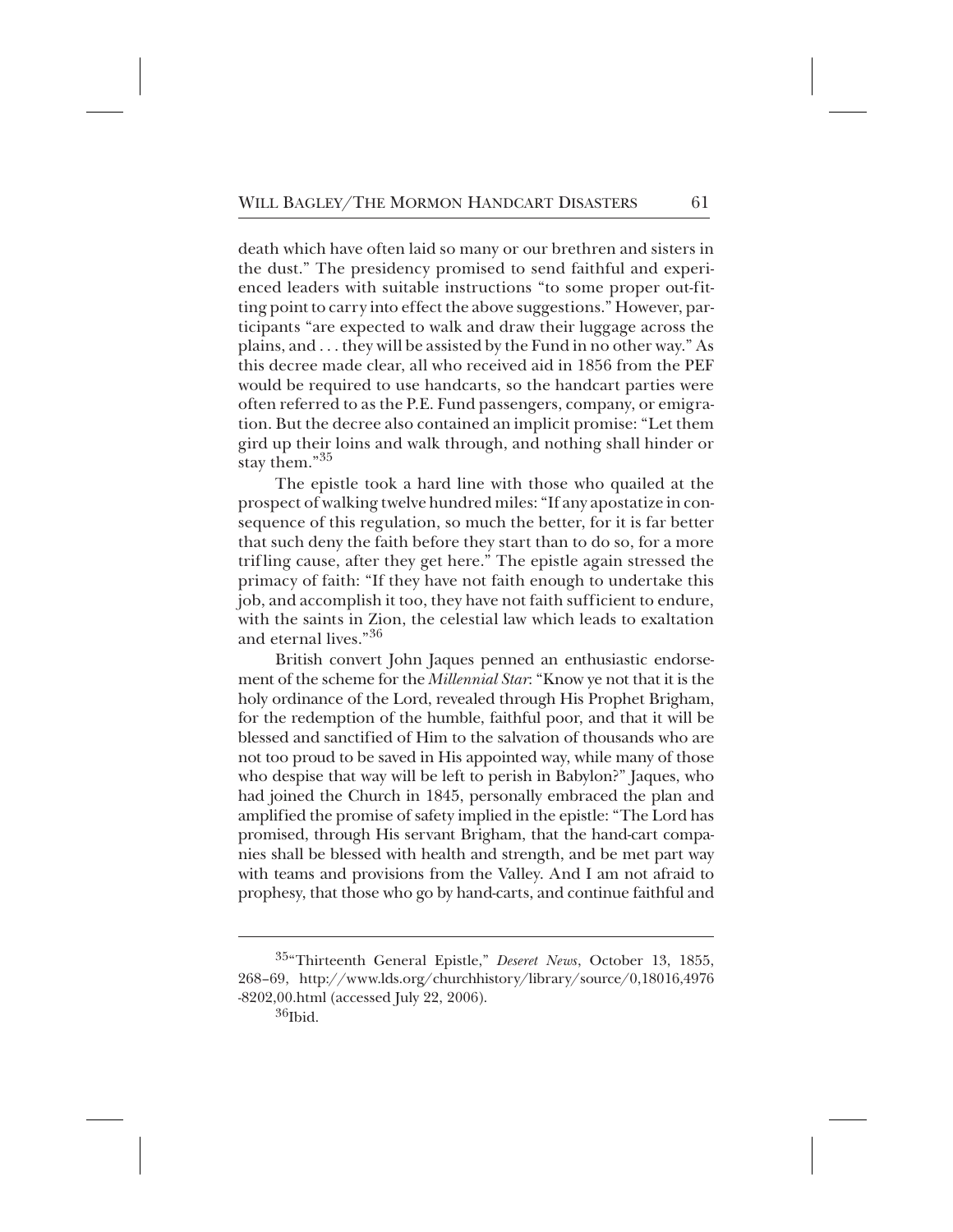obedient, will be blessed more than they have ever dreamed of."<sup>37</sup>

The year before, Brigham Young, despite the devastating winter that added new holes to Utah's belt-tightening, had ordered Erastus Snow in St. Louis to find a steamboat engine, apparently to use on the Great Salt Lake. Snow attempted to comply but reported in February 1855 that he had showed Young's specifications to several experienced engineers and machinists who "all speak very discouraging of your contemplated experiment." The experts estimated that the specified engine would weigh 13,000 pounds, and all agreed "that if we get up the article you call for, it will not give satisfaction neither in making Salt or propelling your boat."<sup>38</sup>

Undeterred, Young ordered Apostle Snow to purchase an engine and ship it overland. Obediently, Snow loaded five wagons with the disassembled parts and sent them west in the summer of 1855 with the Salt Lake-bound "Church Train" under Isaac Allred. Underpowered and undermanned, Allred's train crawled west at a glacial pace, and gave up only about thirty miles beyond the Missouri River and ten miles west of the horrific scene where wolves had pawed up the graves of more than thirty Mormon emigrants who had died of cholera in June 1855 at Deer Creek in Kansas. Allred's teamsters dragged the five wagons "into a farmers yard & placed them in his care till next spring," the company's clerk wrote in August.<sup>39</sup>

Despite the famine winter of 1855–56, Young did not give up on

 $^{38}$ Erastus Snow, Letter to Brigham Young, February 20, 1855, Brigham Young Collection. Abraham Smith, a Chicago shipwright, offered his services after he learned from the newspapers that Young intended "to build a Steamer to run on Salt Lake." Abraham Smith, Letter to Brigham Young, June 24, 1856, Brigham Young Collection. I must thank Edwina Jo Snow for alerting me to the existence of this steam engine while I was preparing comments on her excellent paper, "Tortoise Race: Ox-Train Freighting and the 1855 Mormon Overland Emigration," presented at the 2006 Mormon History Association meeting in Casper, Wyoming.

 $^{39}$ Isaiah Moses Coombs, Diary, August 9, 1855, holograph, LDS Church Library, http://www.lds.org/churchhistory/library/source/0, 18016,4976-4703,00.html (accessed August 6, 2006). The grave of my greatgreat grandmother, Julia Ann Grant Bagley, was probably among those rav-

<sup>+</sup> 37John Jaques, "Emigration by Hand-Carts," *Millennial Star* 18, no. 24 (June 14, 1856): 370. Jaques's hard experience with the Edward Martin Company did not fulfill his prophecy.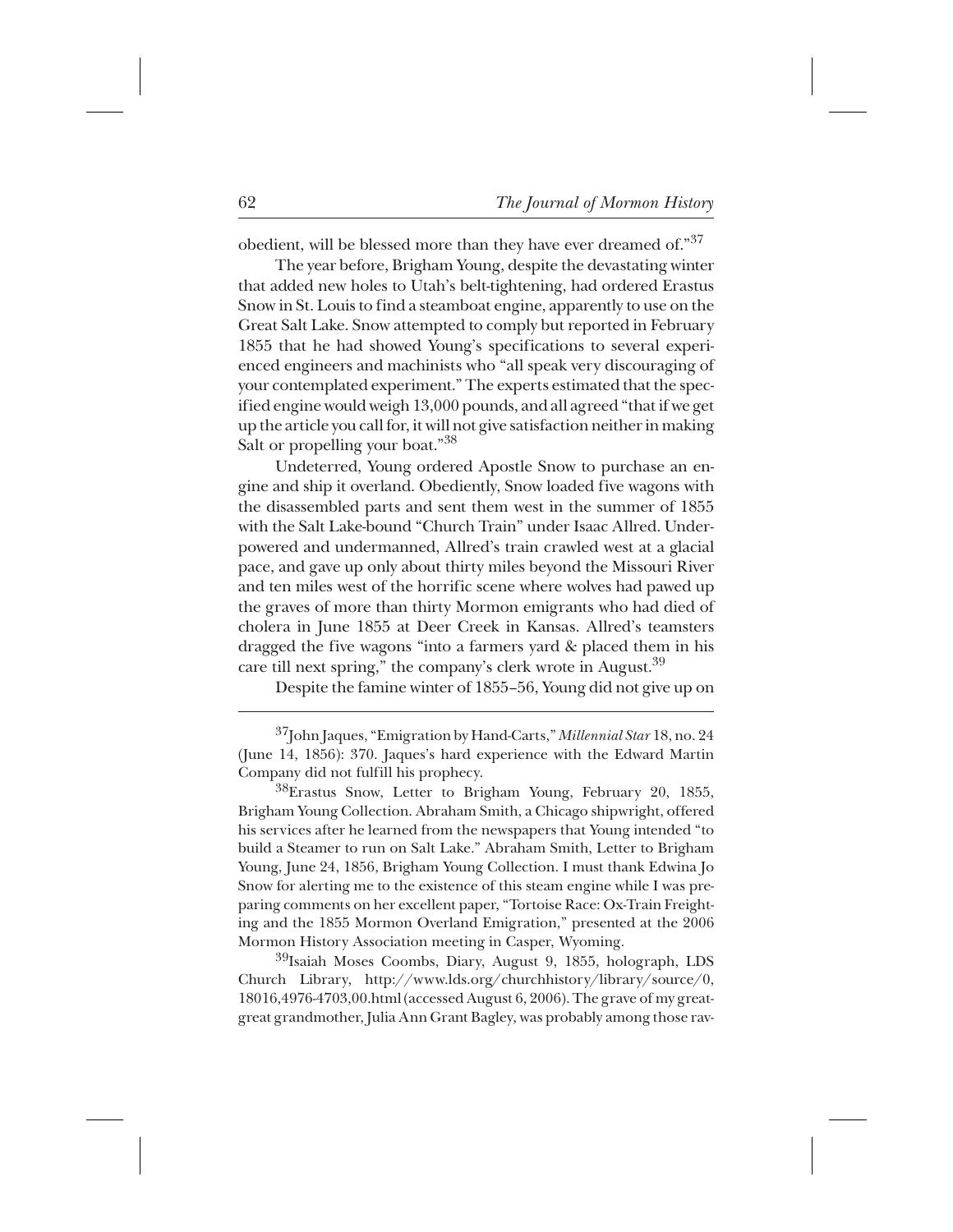his steamboat engine. In April 1856, he dispatched Abraham O. Smoot and Ira Eldredge to rescue the stalled equipment. Before Erastus Snow headed back to St. Louis in April, Young spelled out his expectations: "You will attend to this business very carefully and strictly, particularly with regard to the steam engine, as I wish it brought on this season perfect in every particular, and should you find the least essential portion lacking it will be necessary for you to see that any such deficiency is made up."<sup>40</sup> Even more ambitiously, Young wanted to import machinery to the territory for a woolen mill that same season. He received word from James H. Hart, presiding elder in St. Louis during Erastus Snow's absence, that the mill weighed an estimated "45 Tons" and would require about twenty "extra strong wagons" to transport it to Utah. $41$ 

## **"I MAY BE OBTUSE": MISCOMMUNICATION AND CONFUSION**

Ironically, as the handcart plan rolled forward, the Mormon leader had already come up with another visionary undertaking that might have made the handcart system successful: the Brigham Young Express and Carrying Company (also known as the Y.X. or B.Y.X. Company). Its strategy was to develop a series of "ranch forts" along the trail, where substantial settlements would provide way stations for emigrant, mail, and freight traffic at key locations such as the Loup Fork of the Platte River, Deer Creek, Devil's Gate, and the Last Crossing of the Sweetwater. Young planned to use the federal mail contract he won through Hiram Kimball as the foundation for this major freighting operation. Historian Norman F. Furniss accurately captured the scope of this ambitious plan when he noted that control of the mails would let Young inspect all the official correspondence coming into the territory, and "it is possible that Young even hoped to use the company as an instrument to control the economic life of much of the West." $42^*$ 

Before word of Kimball's contract arrived, the venture began as a private business proposed on January 9, 1856, that would compete

aged by wolves.

<sup>42</sup>Norman Furniss, *The Mormon Conflict, 1850–1859* (New Haven,

 $^{40}$ Brigham Young, Letter to Erastus Snow, April 10, 1856, Brigham Young Collection.

 $^{41}$ James H. Hart, Letter to Brigham Young, September 23, 1855, Brigham Young Collection.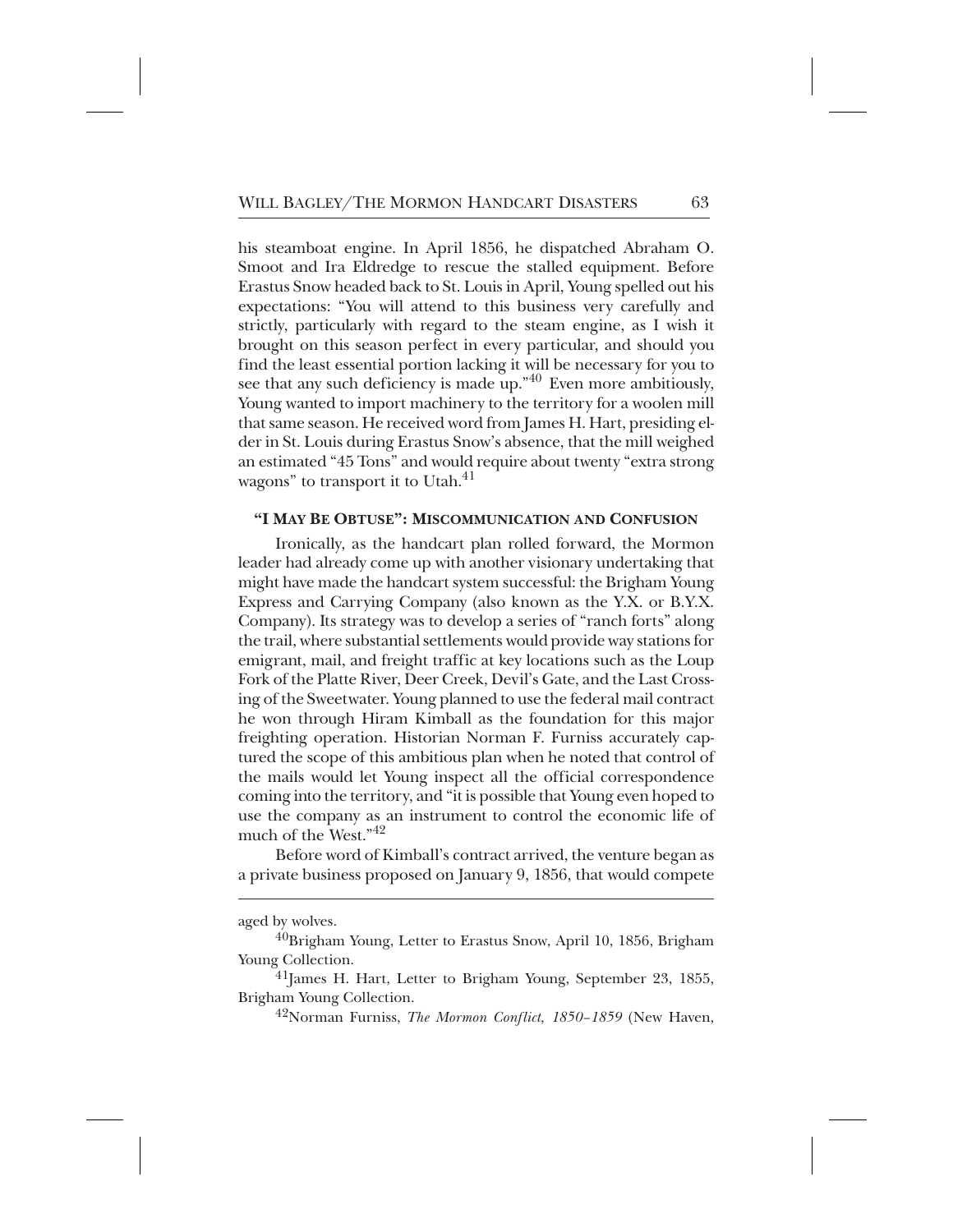directly with the government's mail service. Later that month, the Utah Territorial Assembly incorporated the "Deseret Express and Road Company" at the end of its annual session. The first of two mass meetings in Salt Lake revealed the proposed corporation's expansive vision of "establishing a daily express and passenger communication between the western States and California, or, more extendedly, between Europe and China." Both Mormon and non-Mormon leaders in Utah supported the proposal, and the *Deseret News* warned: "Unless the powers at Washington are more alive to the rapid strides of internal progression, they may soon bid farewell to their transportation of the mails." $^{43}$ 

The express was organized as a joint stock company in early February 1856, and Brigham Young announced its plans to engage "in the transportation of letters and papers, and, so soon as may be of passengers and freight." The large and enthusiastic audience that gathered in the old tabernacle subscribed for a thousand miles' worth of shares—Governor Young offered "to take stock and furnish 300 miles of the route" on his own hook. The assembly "unanimously voted to sustain the chartered company in carrying a daily express from the Missouri river to California, and in extending the line as fast and as far as circumstances may permit."<sup>44</sup> Not everyone was so enthusiastic, with a famine stalking Utah. After a rousing meeting at the end of January promoting the plan, Hosea Stout thought "many large speeches were made to 'Buncum' but everyone seems to be in favor of  $\sin$ ch."<sup>45</sup>

To start operations, Young assigned veteran South Pass trader Bill Hickman to carry the mail from Independence to Fort Laramie and Porter Rockwell to take it from Laramie to Salt Lake.<sup>46</sup> "Forts will be established along the line at distances of twenty-five miles—seventy in number, I believe," John G. Chambers, an 1853 PEF emigrant,

<sup>46</sup> Harold Schindler, *Orrin Porter Rockwell: Man of God, Son of Thunder* (Salt Lake City: University of Utah Press, 1983), 224–26.

Conn.: Yale University Press, 1960), 52.

<sup>&</sup>lt;sup>43</sup>"Mass Meeting," *Deseret News*, January 30, 1856, 4-5.

<sup>&</sup>lt;sup>44</sup>"Express Line" and "Mass Meeting," *Deseret News*, February 6, 1856, 5.

<sup>+</sup> 45Juanita Brooks, ed., *On the Mormon Frontier: The Diary of Hosea Stout*, 2 vols. (Salt Lake City: University of Utah Press, 1964), January 26, 1856, 2:590.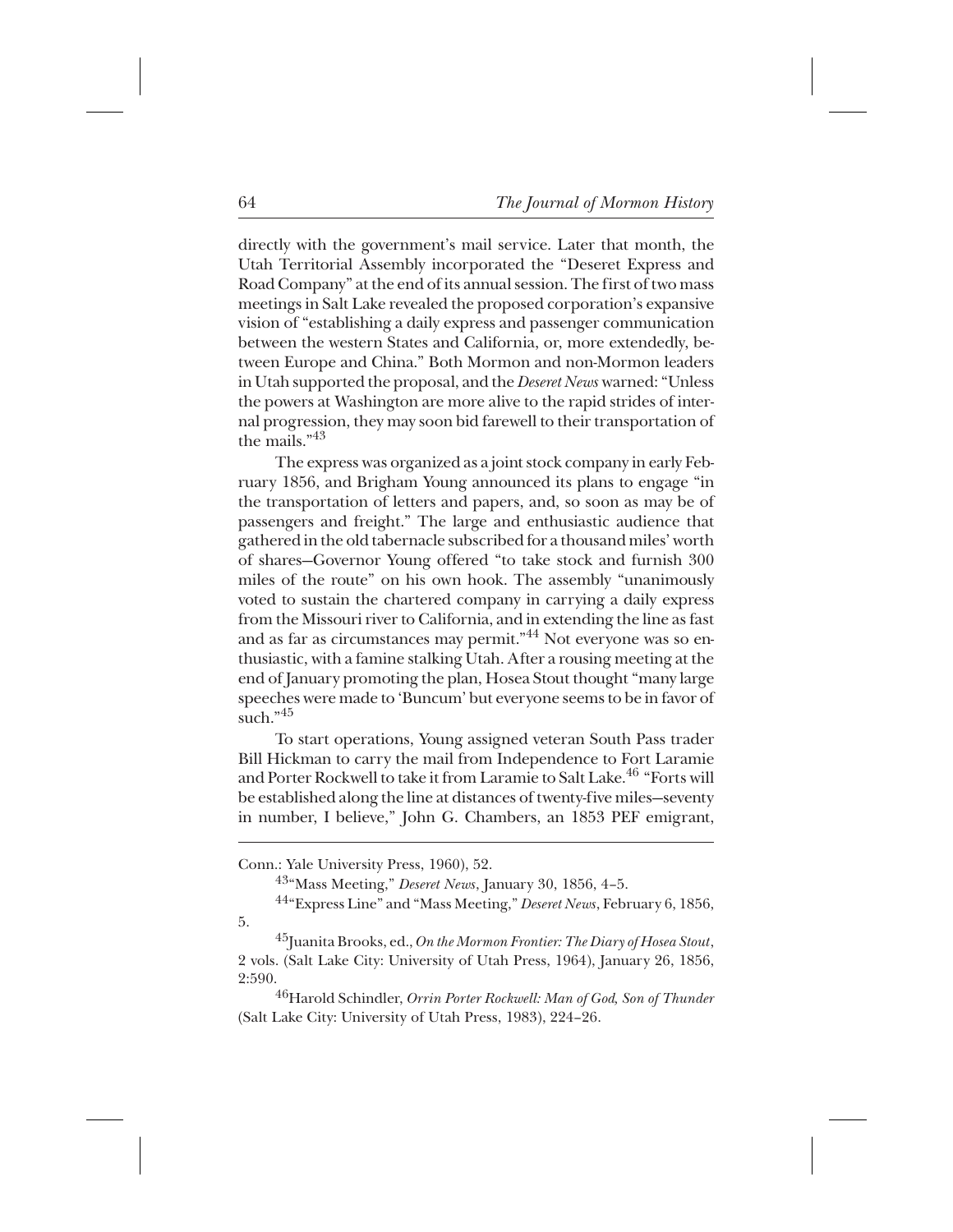wrote from Salt Lake. "Whether this scheme will fail in consequence of the scarcity of provisions remains to be seen."<sup>47</sup>

Despite Brigham Young's plan to provide self-sufficient stops along the trail that could sell supplies to passing emigrants and the take-charge tone of the October 1855 epistle, he unaccountably failed to think through the requirements of his plans. He called nineteen men as missionaries to begin building the necessary supply stations, but the general lack of both men and money in the territory meant that the system could not hope to play much of a role in helping the first handcart trains.<sup>48</sup> Young had always appointed someone "to superintend the emigration in the West," but this year, Church leaders in the East waited in vain for instructions.

By late November 1855, Apostle John Taylor wrote Young that he had "carefully considered" the requirements of handcart emigration and appointed a committee in St. Louis made up of missionaries who had walked across the plains to determine what supplies a cart and four persons would need. They suggested sixty pounds of breadstuffs and sixty of meat, a pound of tea and some sugar, twenty pounds of cooking utensils, plus clothing, bedding, and a tent, for a total of 449 pounds. In addition, there should be a cow for each two carts or eight persons and a wagon with three yoke of oxen for every ten carts. "The above is predicated upon the calculation of being met [with additional supplies] at the upper crossing of the Platte or the Devil's gate," Taylor cautioned Brigham Young.<sup>49</sup> Taylor expressed public support for the scheme—but with qualifications: "In regard to the feasibility of the enterprise, men of course, differ in their opinions, and we must confess that on its first introduction our prejudices were strong against it; we thought it looked too much like hard work for men to perform labor that has hitherto only been considered proper for beasts of draught and burden," Taylor wrote in *The Mormon*, published in New York, "but like many others with whom we have conversed on this subject, the more we investigate it the more are we satisfied of its practicability." $50^{\circ}$ 

A year later, Taylor, recapping events of the past year, acknowledged receiving Young's orders regarding "the manufacture of

++++ 48Schindler, *Orrin Porter Rockwell*, 226.

<sup>&</sup>lt;sup>47</sup>John G. Chambers, *Western Standard*, May 17, 1856.

 $49$ Taylor, Letter to Young, November 21, 1855.

<sup>&</sup>lt;sup>50</sup>"Hand Carts for the Plains," *The Mormon*, December 1, 1855, 2.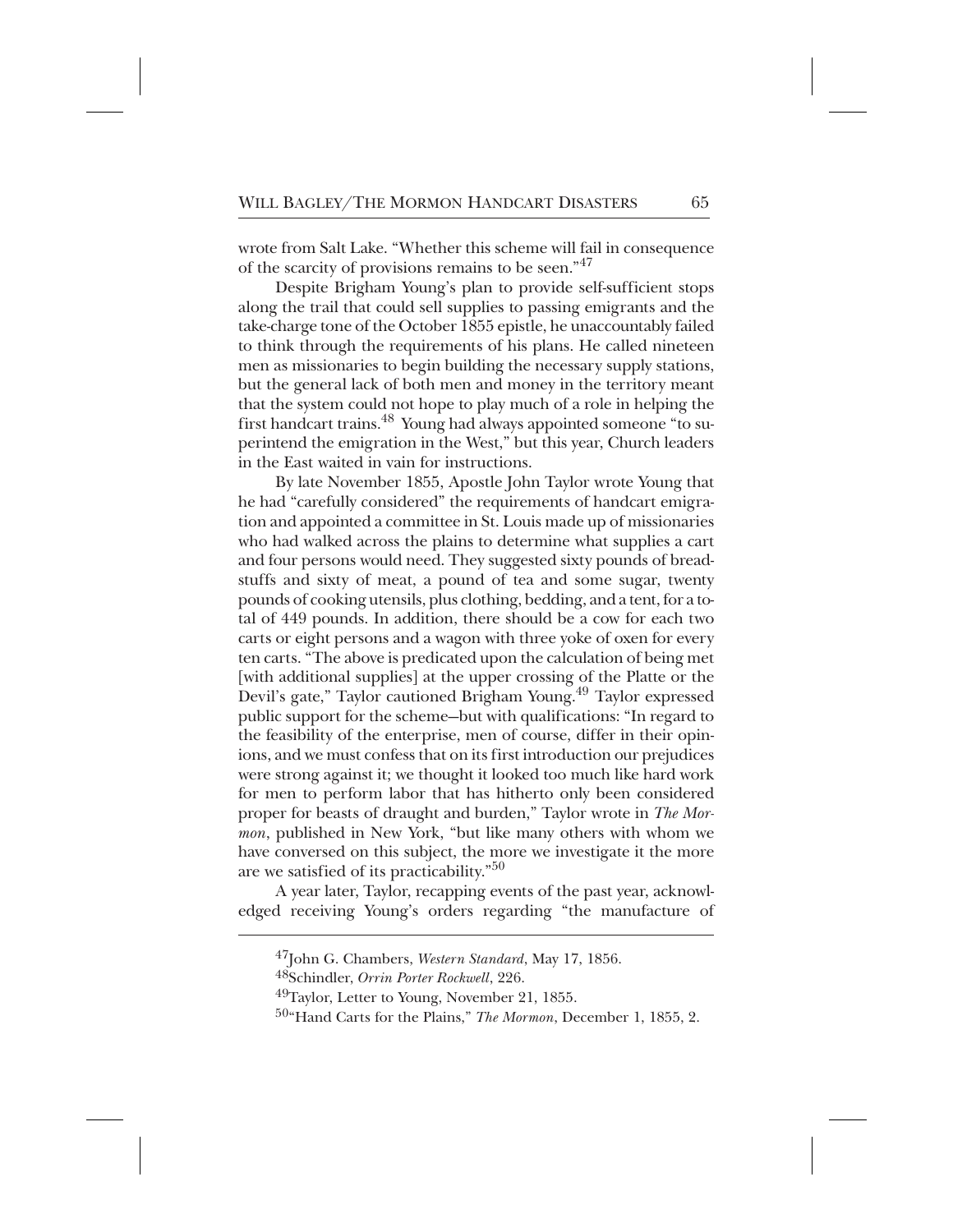Hand-Carts, their size, material, dimensions &c. and various instructions pertaining to the emigration, not only in relation to an early start, but also positive instructions that *no indebtedness should* be incurred."<sup>51</sup> These instructions did not name an emigration agent for the summer of 1856, but the capable and compassionate Taylor "felt it a duty incumbent upon me to make all preliminary arrangements for the furtherance of the interests of the emigration." He informed Young of this independent action in January 1856, three months after the First Presidency's epistle, and confessed his reaction to the handcart plan: "At first sight it looked rather like 'Jordan's a hard road to travel.'"<sup>52</sup> Still, Young did not follow up with detailed instructions. In his letter in February 1857, after the dimensions of the disaster to the Willie and Martin companies had become apparent, Taylor expressed the frustration that he and his associates had felt about who Brigham Young had intended to manage the 1856 emigration: "I may be obtuse and so may those who were with me; but however plain your words might be to yourself on this matter, neither I nor my associates could understand them."53+

Taylor continued to fill the executive vacuum during the spring of 1856, knowing that the first emigrant-bearing ships had sailed from England by February. At St. Louis Taylor ordered one hundred carts built out of seasoned wood to Young's specifications. He warned Young in January 1856 that contracting for them farther west was dangerous because of shoddy workmanship. He himself had purchased a wagon wheel at Kanesville to his regret. "If the wheels should break down on the road," Taylor cautioned, "the company would be ruined."<sup>54</sup> By late April 1856, Taylor felt "deeply solicitous for the welfare of the travelling Saints, and more especially am I anxious that everything shall be conducted properly, with due care and safety, and as far as may be practicable, for the comfort of those who may be going by hand-carts." It was, he noted, "a new project, and will require our greatest attention and vigilance." As directed, Taylor's agents surveyed a new northern route from New York to the frontier and made

 $^{51}$ John Taylor, Letter to Brigham Young, February 24, 1857, 5–6, Brigham Young Collection; emphasis Taylor's.

<sup>&</sup>lt;sup>52</sup>John Taylor, Letter to Brigham Young, January 18, 1856, Brigham Young Collection.

 $53$ Taylor, Letter to Young, February 24, 1857, 5–6.

 $54$ Taylor, Letter to Young, January 18, 1856.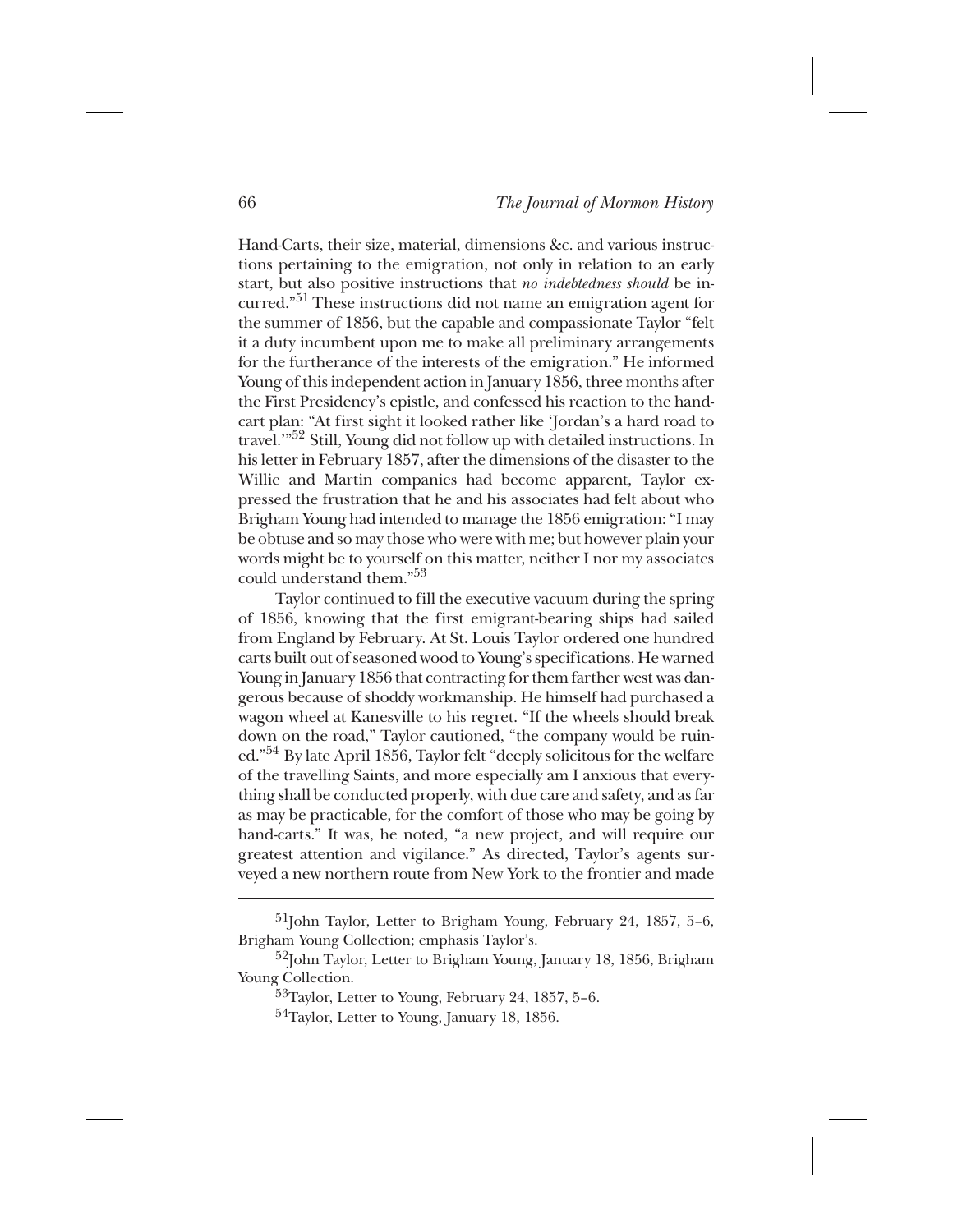preliminary arrangements for campgrounds.

These valiant efforts and hard work undoubtedly prevented untold suffering, although they were inadequate to meet the enormous need. Young, in addition to not naming an emigration agent in the eastern United States, had not designated a similar agent in Europe, leaving European Mission President Franklin D. Richards to manage as best he could from Liverpool. In early April 1856, Brigham Young proudly informed Apostle Charles C. Rich, then in California, that Richards had asked Taylor to "make arrangements for the transmission [by handcart] for  $\dots$  10,000 souls."<sup>55</sup>

On June 30, Young expressed only optimism to the harassed Taylor, who spent the spring and summer in St. Louis, Washington D.C., and New York: "We are pleased with the start the hand cart trains are making this season and have no fears but the plan will prove eminently successful," he wrote confidently. "It must be a novel sight to see the Saints gathering at Iowa City and starting out with their hand carts on foot for home, will it not prove another testimony to the world of the workings of the Lord with His people! and is the time far distant when the name of the people of God and their Zion & the fame thereof will cause the nations to tremble with fear." Responding to Taylor's warning about the urgency of meeting the emigrants with supplies, Young was reassuring in that same June 30 letter: "We expect to start teams with provisions to meet the emigration so soon as we can get flour from the present harvest." $^{56}$  Since the grain harvest in Utah is usually in August, Young clearly expected the handcarts to make it nearly the whole way on their own without reprovisioning. Although Taylor's panel of experts had recommended allocating a wagon and three yoke of oxen for each fifty persons "to convey the sick, &c.," Young rejected the suggestion on July 28. "I will say that it is all right not to provide wagons for infirm persons to accompany the hand carts for it would encourage infirmity or rather laziness which is quite as bad. There would soon be but few able to walk if such arrangements were made. We have hauled such characters with worn out, broken down cattle long enough & we hail this year's operations

<sup>&</sup>lt;sup>55</sup>Brigham Young, Letter to Charles C. Rich, April 3, 1856, Brigham Young Collection; John Taylor, Letter to Franklin D. Richards, March 4, 1856, LDS Church Library.

<sup>56</sup>Brigham Young, Letter to John Taylor, June 30, 1856, Brigham Young Collection.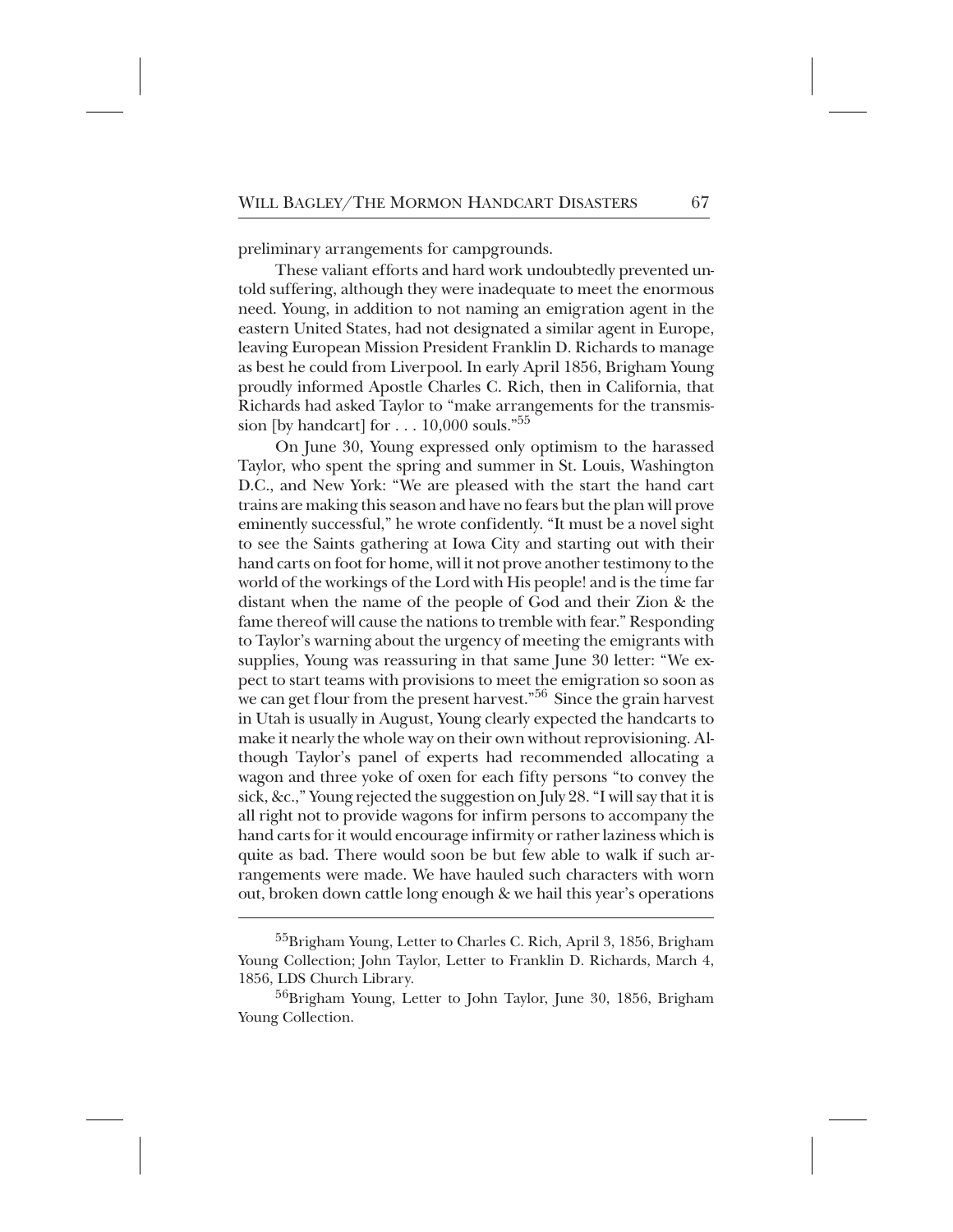as breaking through and throwing off an immense burden which has long oppressed us."<sup>57</sup>

Meanwhile, multiple causes of a disaster in the making were piling up: The late start of the last Mormon emigrants from Britain, lack of a leader assigned to run the plan, the uncertainty about how large that year's emigration would be, and difficulties in building enough handcarts<sup>58</sup>

## **THE SUFFERINGS OF THE PEOPLE: THE FIRST THREE TRAINS**

The first three of the year's five handcart trains left Iowa City between June 9 and 23, 1856, under the command of Edmund Ellsworth, a son-in-law of Brigham Young, Daniel D. McArthur, and Edward Bunker. The three parties totaled almost eight hundred men, women, and children, mostly converts from England, Wales, and Scandinavia, with about thirty former Waldensians from Italy's northern provinces who joined Ellsworth's company. They mustered a total of 158 handcarts supported by only eight wagons, half of the 10:1 ratio Taylor's experts had recommended.<sup>59</sup>

In addition to the five handcart companies, thirteen wagon and freight trains, plus several unidentified companies, accompanied the Mormon overland emigration in 1856. (See Table.) After the departure of Edward Bunker's third handcart train, Jacob Croft, Canute Pe-

59These numbers are from the LDS Church's Mormon Pioneer Overland Travel website: http://www.lds.org/churchhistory/content/0,15757, 3957-1-2117,00.html (accessed November 16, 2007).

<sup>&</sup>lt;sup>57</sup>Brigham Young, Letter to John Taylor, July 28, 1856, Brigham Young Collection.

<sup>58</sup>Handcart expert Don Smith labeled as myth the story that handcarts were built of green wood and so fell apart on the arid plains. Carrie A. Moore, "Most Handcart Treks Successful, BYU Historian Says: 150th Anniversary Includes Discussion and Re-Enactments," *Deseret Morning News*, June 10, 2006, http://deseretnews.com/dn/view/0,1249,640185890,00. html (accessed July 18, 2006). However, a handcart builder near Iowa City in late July 1856 wrote in a letter to the editor, "If a brother comes in camp and don't catch hold of an axe and cut down a tree for to make hand carts, or break in a pair of oxen, or make himself useful in some way, he is but little respected. This is the place to make a man know himself." *The Mormon,* August 16, 1856, 2, http://www.lds.org/churchhistory/library/source/0, 18016,4976-8716,00.html (accessed August 11, 2006).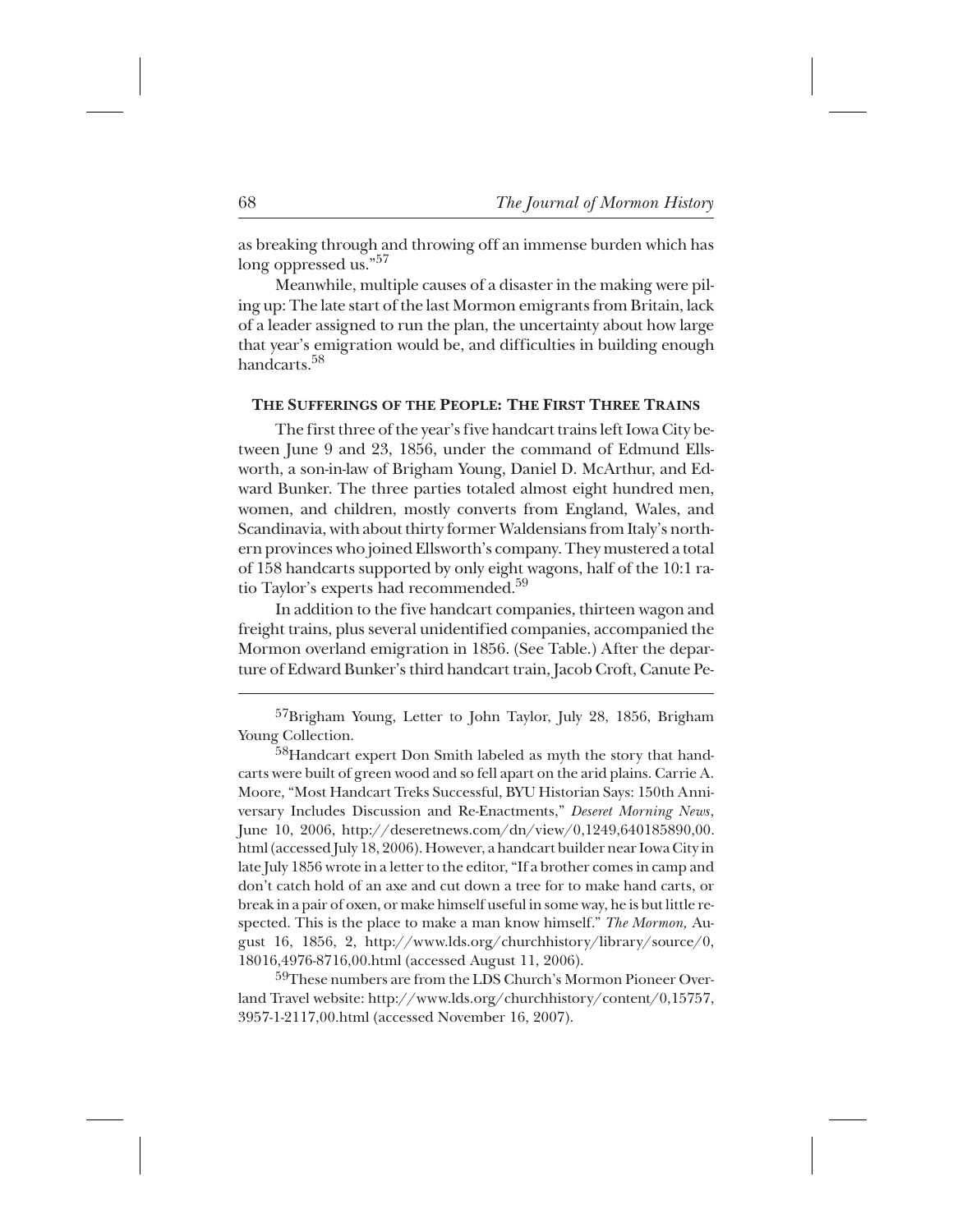| Company       | Left     | No. People | No. Carts | Arrive SLC   |
|---------------|----------|------------|-----------|--------------|
| Five in 1856  |          |            |           |              |
| Ellsworth     | 06/09/56 | 275        | 52        | 09/26        |
| McArthur      | 06/11/56 | 222        | 480       | 9/26         |
| <b>Bunker</b> | 06/23/56 | 300        | 60        | 10/02        |
| Willie        | 07/15/56 | 500        | 120       | 11/09        |
| Martin        | 07/28/56 | 575        | 146       | 11/30        |
| Two in 1857   |          |            |           |              |
| Evans         | 05/22/57 | 149        | 28        | $09/11 - 12$ |
| Christiansen  | 06/15/57 | 330        | 68        | 09/13        |
| One in 1859   |          |            |           |              |
| Rowley        | 06/09/59 | 235        | 60        | 09/04        |
| Two in 1860   |          |            |           |              |
| Robinson      | 06/06/60 | 233        | 43        | 08/27        |
| Stoddard      | 07/06/60 | 126        | 22        | 09/24        |

**TABLE THE TEN MORMON HANDCART COMPANIES**

*Source:* William G. Hartley, "Handcarts," in Allan Kent Powell, ed., *Utah History Encyclopedia* (Salt Lake City: University of Utah Press, 1994), 243. Some of these numbers are ap-

terson, and John Banks led wagon trains west before James Willie left Iowa City in July. After August 1, wagon parties under the command of William B. Hodgetts, Dan Jones and John A. Hunt, Abraham O. Smoot, Orrin Porter Rockwell, John C. Naegle, Henry Boley, Benjamin L. Clapp, J. W. Hawkins, and Benjamin Matthews set out from the Missouri. Many of these trains were hauling freight for Salt Lake merchants, while others were identified as "Church trains," but the sources are unusually silent about who contracted for the Church train cargos, and who stood to profit from them is cloaked in mystery. For example, who funded A. O. Smoot's operation is never spelled out. In addition, some 153 known individuals went overland with unidentified companies. Many of these trains carried both passengers and freight, and the last to depart, notably the Hunt and Hodgetts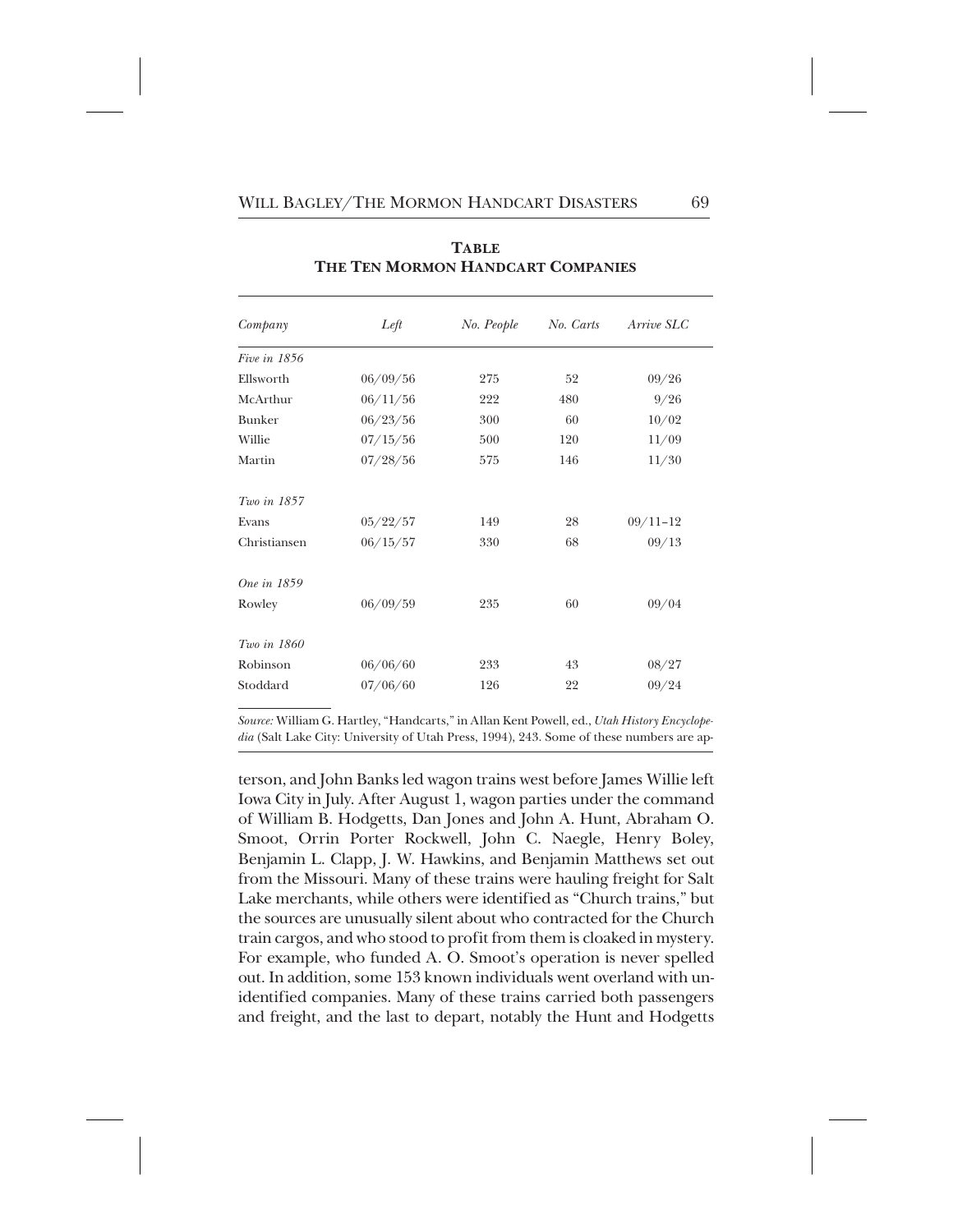trains, often shared the trials that afflicted the Willie and Martin companies.<sup>60</sup>

Rebecca Bartholomew and Leonard J. Arrington concluded that Young had "sent routine supply wagons to several companies out to several companies he knew to be on the road: Abraham Smoot's Church supply train, the Walker and Gilbert and Garrish private merchant trains, an immigrant company from Texas, and the Church herd with accompanying wagons." The authors note that B. H. Roberts "raises the question of what became of these supply trains, which seem to have played no role in the rescue."<sup>61</sup>

As Dan Jones made clear, some of the goods he and about twenty-five men were left to guard at Devil's Gate that year "belonged to the last season's emigrants. The wagon companies freighting them through agreed to deliver them in Salt Lake City": some of this freight probably belonged to handcart emigrants. "These goods were to be taken in and delivered as by contract," Jones claimed, but when Salt Lake merchant and recent apostate Thomas S. Williams tried to claim the freight he apparently had under contract, Jones refused to deliver it because Williams lacked "an order from the right parties."<sup>62</sup>

The problems inherent in the new system became apparent immediately. Even Ellsworth's first company had to wait more than a month at Iowa City for its carts to be built. "Our hand-carts were of a poor description," Ellsworth himself complained on reaching Salt Lake, "but they had to be experimented upon, and the experiment made this season has been at our expense."<sup>63</sup> The initial companies received the best-built carts that year, but even so, they began breaking down immediately. "We had them to eternally patch, mornings, noons and nights," Daniel McArthur later told Wilford Woodruff. In

<sup>62</sup>Daniel W. Jones, *Forty Years among the Indians: A True and Thrilling Narrative of the Author's Experiences among the Natives*. (1890; rpt., Los Angeles: Westernlore Press, 1960): 106–10.

63Edmund Ellsworth, "Account of His Mission By Elder Edmund Ellsworth, and His Experience in Leading the First Hand-Cart Company," *Deseret News*, October 8, 1856, 243.

 $^{60}$ Again, this analysis is based on data from the LDS Church's Mormon Pioneer Overland Travel website.

<sup>+</sup> 61Rebecca Bartholomew and Leonard J. Arrington, *Rescue of the 1856 Handcart Companies*, Charles Redd Monographs in Western History, Series No. 11 (Rpt., Salt Lake City: Signature Books, 1992), 5 and 52 note 14.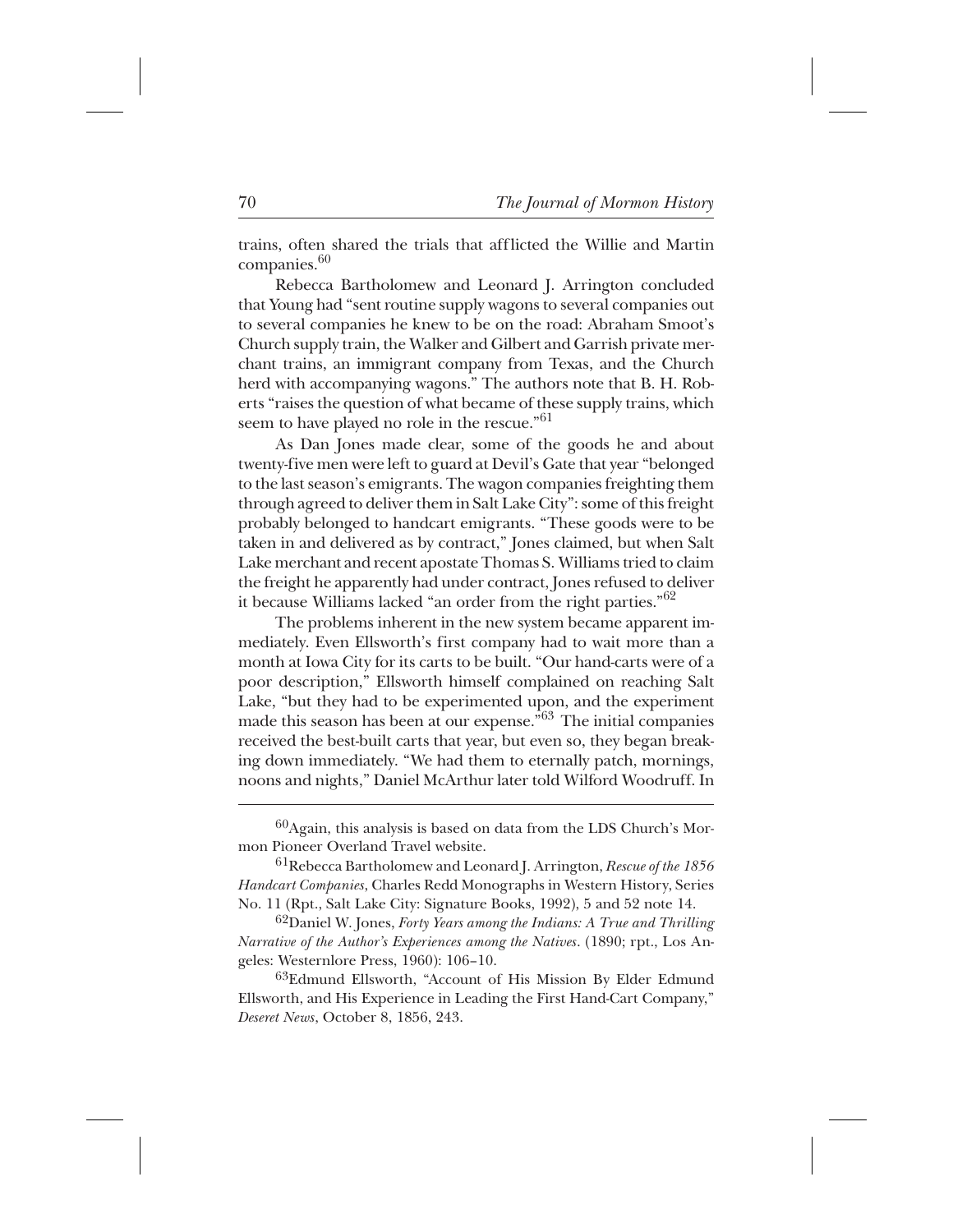addition to the physical fatigue of hauling the handcarts was the mental fatigue of their noise: "They mowed and growled, screeched and squealed, so that a person could hear them for miles." McArthur spent two weeks at the Mormon frontier depot at Florence, Nebraska, refitting the vehicles.  $64$ 

All three parties experienced large defections. Twiss Bermingham noted that fifty members of Bunker's Welsh Company "stopped on the road," while the Ellsworth Company's official journal listed thirty-three members who had "backed out."<sup>65</sup> Some of these problems were the inevitable accompaniment of transcontinental travel, not attributable to the handcarts. Midsummer weather on the plains produced violent extremes, and the people suffered from heat stroke, lightning strikes, and rattlesnake bites.

Perhaps most seriously, there was never enough to eat. One of Edmund Ellsworth's wagons contained, not food, but soap. Although the problems of short rations would take a murderous toll among the Willie and Martin companies, hunger accompanied the earlier trains as well. "At night we often went to bed without supper," remembered Mary Powell Sabin, a twelve-year-old making the trek with her family. She was captivated by the beauty of the campsite at Deer Creek. "It was so charmingly sylvan with little groves here and there and a bright clear creek lined with timber" that she proposed to her father, "Let's build a little log house and stay in this place always." He asked what they would do for food. "Do as we're doing now," Mary said. "Go without. $66^{\circ}$ 

"There was very little food to cook and we were too tired to cook it," Lotwick Reese recalled. "We had very very hard times, with scarcely enough food to sustain life and body." At Fort Bridger Reese's mother traded everything the family owned, "a few silk handker-

 $^{64}$ Daniel D. McArthur, Report to Wilford Woodruff, January 5, 1857, Journal History of the Church of Jesus Christ of Latter-day Saints (chronological scrapbook of typed entries and newspaper clippings, 1830-present), under date of September 26, 1856, 3, LDS Church Library.

<sup>&</sup>lt;sup>65</sup>Andrew Galloway, Edmund Ellsworth Emigrating Company Journal, LDS Church Library, http://www.lds.org/churchhistory/library/ source/0,18016,4976-2888,00.html (accessed April 2, 2007).

<sup>&</sup>lt;sup>66</sup>Mary Powell Sabin, Autobiography, 1926, 10–14, LDS Church Library.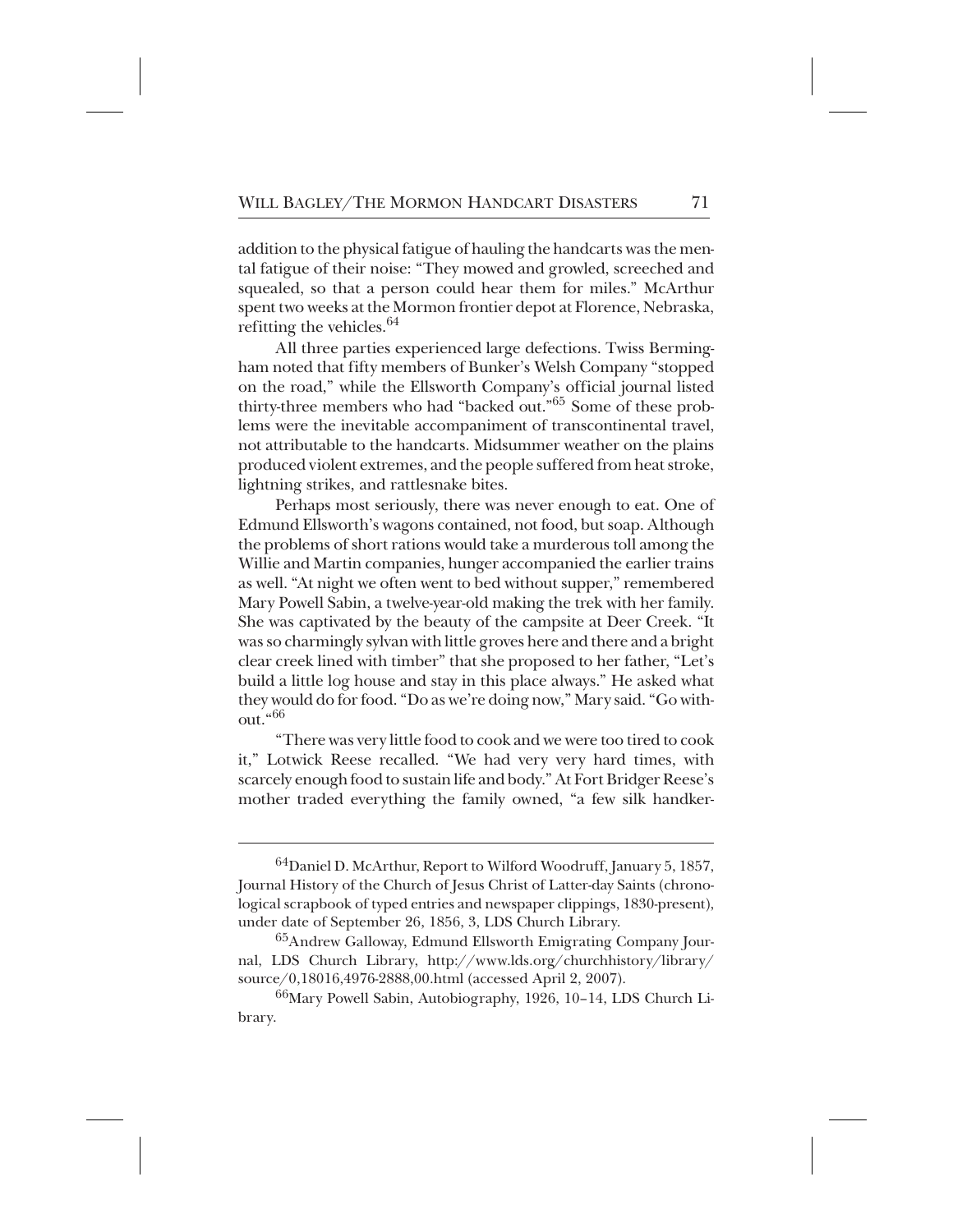chiefs, etc.," for something to eat. $^{67}$  William Knox Aitken wrote that they arrived "wearied and worn down, the bones almost through the skin, not only of myself but of all that were in the company, having walked from Iowa city to the Great Salt Lake city, a distance of 1,350 miles, and were half starved to the bargain, our whole allowance being 12 ounces of flour per day, and we did not even get so much."<sup>68</sup>

"I never was so hungry in my life," Archer Walters wrote. "My children cry with hunger and it grieves me and makes me cross." At that point, Ellsworth had cut the ration to a half pound of flour per day. Walters had the impression that this situation was not debilitating: "I can live upon green herbs or any thing and do go nearly all day without any and am strengthened with a morsel." Despite Walter's optimism, however, in 1937 the family believed he "died from dysentery caused by eating corn-meal and molasses, and aggravated by his weakened condition and lowered resistance resulting from exposure, under-nourishment, and physical exhaustion during the thirteen hundred mile journey of the first handcart company." The so-called "relief" wagons met his company near today's Glenrock, Wyoming, but the handcart pioneers were expected to pay for the flour.<sup>69</sup> The grim reality (discussed below) is that, until October, there was no organized charitable or Church-sponsored effort to supply the handcart companies. Twiss Bermingham noted that the flour would cost "18c per lb. [payable] when we get to the city." Bermingham considered that the "conduct of the men from the Valley who came to meet us was disgraceful."<sup>70</sup>

All three of the first handcart captains faced charges of abusive leadership. Archer Walters complained about "some young sisters

++ 70Twiss Bermingham, "To Utah—By Hand," *American Legion Maga-*

<sup>&</sup>lt;sup>67</sup>Lotwick Reese, "History," in Joyce Doerfler Hunter, comp., *The Life Story of Lavina Reese Hunter Doerfler*, copy at LDS Church Library, http://www.lds.org/churchhistory/library/source/0,18016,4976-2946, 00.html (accessed November 16, 2007).

 $^{68}$ William Knox Aitken, "Adventures of a Mormon," *London Advertiser*, August 9, 1857. Aitken left Utah the next spring with "300 souls in all . . . all determined to get off or die."

 $^{69}$ Archer Walters, Journal, July 1, 22, and September 1, 1856, LDS Church Library. Walters's journal was serialized in the *Improvement Era* from October 1936 to April 1937. He died a few miles west of South Pass: the story of his death appeared in the *Improvement Era*, April 1937, 253.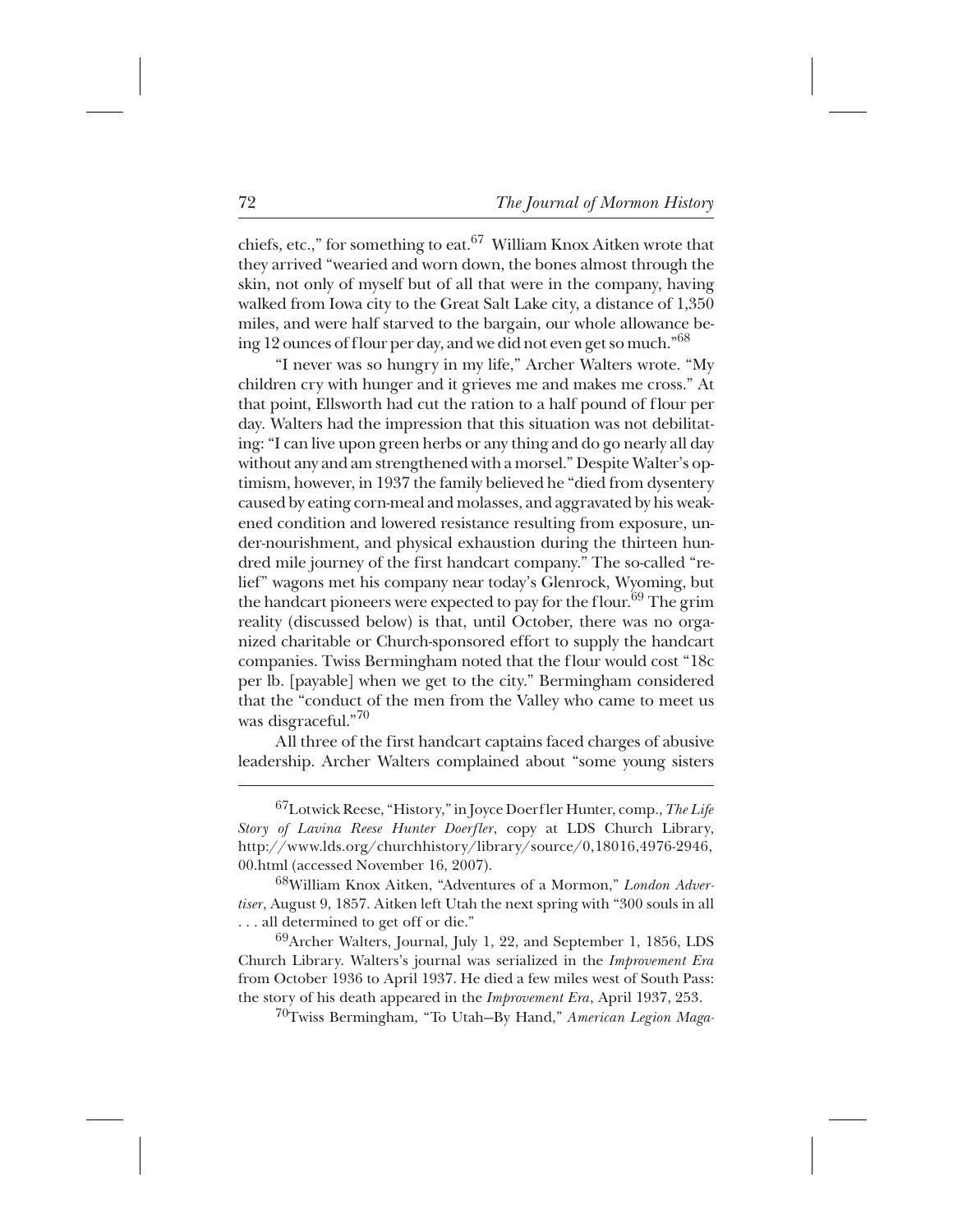with Bro. Ellsworth always going first which causes many of the brothers to have hard feeling."<sup>71</sup> Margaret Stalle Barker charged that Ellsworth badly mistreated the Italian converts in his party, "even depriving them of food." Barker repeated claims that Ellsworth "sold part of the food that should have gone to the saints." As her father, Jean Pierre Stalle, was dying of starvation, his wife, Jeanne Marie Gaudin-Moise, "climbed to the wagon to have a few last words with her husband. Ellsworth came with a rope and cruelly whipped her until she was forced to get down."<sup>72</sup> Still, others considered Ellsworth's leadership inspired. Teenage Mary Ann Jones recalled that a large band of Indians stopped his train on the Platte River and demanded food. "They were in war paint and were very hostile. Captain Ellsworth asked all of us to pray for him while he talked to them. He gave them some beads and they let us go on. For this we were very thankful," she remembered. "I have never regretted the trip," she wrote years later, but at that point, she was Ellsworth's plural wife. Ellsworth married both her and a second woman from his handcart party, Mary Ann Bates, on the same day in October 1856.<sup>73</sup>

Ellsworth was not the only handcart captain who managed to combine courtship with leadership. One telling vignette of the Martin Company captures the hunger of the emigrants, the high-handed behavior of the captain, and his favoritism. Far out on the plains, Edward Martin loaded a hundred pounds of flour onto Elizabeth Sermon's cart, ordering her not to touch the flour or let her children ride. Finally, she recognized the injustice. "I stopped my cart at noon that day, took the flour out of my cart and threw it on the ground. I told the Captain Martin if I and my children could not eat some of it, I would not draw it any further, it is my duty to look after my husband

 $^{73}$ Mary Ann Jones Ellsworth, Diary [sic] of Mary Ann Jones (Age 19) on Her Trip Across the Plains, LDS Church Library. For the marriages, see LeRoy R. and Ann W. Hafen, eds., *Handcarts to Zion: The Story of a Unique Western Migration, 1856–1860, with Contemporary Journals, Accounts, Reports; and Rosters of Members of the Ten Handcart Companies* (Glendale, Calif.: Arthur H. Clark Company, 1960), 57.

*zine*, July 1937, 27, 58–61.

 $71$ Walters, Journal, July 1, 1856.

<sup>72</sup>Barker, Reminiscences, in Rebecca Cardin Hickman, "History of Susanna Goudin Cardon," 8, item 2, in "Biographical Sketches of the Cardon family, 1934–1960," LDS Church Library.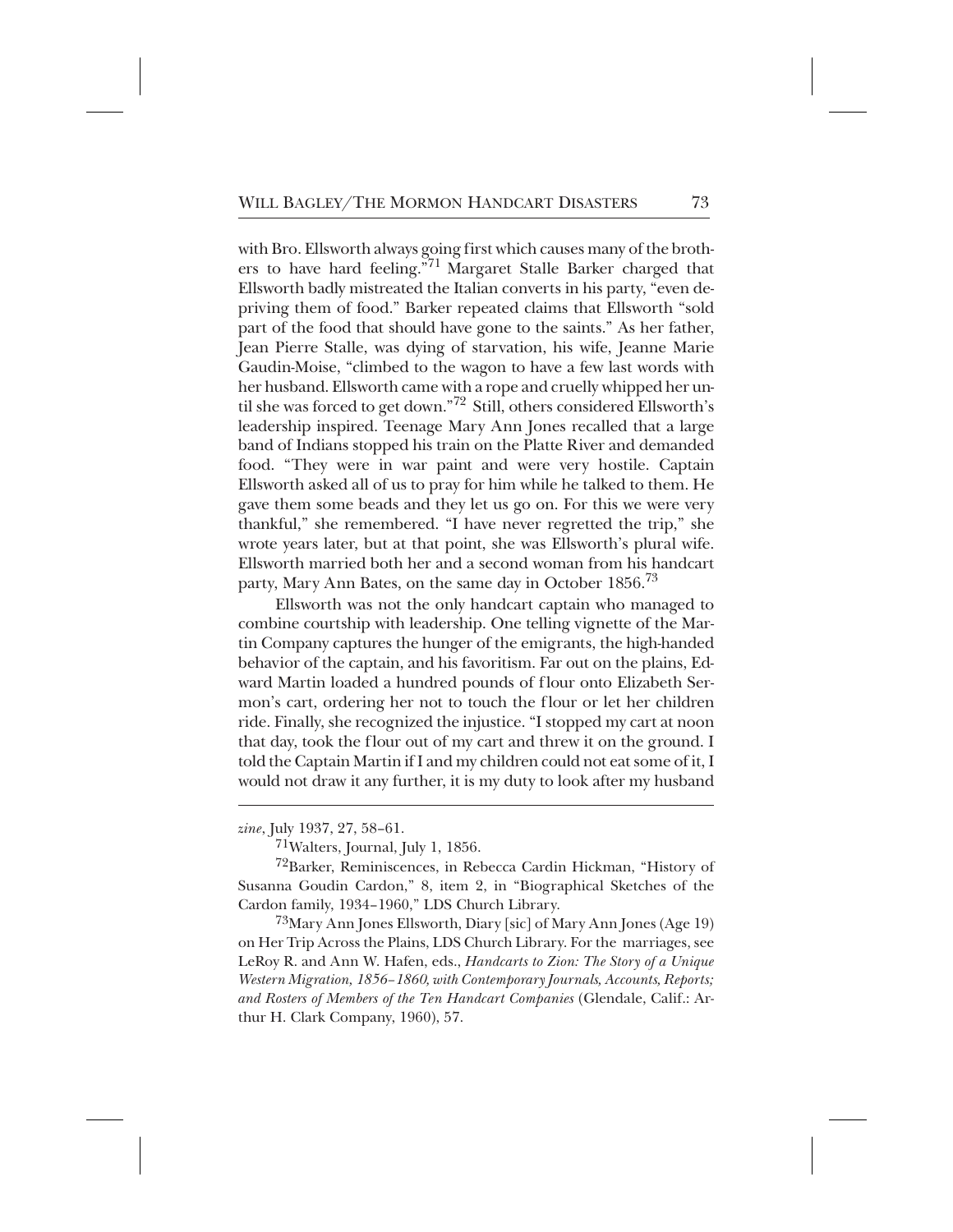and family first." Martin told her she must be obedient and threatened to leave her "on the plains as food for the wolves." Sermon retorted, "Brother Martin, leave those two girls you have in your carriage for food to the wolves, not me."<sup>74</sup>

Another single young woman, Elizabeth Lane Hyde, went lame in the Black Hills. Despite her disability, Edward Bunker refused to let her put a small bundle on a wagon. John Cousins, a fellow traveler "carried me on his back through many rivers, and when Captain Bunker put me out of the wagon at Laramie River, he picked me up and carried me through the water."<sup>75</sup> According to an Icelandic veteran of Daniel McArthur's company, the train's thirty children were gathered together every morning and sent ahead in one bunch, apparently to keep them from holding up progress. "They were driven along with willows and had to keep walking as long as they could. No use to cry or complain. But along during the day when it was hot they were allowed to rest and were given food. They were often 2 or 3 miles ahead of us," Thordur (later called Theodore) Dedrickkson remembered. "It was hard for parents to see their little 5 and 6 year olds driven along like sheep."<sup>76</sup> This practice continued, for 1857 handcart emigrant C. C. A. Christensen, later famous as a folk-artist, remembered that early in the morning "the children who could walk some even under the age of four—were sent ahead, accompanied by their sisters, partly to avoid the dust and partly to walk as far as possible before the burning sun and exhaustion would make it necessary to put them in the handcart."<sup>77</sup>

Daniel McArthur's "Crack Company" and Edmund Ellsworth's party competed to see who would be the first handcart train to reach the Salt Lake Valley. Ellsworth pushed on during a rainstorm in Echo

<sup>&</sup>lt;sup>74</sup>Elizabeth Sermon Camm, Letter to "My Dear Children," March 16, 1892, LDS Church Library.

 $^{75}$ Elizabeth Lane Hyde, "Autobiagraphy [sic] of Elizabeth L. Hyde," *Woman's Exponent*, August 15, 1896, 29.

 $^{76}$ Theodore Dedrickkson, "One of the First," in Kate B. Carter, ed., *Our Pioneer Heritage,* 20 vols. (Salt Lake City: Daughters of Utah Pioneers, 1958–77), 7:486–87.

<sup>&</sup>lt;sup>77</sup>C.C.A. Christensen, "By Handcart to Utah," translated by Richard L. Jensen, *Nebraska History*, Winter 1985, 337–44, http://www.lds.org/ churchhistory/library/source/0,18016,4976-4958,00.html (accessed April 9, 2007).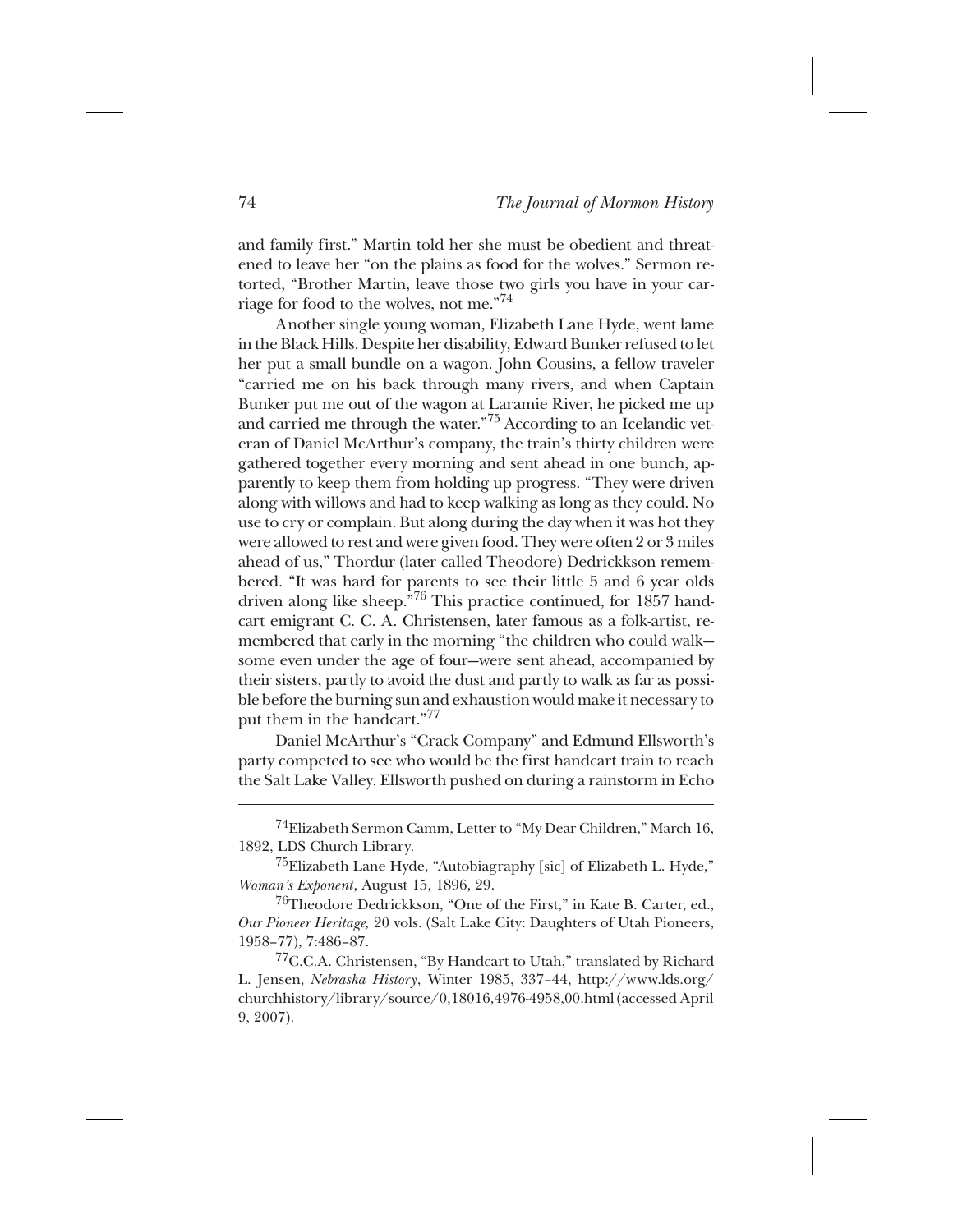Canyon until after dark on September 22, to preserve his lead. "Knight coming on and the people very weary traveling, our Captain persisted in continuing our journey over a divide, which made it very hard to ascend and descend a distance of six miles, and all in the dark—and no light only as the lightening flashed, the [rain] pouring down in torrents all the time," returning missionary William Butler recalled. Although Butler was ill, he "was left behind to travel or die." He gave himself a priesthood blessing; and "from this very moment the pain left me and I was able to resume my journey, it being very dark, insomuch that I could not see the road. I fell down a great many times over all manner of rocks, steep places and holes." He met an Italian convert with his little girl. "I tried to get him to come along with his hand cart, but not understanding his language, nor he mine, so he did not follow me.—he died during the night, and they fetched him into camp in the morning." Next he stumbled across a young English girl, apparently six-year-old Hannah Clarke, "who was alone and had lost her way—she was crying and in great trouble.—I went to her, and fetched her into Camp,—the gratitude of the girl and her parents and relatives. was unbounded," Butler recalled. The next day the company "gathered up the dead and buried them."<sup>78</sup> The camp's clerk loyally reported, "The wagons hauling the tents did not arrive in camp until midnight, and the emigrants suffered considerable from the cold through being wet; yet all seemed cheerful."<sup>79</sup>

Ellsworth won the race, but not by much. The First Presidency, a militia detachment of Nauvoo Legion lancers, a brass band, and a large crowd greeted the first two handcart companies to emerge from Emigration Canyon on September 26, 1856.<sup>80</sup> Despite his sometimes callous rhetoric, Brigham Young was not a heartless monster: the gauntness and exhaustion of these pioneering parties left the prophet visibly shaken. Charles Tredeser, an eyewitness, reported:

<sup>&</sup>lt;sup>78</sup>William Butler, Journal [sic], Daughters of Utah Pioneers, Collection, 1828–1963, reel 11, item 3, LDS Church Library, punctuation added. An expurgated version of Butler's account appeared in Daughters of Utah Pioneer Lesson Committee, comp., *An Enduring Legacy*, 12 vols. (Salt Lake City: Daughters of Utah Pioneers, 1978–89), 8:79–80.

<sup>&</sup>lt;sup>79</sup>Andrew Galloway, Journal, September 22, 1856, in Journal History, September 26, 1856.

<sup>++++</sup> 80"The First Hand-Cart Companies," *Deseret Weekly News*, October 1, 1856, 236.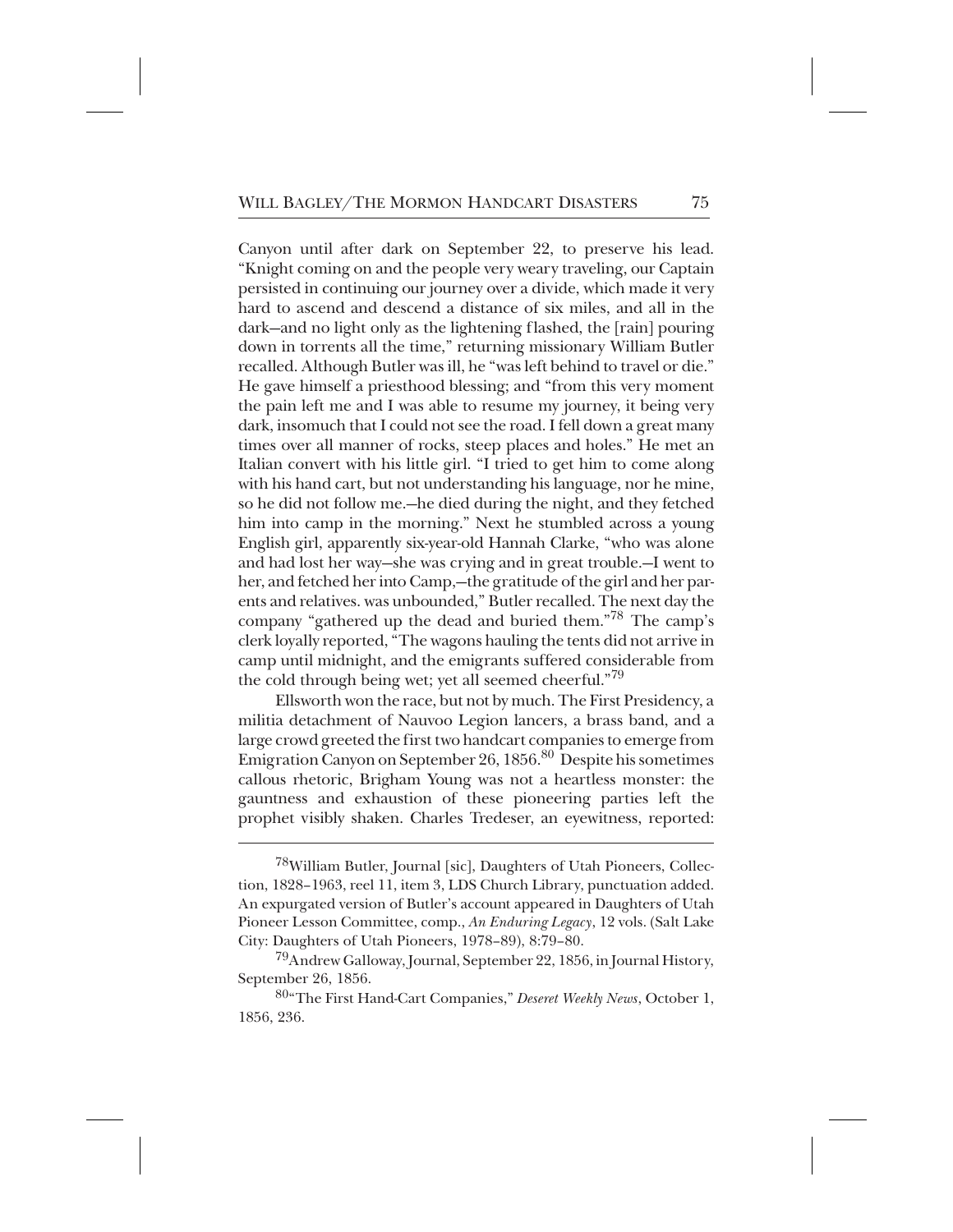"Bro. Brigham was introduced to them as they formed in line, and he was so much affected with the spectacle, he could only say: My good people I am glad to see you, God bless you all. He hurried away, he could say no more."<sup>81</sup> William Butler of the Ellsworth Company also remembered that Brigham Young "felt very bad for the sufferings of the people." $82^*$ 

Mormon estimates indicate that thirty members of the first three handcart companies died, a fairly standard death toll for overland travelers. Despite the obvious problems with the handcart system, all the Mormon authorities hailed it as a great success. "Prest. Young has declared from the beginning that it was a practical safe operation, his sayings in this, as in all other cases have proven true," Wilford Woodruff wrote after watching the first two handcart companies arrive.<sup>83</sup> "And thus has been successfully accomplished a plan, devised by the wisdom and forethought of our President, for rapidly gathering the poor," the *Deseret News* announced. Brigham Young told the Ellsworth party "that we had fulfilled a prophecy."84 The McArthur Company arrived later the same day. The third company, under the direction of Edward Bunker, left Iowa City on June 23 and reached the Salt Lake Valley on October 2. But the last two handcart companies still on the trail would not fare so well.

## **"THEY EXPECT TO GET COLD FINGERS AND TOES": BLUNDERS AND DISASTER**

Three weeks before these first handcart companies reached the Salt Lake Valley, Franklin D. Richards was optimistically dispatching the last two—the Martin and Willie from Florence. "The operations of the season are likely to turn out quite as favorably with regard to cost of outfit as we have at any time expected or hoped," he reported on September 3 in a letter later printed in the *Millennial Star.* "But for the lateness of the rear companies everything seems equally propitious

<sup>&</sup>lt;sup>81</sup>Charles Tredeser, "Correspondence from Great Salt Lake City," *The Mormon*, November 29, 1856, 3.

<sup>&</sup>lt;sup>82</sup>Butler, Journal.

<sup>&</sup>lt;sup>83</sup>Wilford Woodruff, "Correspondence from Utah," September 30, 1856, *The Mormon*, November 15, 1856, 3.

<sup>&</sup>lt;sup>84</sup>"The First Hand-Cart Companies," *Deseret Weekly News*, October 1, 1856, 236; Sabin, Autobiography, 14.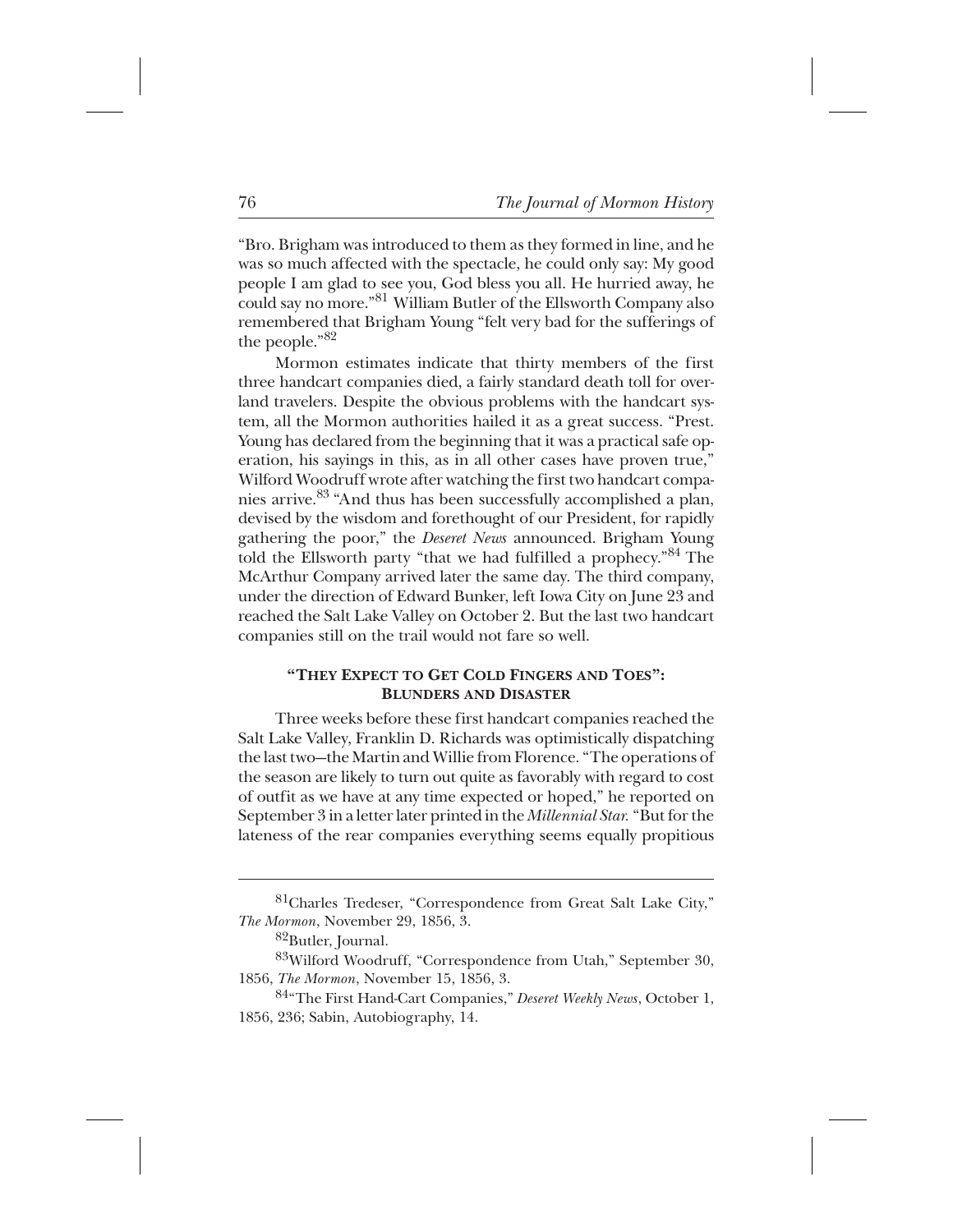for a safe and profitable wind-up at the far end."<sup>85</sup> Richards had just made the most deadly blunder of 1856. James Willie's handcart train left the emigration depot at Florence on August 16, while poorly organized detachments of Edward Martin's party did not leave the Missouri until early in September.

Richards himself followed in his comfortable and swift carriage, passing both companies and reaching Great Salt Lake City on October 4. He met three small parties "who had come out with flour for the companies" near South Pass in late September, but they were not part of Brigham Young's plan, announced to George Q. Cannon and insisted upon by John Taylor, to send supplies out to meet the emigrants. Patriarch John Smith was heading east to meet his brother with two men; he turned around to return to Salt Lake City with Richards. On their way back, they met three or four wagons under a William Smith and a man named Talcott, the *Deseret News* reported during the third week in October.<sup>86</sup> "It was common for traders to travel east from Salt Lake to meet incoming trains and sell them goods," historian Tom Rea observed. "The three small resupply parties that Richards encountered were probably such traders."<sup>87</sup>

This raises a perplexing question: what happened to the relief trains that figured so prominently in planning the system? By the end of September, Brigham Young had not sent a single wagonload of supplies to reprovision the Willie and Martin trains: he did, however, send "a relief wagon with flour" that reached A. O. Smoot's "Church Train" at the Upper Crossing of the Platte on October 2. "The promised supply stations had not been established for the first migration in 1856, and the relief wagons that were to meet the emigrants in Wyoming often did not arrive until long after they were desperately needed," historian Lyndia McDowell Carter concluded.<sup>88</sup>

The low quality of the handcarts provided to the last two companies—and the delay in building them—proved equally problematic.

<sup>+</sup> 85Franklin D. Richards, "Foreign Correspondence," *Millennial Star* 17 (October 25, 1856): 682.

<sup>&</sup>lt;sup>86</sup>Franklin D. Richards and Daniel Spencer, "Journey from Florence to G. S. L. City," *Deseret News*, October 22, 1856, 258.

<sup>+++</sup> 87Tom Rea, *Devil's Gate: Owning the Land, Owning the Story* (Norman: University of Oklahoma Press, 2006), 264 note 18.

<sup>&</sup>lt;sup>88</sup>Lyndia McDowell Carter, "The Mormon Handcart Companies," *Overland Journal* 13, no. 1 (Spring 1995): 11.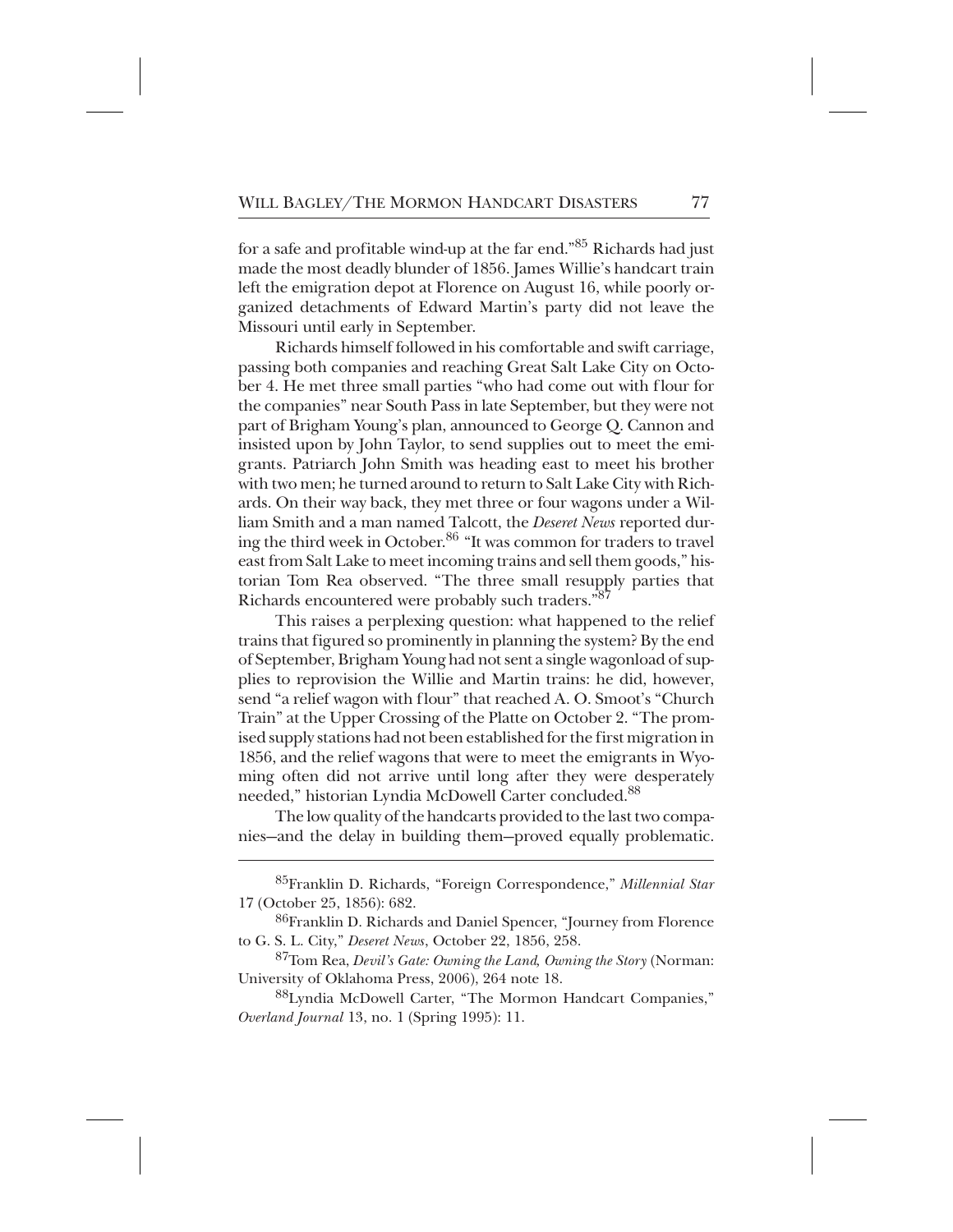"The carts were poor ones, with wooden axles, leather boxes, and light iron tires, and the squeaking of the wheels, through lack of sufficient grease could often be 'heard a mile,'" recalled John Jaques, who traveled in the Martin Company.<sup>89</sup> "We expected to find these vehicles already at hand on our arrival at Iowa City," Elizabeth Kingsford remembered. "This work consumed between two and three weeks of time, in which we should have been wending our way to Salt Lake City."<sup>90</sup> As with the first three companies, the poorly built carts proved to be difficult to use and broke down with alarming regularity. Danish handcart captain John A. Ahmanson, who reached Utah with the Willie Company in December 1856 (only to turn around and leave forever the next April), called these vehicles "*tohjulede Menneskepiner*," which has been translated as "two wheeled instruments of human torture" but might be bettered rendered as "two-wheeled torture devices." $91$ 

"When we had a meeting at Florence, we called upon the saints to express their faith to the people, and requested to know of them, even if they knew that they should be swallowed up in storms, whether they would stop or turn back," a defensive Franklin D. Richards later explained. "They voted, with loud acclamations, that they

<sup>91</sup>Edith Matteson and Jean Matteson, "Mormon Influence on Scandinavian Settlement in Nebraska," in *On Distant Shores: Proceedings of the Marcus Lee Hansen Immigration Conference, Aalborg, Denmark, June 29–July 1, 1992*, edited by Henning Bender, Birgit Flemming Larsen, and Karen Veien (Aalborg, Denmark: Danes Worldwide Archives and Danish Society for Emigration History, 1993); digital copy at http://www.xmission.com/ ~nelsonb/nebraska.htm (accessed August 15, 2006). John A. Ahmanson, *Vor Tids Muhamed* [The Mohammed of Our Times] (Omaha, Neb.: Press of the Danish Pioneer, 1876), 24, republished as *Secret History: A Translation of Vor Tids Muhamed*, trans. by Gleason L. Archer (Chicago: Moody Press, 1984), 35. Archer translated the phrase awkwardly as "two-wheeled mantormentors." As the original title indicates, Ahmanson was not a fan of Brigham Young. He was wealthy enough to own a wagon; but at Franklin D. Richard's request, he led the ninety-three "indigent Danes" in James Willie's fifth company on foot, "even though it was obvious that that journey would prove extremely difficult." Ibid., 28–29.

<sup>&</sup>lt;sup>89</sup>Jaques, "Some Reminiscences," January 19, 1879, 1.

 $^{90}$ Elizabeth Kingsford, *Leaves from the Life of Elizabeth Horrocks Jackson Kingsford* (Ogden, Utah: n. pub., 1908), 2.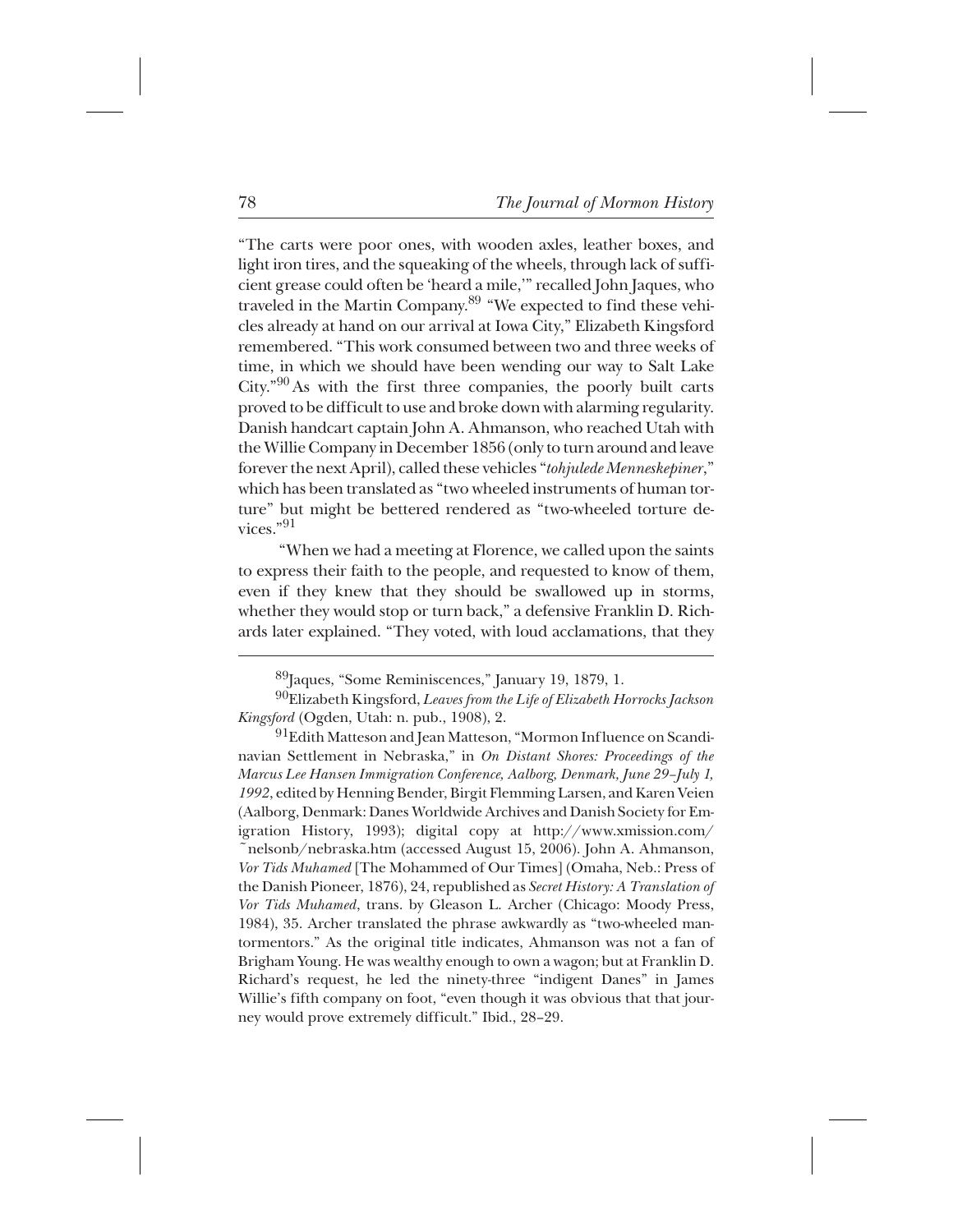would go on," which Richards said would "bring the choice blessings of God upon them." Had not the Lord's anointed promised those who embarked on this untested scheme that "nothing shall hinder or stay them"? Speaking on October 15 with the first rescue party still a week away from the Willie Company, Richards was startlingly optimistic. "About one thousand" Saints were still on the trail "with hand-carts," he acknowledged. "[They] feel that it is late in the season, and they expect to get cold fingers and toes. But they have this faith and confidence towards God that he will over-rule the storms that may come in the season thereof and turn them away, that their path may be free from suffering more than they can bear."<sup>92</sup> Richards's mistake must be seen as a tactical error that was part and parcel of Brigham Young's larger strategy of getting as many people to Zion as cheaply as possible. The inexperienced European Saints' willingness to trust him locked in the bad decision, even though better counsel was at hand.

Mormon Battalion veteran Levi Savage Jr., returning from a mission to the Far East after circling the globe, had never crossed the northern plains before, but a decade's experience in the Far West gave him a clear picture of the challenges that lay ahead. In Iowa City on August 12, camping with the Willie Company, he recorded in his journal: "I myself am not in favor of, but much opposed to taking women & Children through destitute of clothing, when we all know that we are bound to be caught in the Snow, and Severe colde w[e]ather, long before we reach the valley." Savage was exactly right: on September 5, the company journal recorded that snow stopped the first handcart company, led by Ellsworth, in its tracks not far west of today's Casper, Wyoming. The previous night, "it got very cold & rained for several hours so that we could not Light a fire."<sup>93</sup> On August 13, forty-two-year-old returning missionary James Willie, captain of the fourth company, exhorted the five hundred Saints under his command "to go forward regardless of Suffering even to death." Willie had crossed the plains in 1847 with Jedediah Grant's company and again on his way to four years of service in the British Mission.

Willie then gave Savage permission to speak, even after Savage

<sup>&</sup>lt;sup>92</sup>Franklin D. Richards, "Discourse," *Deseret News*, October 15, 1856, 252–53.

 $93A$ ndrew Galloway, Ellsworth Company Journal, September 4–5, 1856, LDS Church Library.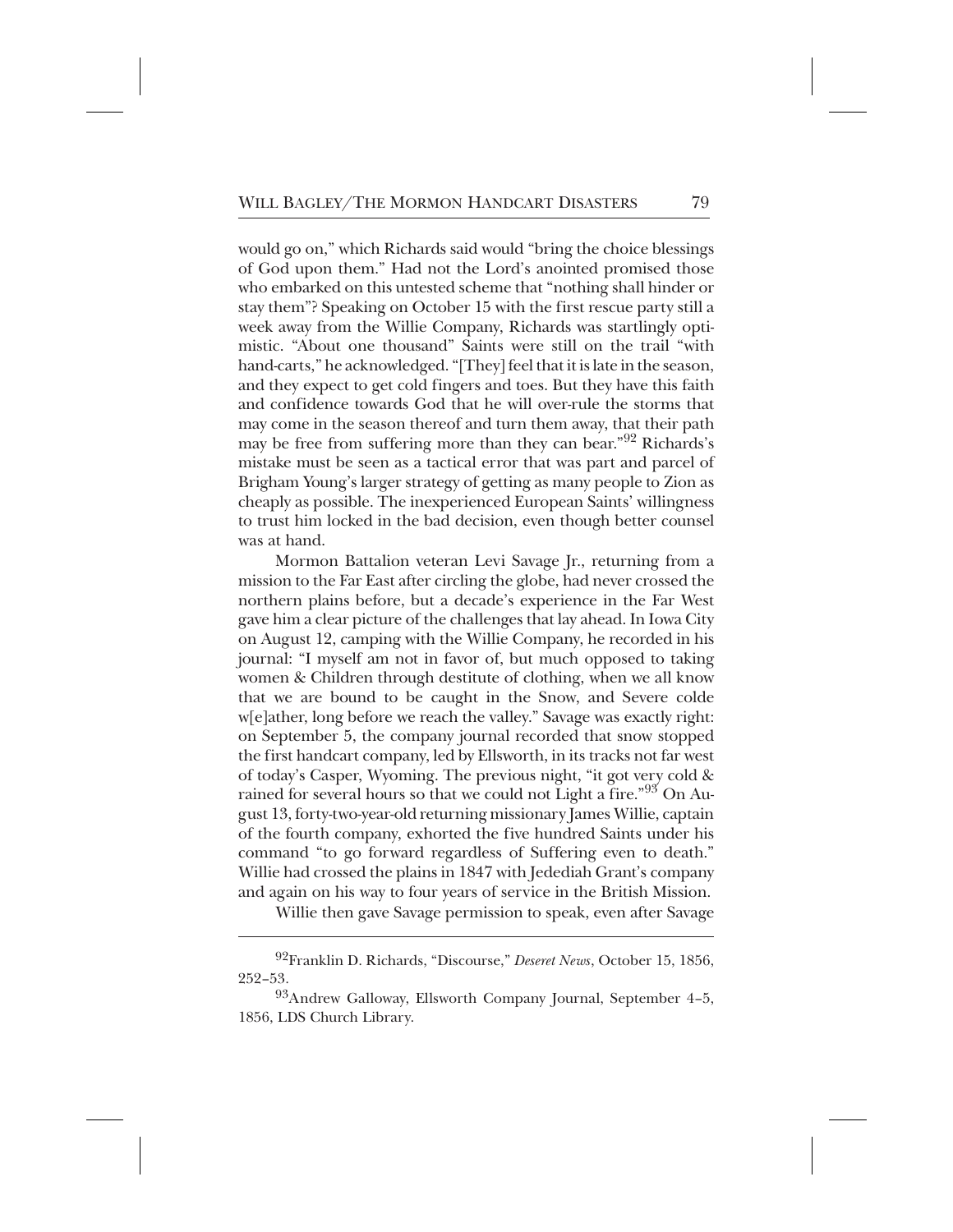warned that he could not support Willie's decision. The veteran frontiersman "Said that we were liable to have to wade in Snow up to our knees, and Should at night rap ourselvs in a thin blanket. and lye on the frozen ground without abed; that was not like having a wagon, that we could go into, and rap ourselves in as much as we liked and ly down. No Said I.—we are with out waggons, destitute of clothing, and could not cary it if we had it. We must go as we are." He did not oppose the handcart system, he added loyally. "The lateness of the Season was my only objection." Savage "Spoke warmly upon the Subject, but Spoke truth, and the people, judging from appearance and after expressions, felt the force of it. (but yet, the most of them, determond to go forward if the Authorities Say so.)" Willie was unwavering and discounted Savage's concerns. "I had Spoken nothing but the *truth*," Savage wrote, underlining the word "and he and others knew it."<sup>94</sup>

John Chislett, one of the Willie Company survivors, wrote one of the first and most powerful recollections of the handcart experiment. "Levi Savage used his common sense and his knowledge of the country," he recalled. "He declared positively that to his certain knowledge we could not cross the mountains with a mixed company of aged people, women, and little children, so late in the, season without much suffering, sickness, and death." He ascribed to Savage a statement not in Savage's journal but true to his character. One of the leaders, William Kimball, Heber's oldest son, scoffed "that he would guarantee to eat all the snow that fell on us between Florence and Salt Lake City." In Chislett's telling, Savage said, "Brethren and sisters, what I have said I know to be true; but, seeing you are to go forward, I will go with you, will help you all I can, will work with you, will rest with you, will suffer with you, and, if necessary, I will die with you. May God in his mercy bless and preserve us. Amen."<sup>95</sup>

Cascading mistakes created the catastrophe that played out between the Platte River and South Pass that fall. Brigham Young's response to the disaster has been highly praised. On October 4, Franklin D. Richards's "Swiftsure train" of returning missionaries reached the valley and informed Brigham Young that more than a thousand people were still hundreds of miles from Salt Lake. Young ordered

 $^{94}$ Levi Savage, Journal, August 12, 13, 1856, holograph, LDS Church Library.

<sup>&</sup>lt;sup>95</sup>"Mr. Chislett's Narrative," in T. B. H. Stenhouse, *The Rocky Mountain Saints* (New York: D. Appleton and Company, 1873), 817.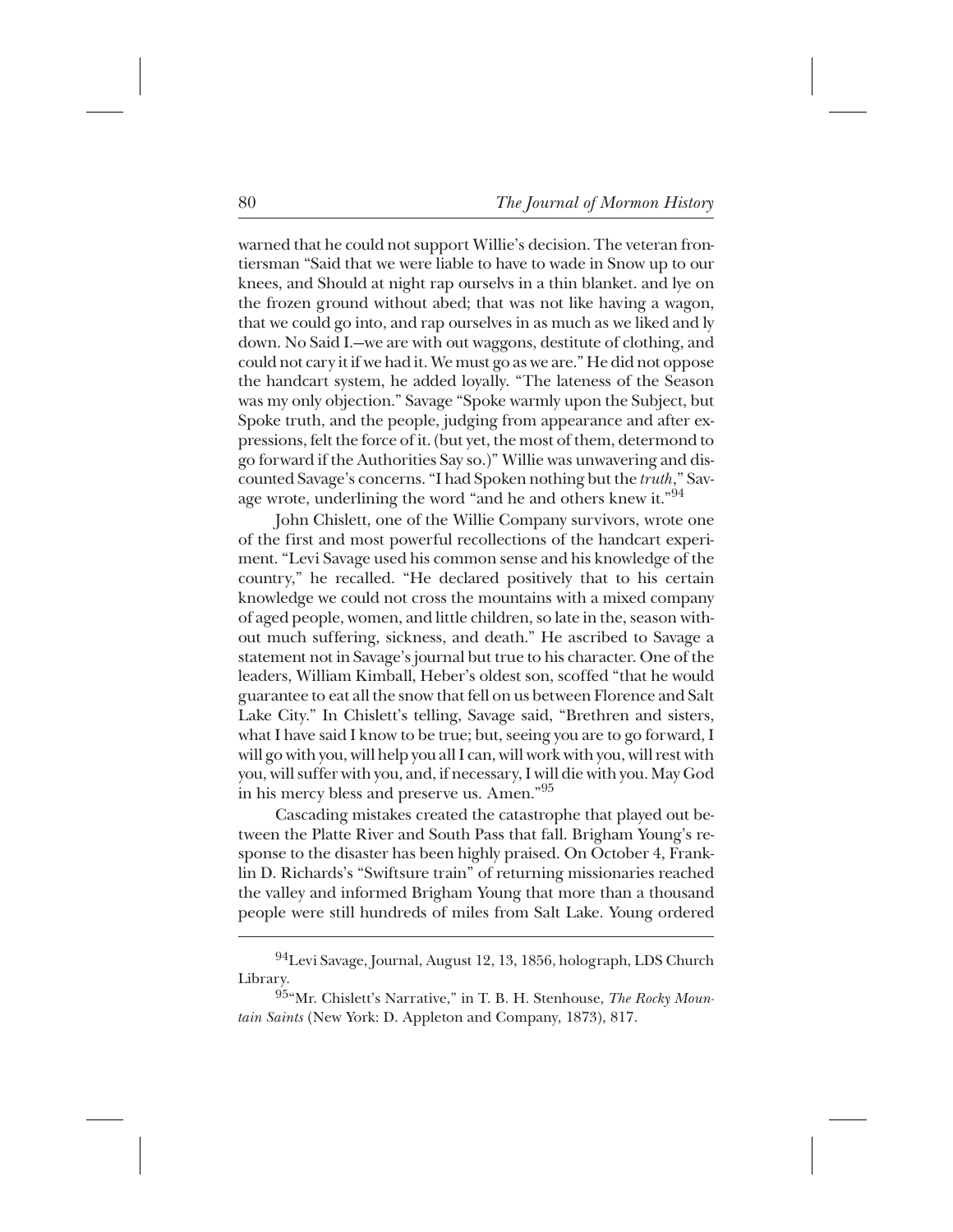parties to head for South Pass with supplies not only for the last handcart companies, but for about 450 emigrants struggling west with the wagon trains under William Hodgetts and John Hunt, and, as it turned out, Smoot's groaning freight wagons. (He did not, as is commonly reported, halt the church's semi-annual conference to start the rescue effort.)<sup>96</sup> Young delegated responsibility to raise forty teamsters, sixty spans of mules or horses, and twelve tons of flour to the city's bishops. He underestimated the number needing rescue somewhat: "There are still 970 Saints on the plains with the Hand Carts, some of them will not be in untill November," he informed Silas Smith on October 4, the day Richards's "Swiftsure" wagon train reached Salt Lake Valley.<sup>97</sup> A month later, Young wrote to George Q. Cannon: "We were not aware of their being upon the plains until the arrival of F. D. Richards, Daniel Spencer and others of the returning missionaries<sup>"98</sup>

This statement shades the truth. On June 19, Daniel Spencer had written to Young from Iowa City—the letter was printed in the *Deseret News* on August 6—describing the departure of the first two handcart companies and the organization of Edward Bunker's third train. The first two parties were "interspersed with very old and very young. They are not more than ordinarily strong, and the lists will show that they have not an extra supply of men. But they are all strong in God, and have faith in the fulfillment of the words of his prophets." Spencer expected the emigrants who had sailed from England on the *Thornton* and *Horizon* to arrive within days: "They will together have

<sup>96</sup>Hafen and Hafen, *Handcarts to Zion*, 122-23. On November 30, Young spoke at the Sunday morning meeting giving instructions about receiving the Martin Company, which arrived that day, and cancelled the afternoon meeting. This incident, which happened almost two months after the October conference, has been assigned to the more dramatic first public announcement, where Young said, "*Go and bring in those people now on the plains.*" He then warned, "You will sink to *Hell*, unless you attend to the things we tell you." Ibid., 121; emphasis in original.

 $^{97}$ Brigham Young, Letter to Silas Smith, October 4, 1856, Brigham Young Collection.

 $^{98}$ Brigham Young, Letter to George Q. Cannon, November 4, 1856, in Roger Robin Ekins, ed., *Defending Zion: George Q. Cannon and the California Mormon Newspaper Wars of 1856–1885*, Vol. 5 of the KINGDOM IN THE WEST (Spokane, Wash: Arthur H. Clark Co., 2002), 214.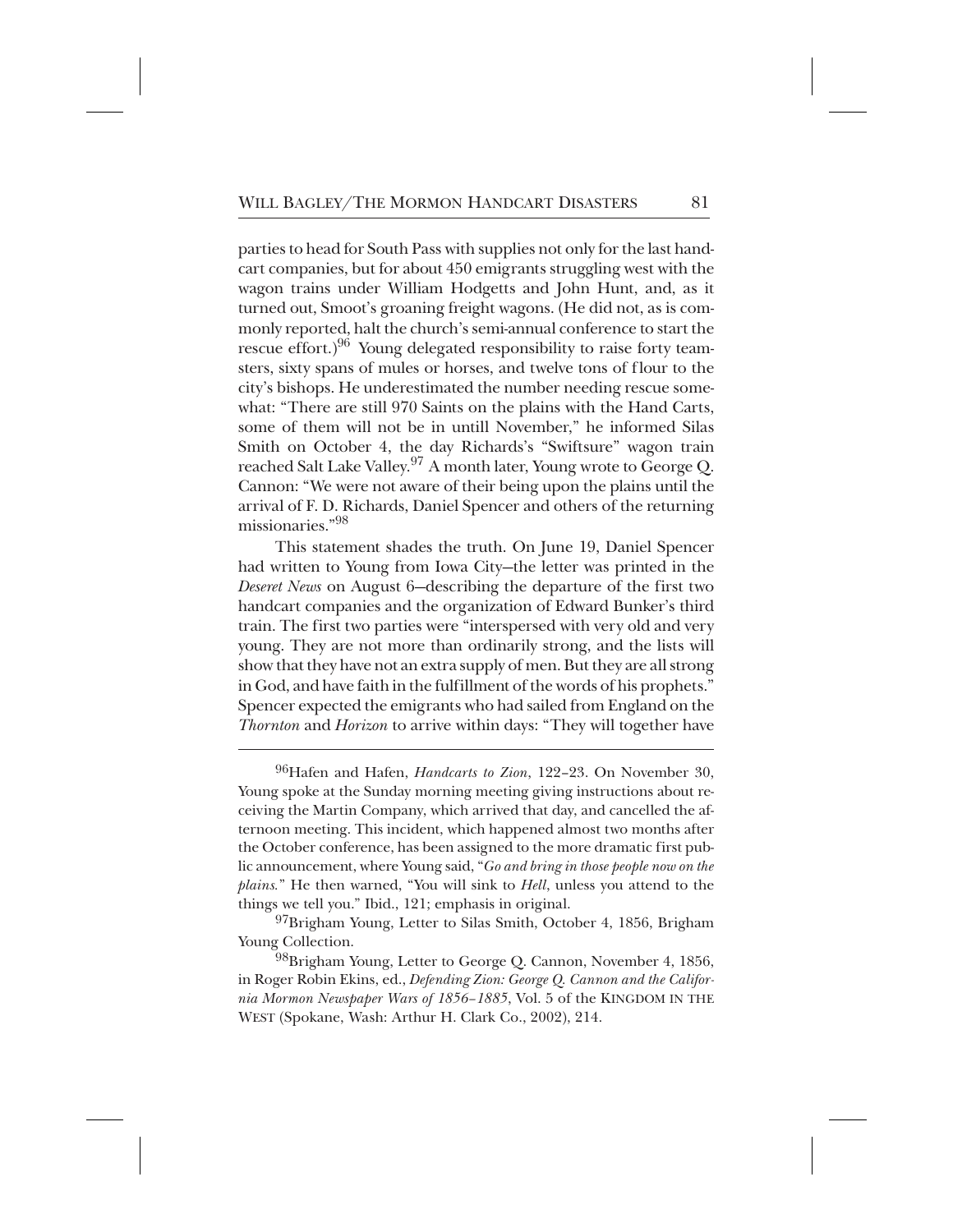nearly  $1200$  souls to go by the hand carts," Spencer reported.<sup>99</sup>

"We have received advices that about two thousand Saints are expected to cross the plains this year on foot with hand carts," Young informed George Q. Cannon on August 4, reporting the content of Spencer's letter. "Over eight hundred had started, and the remainder were to start in a few weeks per last advices." Young knew that the window for setting out to cross the plains safely was open only from late April to early August at the latest. There was, arguably, time to send a message east with explicit instructions to Richards and Spencer not to send out any more companies that season. Instead, Young seems to have held two contradictory ideas simultaneously. The first was that Richards and Spencer would automatically halt the emigrants. After Richards and Spencer arrived in Salt Lake, Young explicitly stated that "they would [should] have known better than to rush men, women and children on to the prairie in the autumn months, on the 3d of September, to travel over a thousand miles."<sup>100</sup> But in his August 4 letter to Cannon, he seems to have assumed a trouble-free passage. He expressed no worry, concentrating instead on what he considered the good news: "Thus you perceive that the work is rolling forth, and many of Israel are gathering home to Zion."<sup>101</sup>

However, the hazardous situation did not escape at least one member of the First Presidency. At the end of August, Daniel H. Wells, wrote to Louis Robison at Fort Bridger, "We have received no definite news concerning the Hand cart trains consequently do not know when we shall visit your place. Our trains are sure to be very late." $102$ 

## **"SUCH OPERATIONS WILL FINANCIALLY USE US UP": THE RESCUE**

A popular view is that the rescuers mobilized immediately at

<sup>99</sup>Daniel Spencer, "Correspondence," June 19, 1856, *Deseret News*, August 6, 1856, 178.

<sup>100</sup>Brigham Young, "Remarks," November 2, 1856, *Deseret News*, November 12, 1856, 283.

 $^{101}$ Brigham Young, Letter to George Q. Cannon, August 4, 1856, Brigham Young Collection. One can only speculate on how Brigham Young might have reacted had Richards actually had the good sense to stop the last two handcart trains at the Missouri.

 $102$ Daniel H. Wells, Letter to Lewis Robison, August 30, 1856, Brigham Young Collection.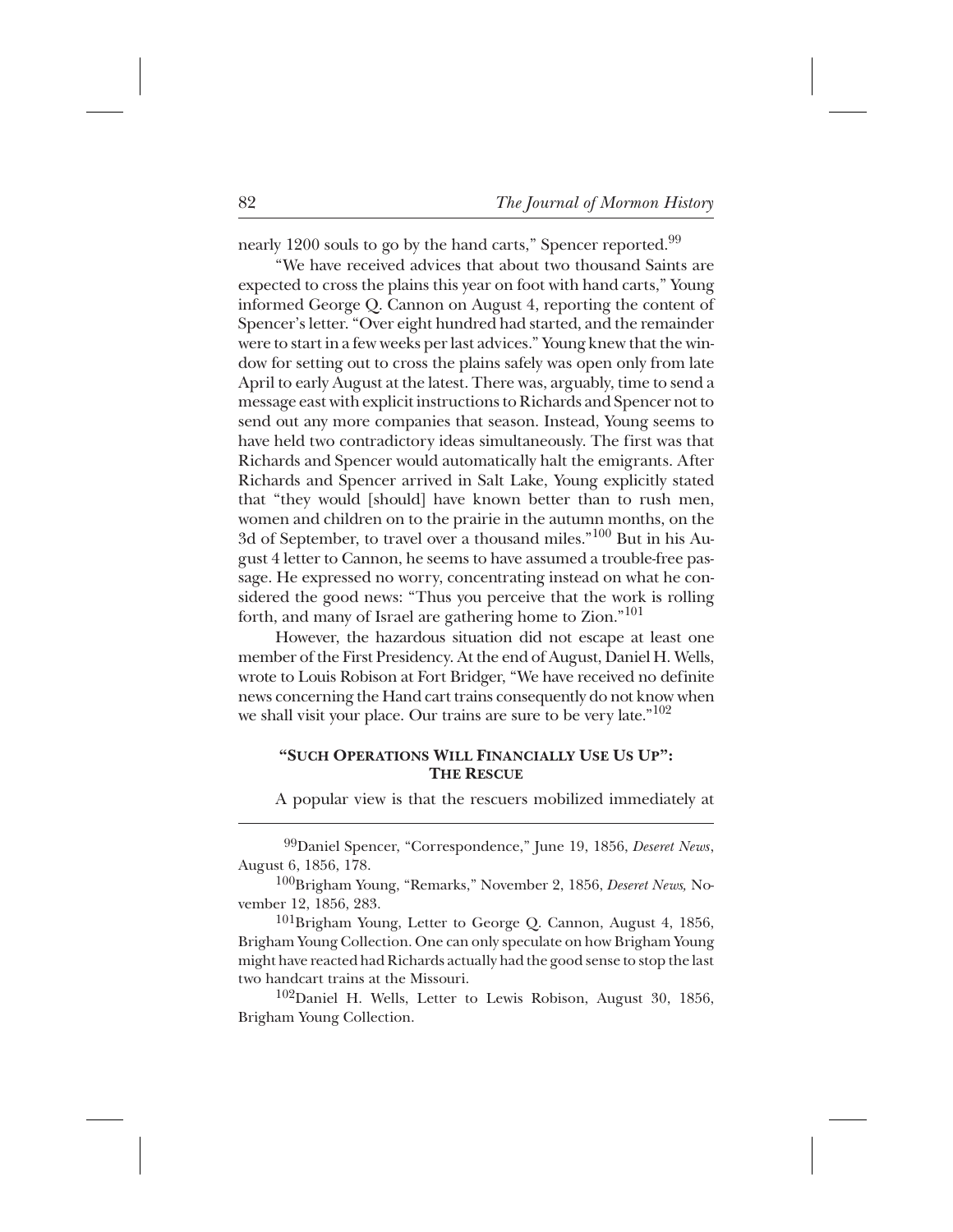Brigham Young's command, backtracked the trail, gathered up the suffering handcart pioneers, and swept them into the Salt Lake Valley in a matter of days. In fact, the rescue was a long-drawn-out struggle against savage weather, crippling human debilitation, and strained resources. As a result, the rescue was too late even for some of the living. Once again, the mustered supplies were inadequate to meet the needs. "The brethren and sisters so opportunely relieved expressed unbounded gratitude for the prompt, energetic and ample aid sent to their relief," trumpeted the *Deseret News*. "And well might they be astonished to meet clothing, provisions, men and teams so liberally and bountifully provided without money and without price, a circumstance so entirely unusual in their former experience."<sup>103</sup> Like much that appeared in the Church's official organ that fall about the handcarts, this picture was not entirely true. Brigham Young shifted responsibility for the rescue onto the weary shoulders of his followers, who were still reeling from the consequences of drought and famine. The response was indeed generously heroic, but it was barely adequate to meet the demands of the crisis.

Historian David L. Bigler has called the two-month struggle "the most desperate rescue operation in western history." By the time the belated relief wagons rolled out of Salt Lake City on October 7, the final two handcart companies had taken a terrific beating. "Seventeen pounds of bedding and clothing proved inadequate to keep exhausted emigrants warm," Bigler wrote. "First to droop and die were the old and infirm. Soon the burial ritual each morning began to include the bodies of younger members, mainly men." The trek became, remembered Samuel Jones of the Martin Company, "one long funeral march." Even after the first rescue party found the Willie Company at the Sixth Crossing of the Sweetwater on October 21, 1856, the ordeal continued. "The relief they provided was only temporary, just enough to get the company moving again, but inadequate to stop its suffering." $104$ 

Still twenty-seven hard miles from South Pass and 257 miles from Great Salt Lake City, the Willie Company climbed over

<sup>104</sup>David L. Bigler, *Forgotten Kingdom: The Mormon Theocracy in the American West, 1847–1896*, Vol. 2 of KINGDOM IN THE WEST (Spokane, Wash.: The Arthur H. Clark Co., 1998), 111–13, 115. The Jones quotation is

<sup>&</sup>lt;sup>103</sup>"The Companies Yet on the Plains," *Deseret News*, November 26, 1856, 301.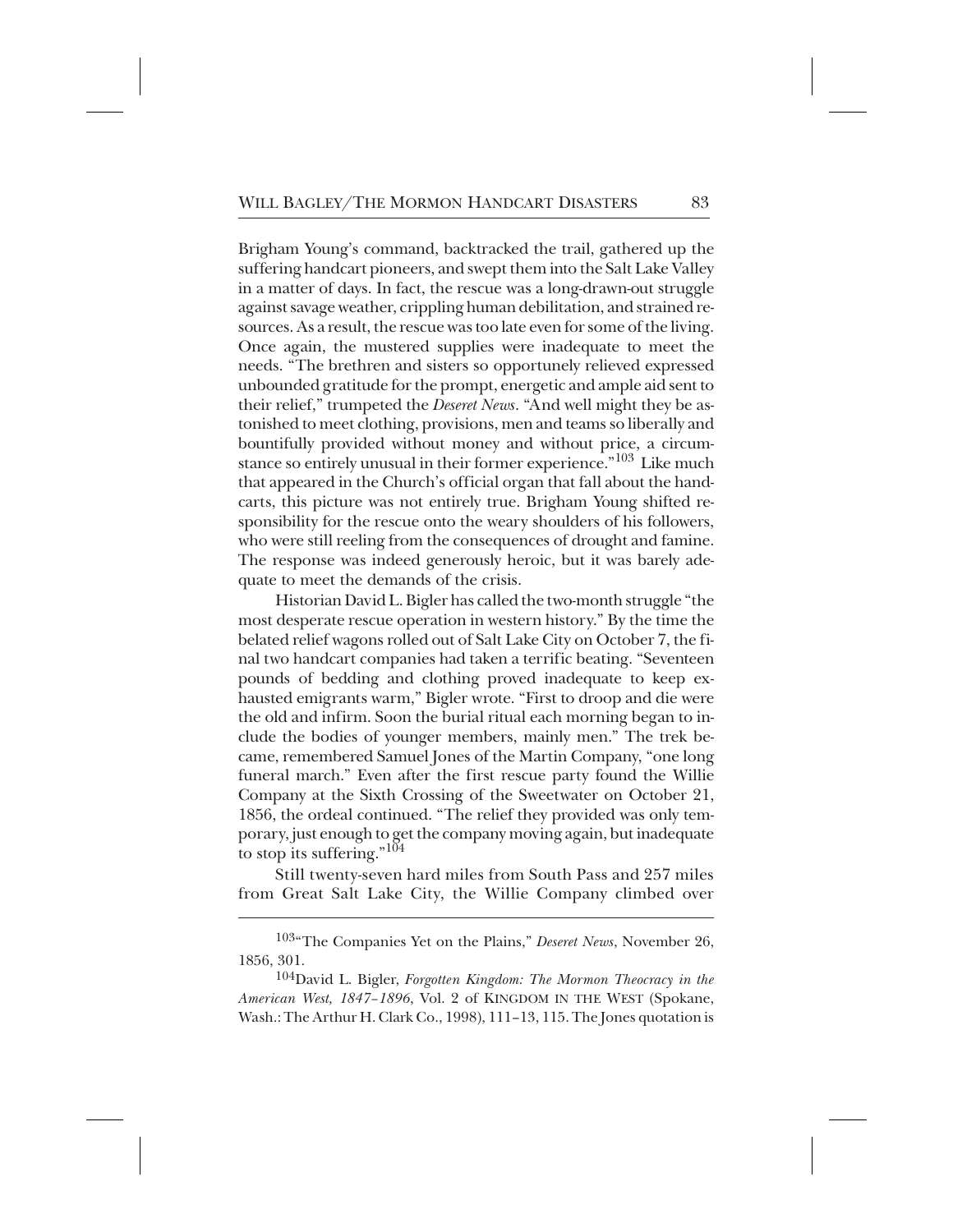Rocky Ridge, through deep snow on October 23, 1856. "A Severe day. The wind blew awful hard, and colde," wrote Levi Savage, who was serving as a captain of a hundred. The train's few surviving teams were hauling wagons "loaded down with the Sick, and children" so thickly stowed he feared some of them would smother. Long after dark, exhausted survivors staggered into camp, where "but few tents were pitched, and men, women, and Children Sit shivering with colde around their Small fires." Just before daylight a wagon arrived with the stragglers. "Some badly frozen; Some dying, and Some dead. It was certainly heartrending to hear Children crying for mothers, and mothers, crying for Childrin," Savage wrote. $^{105}$ 

Almost 120 miles behind the Willie train, Edward Martin's party had ground to a complete halt just a few miles beyond an arduous crossing of the ice-choked North Platte River on October 19. Fifty-six men, women, and children had died of starvation and exposure by the time the company reached the Red Buttes. Here they stayed, unable to make even a mile of progress in the deep snow until, on October 28, Joseph A. Young, Daniel W. Jones, and Abel Garr, riding horseback found the immobilized train. They brought word that supplies were waiting for them fifty miles away at Devil's Gate. "When they first made their appearance," wrote James Godson Bleak, later the chronicler of St. George, "I do not think there was one in Camp but shed tears of joy."<sup>106</sup>

With this new hope, the survivors of the Martin Company staggered on. But even after reaching the six rescue wagons at Devil's Gate in early November, the Martin Company's suffering intensified.<sup>107</sup> The teamsters had already given supplies to the Willie Company, so the food that remained "was soon exhausted among so many hungry souls," survivor Samuel Jones re-

on page 113.

<sup>&</sup>lt;sup>105</sup>Savage, Journal, October 23, 1856, LDS Church Library.

<sup>106</sup>James Godson Bleak, Journal, October 28, 1856, LDS Church Library, http://www.lds.org/churchhistory/library/source/0,18016,4976- 7523,00.html (accessed September 5, 2006). For an indepth examination of Bleak and particularly his England-and-emigration diary, see Brandon J. Metcalf, "James G. Bleak: From London to Dixie," this issue.

<sup>&</sup>lt;sup>107</sup>Jaques, "Some Reminiscences," *Salt Lake Daily Herald*, December 15, 1879, 1.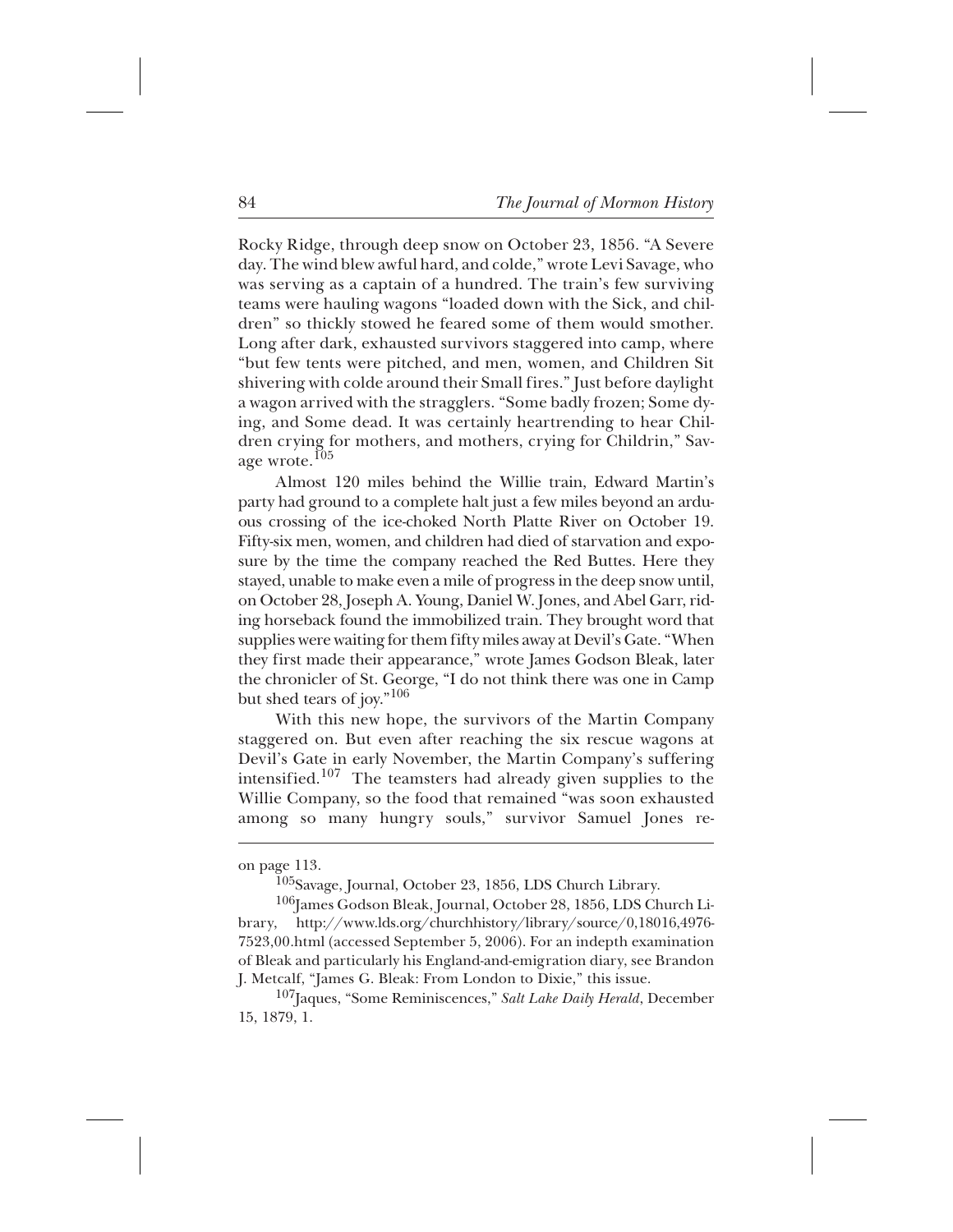called. $^{108}$  To complicate matters, the Hodgetts and Hunt trains, carrying freight and some 450 additional mouths to feed, caught up with the last handcart party on October 14 as the Martin Company was crossing the North Platte near today's Casper, Wyoming. Snow stopped all travel, and it took more than two weeks for all these trains to reach Independence Rock, only fifty miles to the west. Just beyond Devil's Gate, the soaked and exhausted emigrants crossed the ice-choked Sweetwater with the heroic assistance of David P. Kimball, George W. Grant, Stephen W. Taylor, and C. A. Huntington. "The water and ice took me up to the waist, and the clothes had to dry on me. That was a terrible night," Samuel Jones wrote.<sup>109</sup> The party sought refuge in what they called Martin's ravine, "a little cove in the mountains where the wind could not have such a clean sweep at us," thirteen-year-old Heber McBride later remembered.<sup>110</sup> The exact locale of this site, now known as Martin's Cove, is not certain, but the presumed spot has become a pilgrimage site for modern Mormons.

"We stayed in the ravine five or six days on reduced rations," Samuel Jones continued. "One night a windstorm blew down almost every tent. Many perished of cold and hunger at this place." The battered survivors waited out relentless blizzards and grinding cold for almost a week, then abandoned most of their carts and staggered on. Fifty years later, Jones could still recall "the pinched, hungry faces, the stolid absent stare, that foretold the end was near, the wide and shallow open grave, awaiting its numerous consignments. The start from that place in the wagons when the camp broke up; the looks of the living freight; the long cold rides, the longer nights; the pitiless sky, the lack of sleep; many dozing down by the fire and turning at intervals all through the night, and so on, and on."<sup>111</sup> This ordeal continued all the way to the valley.

In an odd exercise of what Mormon leaders called "theo-democracy," at the same October conference where Brigham Young had ordered the first wagons back along the trail, Heber C. Kimball moved "that Brigham Young, Heber C. Kimball, and Jedediah M. Grant go

 $108$ Jones, "Experience of S. S. Jones," 20.

 $109$ Ibid.

<sup>110</sup>Heber McBride, Autobiography, ca. 1868, typescript, 9-15, LDS Church Library.

 $^{111}$ Jones, "Experience of S. S. Jones," 20.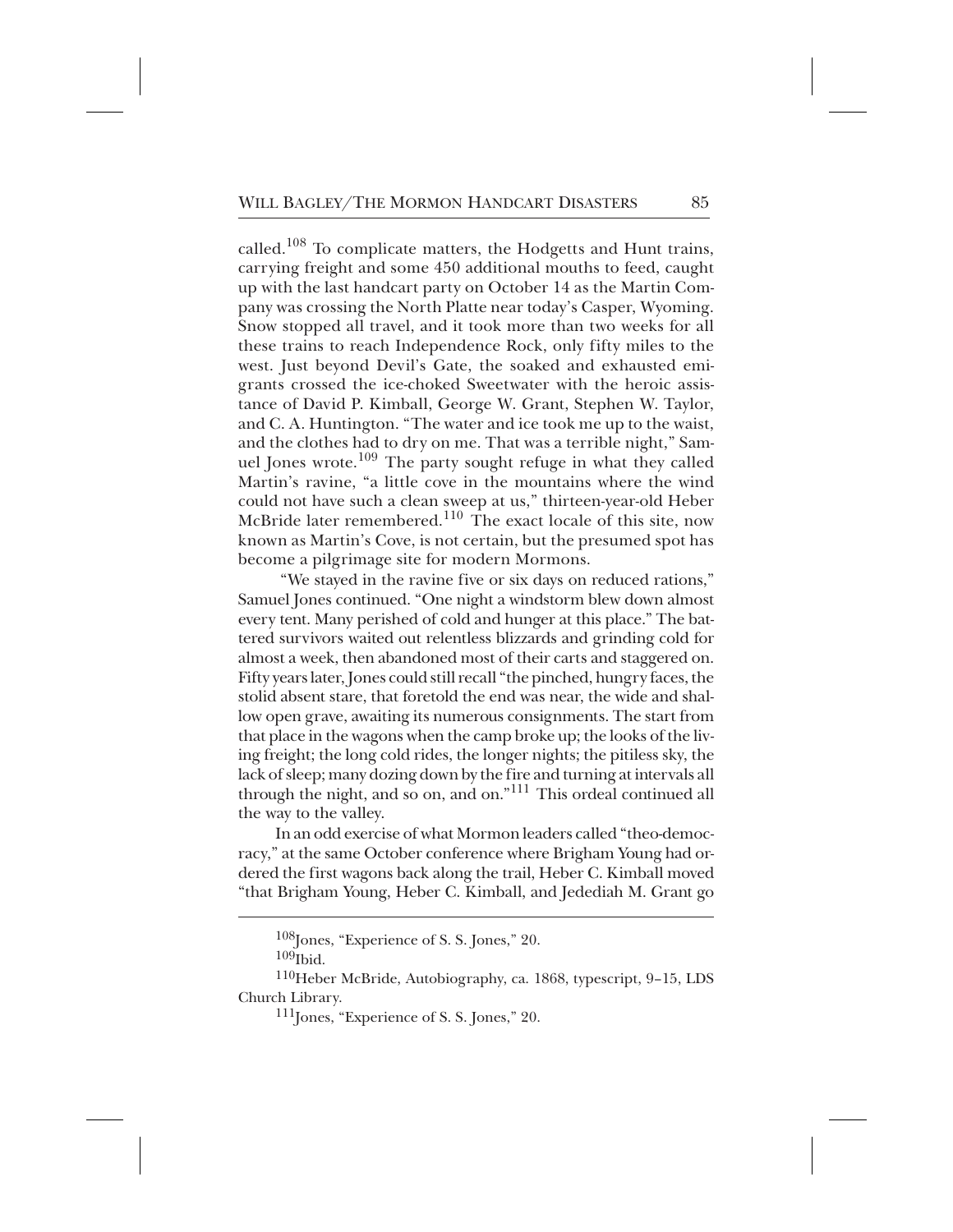back to help the P. E. Fund Emigrants." The motion was "Unanimously negatived," but twelve days later Brigham Young decided to take Kimball, Grant, and Daniel H. Wells "to visit the Shoshones near Forts Bridger and Supply and Green River crossing, and to cheer the hearts of the emigrants."<sup>112</sup> Three days later at East Canyon, Young "was so suddenly seized with a severe attack of illness that . . . he returned to the city in the evening."<sup>113</sup> The other three men also cut short their plans to meet the incoming handcart emigrants.

At that point, men, women, and children were suffering and dying in the snow-choked mountains; but rather than acknowledging their misery, Heber C. Kimball lashed out on November 2 at his concerned congregation in the Old Tabernacle: "There is a spirit of murmuring among the people, and the fault is laid upon brother Brigham."<sup>114</sup> The comment inspired a remarkably revealing set of remarks from the leader he was defending: "There is not the least shadow of reason for casting such censure upon me," Brigham Young responded in the same meeting. He then cast about for a more likely target for the public's anger and found it in "elders [in the] East" and "our Elders abroad." Had he been able to manage the emigration from Liverpool, Young claimed that he could have brought many more people to Utah "provided I could have dictated matters at every point. That is not boasting; I only want to tell you that I know more than they know," he preached. "But what have we to do now? We have to be compassionate, we have to be merciful to our brethren." The rest of the remarks dealt not on the needs of the starving, freezing emigrants, but with the expense of the rescue. "It will cost this people more to bring in those companies from the plains, than it would to have seasonably brought them from the outfitting point on the Missouri river," he complained. "We need all our teams and means to prepare for those persons who are coming, instead of crippling us by taking our bread, men and teams and going out to meet them." Continu-

<sup>&</sup>lt;sup>112</sup>"Minutes of the Semi-Annual Conference, October 6, 1857," *Deseret News*, October 15, 1856, 256. As noted, the reference to PEF emigrants means the handcart pioneers in 1856, since the fund underwrote no other sort of travel in 1856.

 $^{113}$ Jaques, "Some Reminiscences," January 19, 1879, 1.

<sup>&</sup>lt;sup>114</sup>Heber C. Kimball, "Remarks," November 2, 1856, *Deseret News*, November 12, 1856, 282.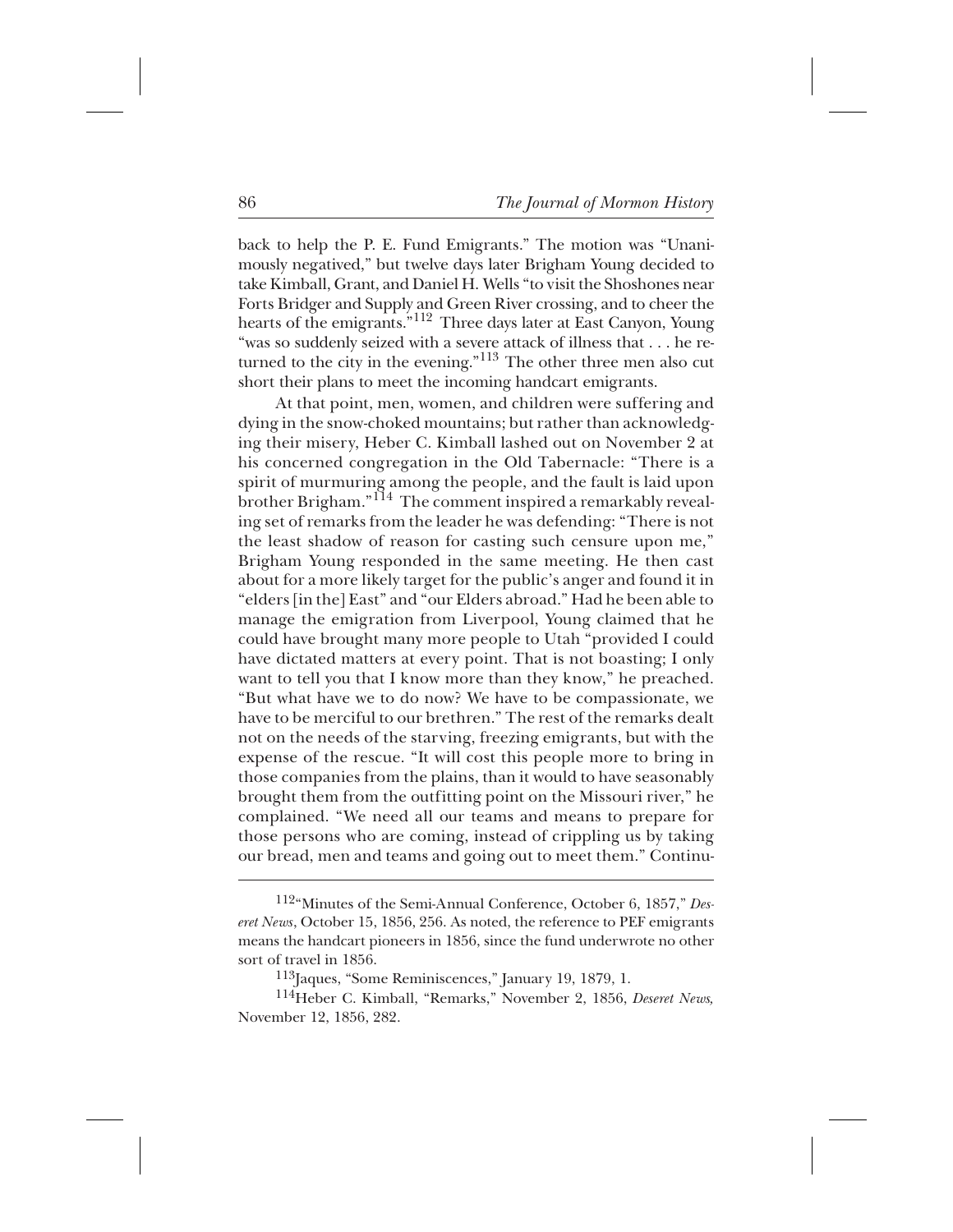ing the present system of ox trains "will financially use us up." He bitterly remarked that he had been "about half mad ever since, and that too righteously, because of the reckless squandering of means and leaving me to foot the bills." Yet again he publicly scolded Erastus Snow for incurring "over sixty thousand dollars of indebtedness incurred for me to pay. What for? To fetch a few immigrants here, when I could have brought the whole of them with one quarter of the means." He rambled on: "I cannot help what is out of my reach, but I am on hand to send more teams, and to send and send, until, if it is necessary, we are perfectly stopped in every kind of business." He could send more teams, he acknowledged, "but I do not intend that the fetters shall be on me another season." $^{115}$ 

Apparently believing his rhetoric had reduced the crisis to manageable proportions, Brigham Young turned his attention to his cherished steam engine. On October 16, Salt Lake County sheriff Robert Taylor Burton and George D. Grant's relief train met Abraham O. Smoot's Church train eighty miles east of Fort Bridger at the Big Sandy. They provided his train with eighteen or nineteen men, "several span of horses & mules & wagons, also Beef, Flour & Vegetables."<sup>116</sup> Smoot's freight train was in desperate shape, but these diverted animals and supplies could have helped rescue starving handcart pioneers.

On October 28, as disaster overwhelmed the last two handcart companies, Smoot reported to President Young from Fort Bridger. Traveling about a week ahead of the Willie Company, the twenty-two heavily laden "Church Wagons" in his freight train had kept crawling forward despite "a long & tedious snow storm" that had battered the party "for the last 7 or 8 days." They had managed to reach the fort, but the teams had given out. Continuing on was not possible. Now Smoot informed Young that he thought he would store "the Books, Thrashing machine, your Engine & fixtures & a part of the nails, glass & groceries & perhaps a portion of the Dry Goods" at the post for the

<sup>\*\*\*</sup> 115Brigham Young, November 2, 1856, *Journal of Discourses*, 4:69.

 $116$ Caleb Grant, Report, December 12, 1856, in Church Emigration Book, LDS Church Library.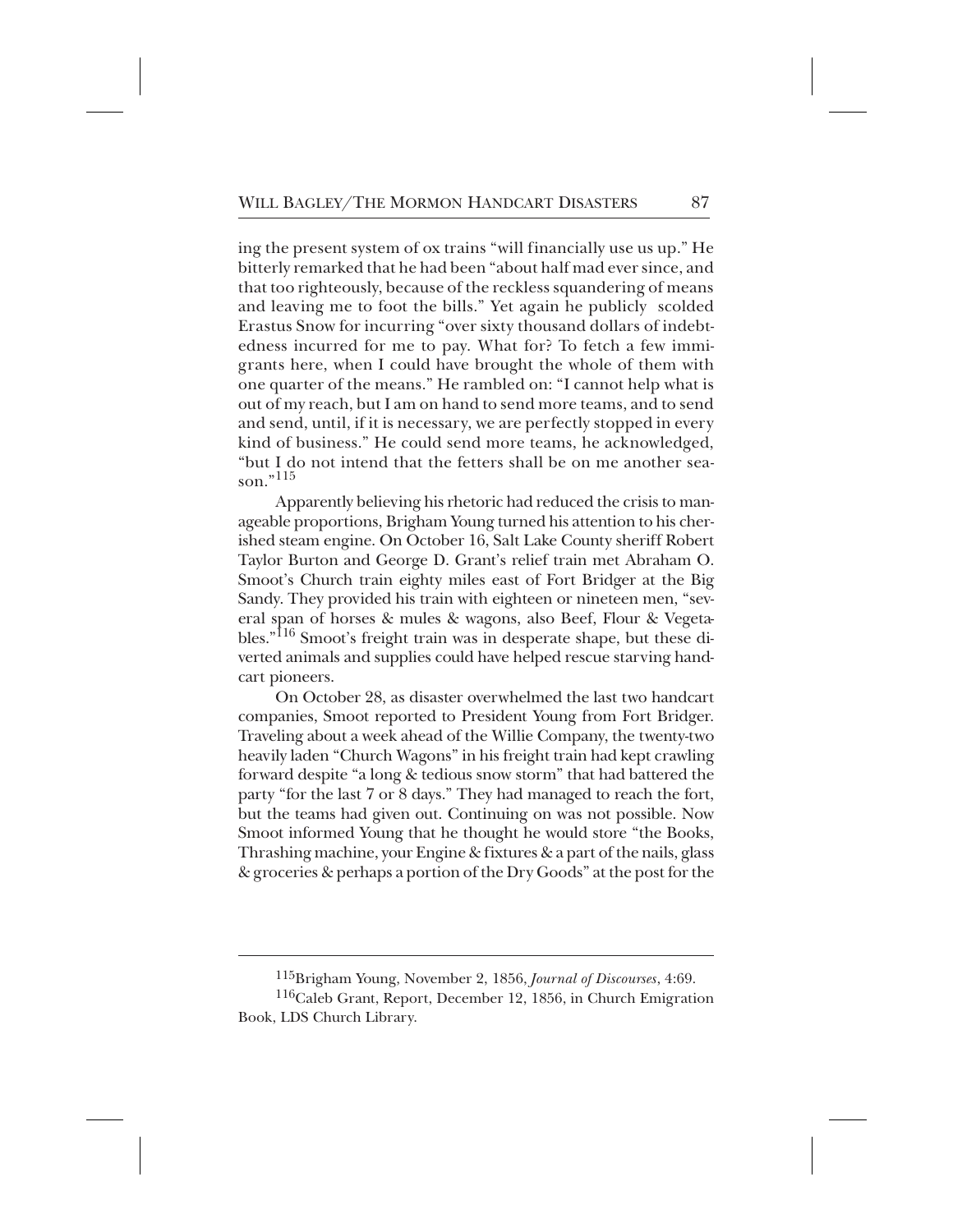winter.<sup>117</sup> Smoot's train left "8 Wagons & their freight" behind when it left the fort on October 30.<sup>118</sup>

Smoot's decision seems to have been a prudent one, but Brigham Young had other ideas. Franklin Benjamin Woolley, one of Smoot's teamsters, recalled that the train continued on to Echo Canyon. Here "Bro Smoot received a letter from Bro Young directing him to bring all the goods in and if he had not enough teams to call upon the brethren who were out in the mountains with ox teams to assist the hand cart emmigrations, to assist in bring [ing in] the wagons."<sup>119</sup> Smoot's clerk, Caleb Grant, confirmed that, on November 3, "we met an express from the Governor, stating that some one was to return & bring on from Bridger the wagons & freight we had left there as well as several useless & tired out cattle left there by us." $120$ 

Smoot assigned the twenty-two-year-old Woolley and a single companion to do the job. On November 4, the two met the survivors of James G. Willie's company on Bear River. Willie was unable to walk, and rescue leader William H. Kimball had departed that morning for Salt Lake to "report the condition of things in the mountains." He left the party in charge of Mormon Battalion veteran William Hyde and a man named Gould. Two days earlier, the Willie Company "had not teams enough to haul the feeble that were left behind." Now the company learned "that President B. Young had sent word that some freight still lying at 'Fort Bridger' was to be brought in this season & that some teams and men of our company were needed to go on to 'Bridger,'" William Woodward wrote in the camp journal. "Several teams & men were selected for the trip."<sup>121</sup> Woolley recalled he had to do "considerable talking to some of the brethren who feared the season was too late to venture back to the

<sup>&</sup>lt;sup>117</sup>Abraham O. Smoot, Letter to Brigham Young, October 28, 1856, Brigham Young Collection. "Had I met at or near the South Pass 40 yokes of good fresh cattle as I anticipated we should have been able to have brought all the Freight in," Smoot told Young, "but, why they have not met me, you know better than I."

 $118$ Grant, Report, December 12, 1856.

 $^{119}$ Franklin Benjamin Woolley, Autobiography [ca. 1856], 15, LDS Church Library, http://www.lds.org/churchhistory/library/source/0, 18016,4976-2799,00.html (accessed July 31, 2006).

 $^{120}$ Caleb Grant, Report, December 12, 1856.

 $121$ William Woodward, James G. Willie Emigrating Company Jour-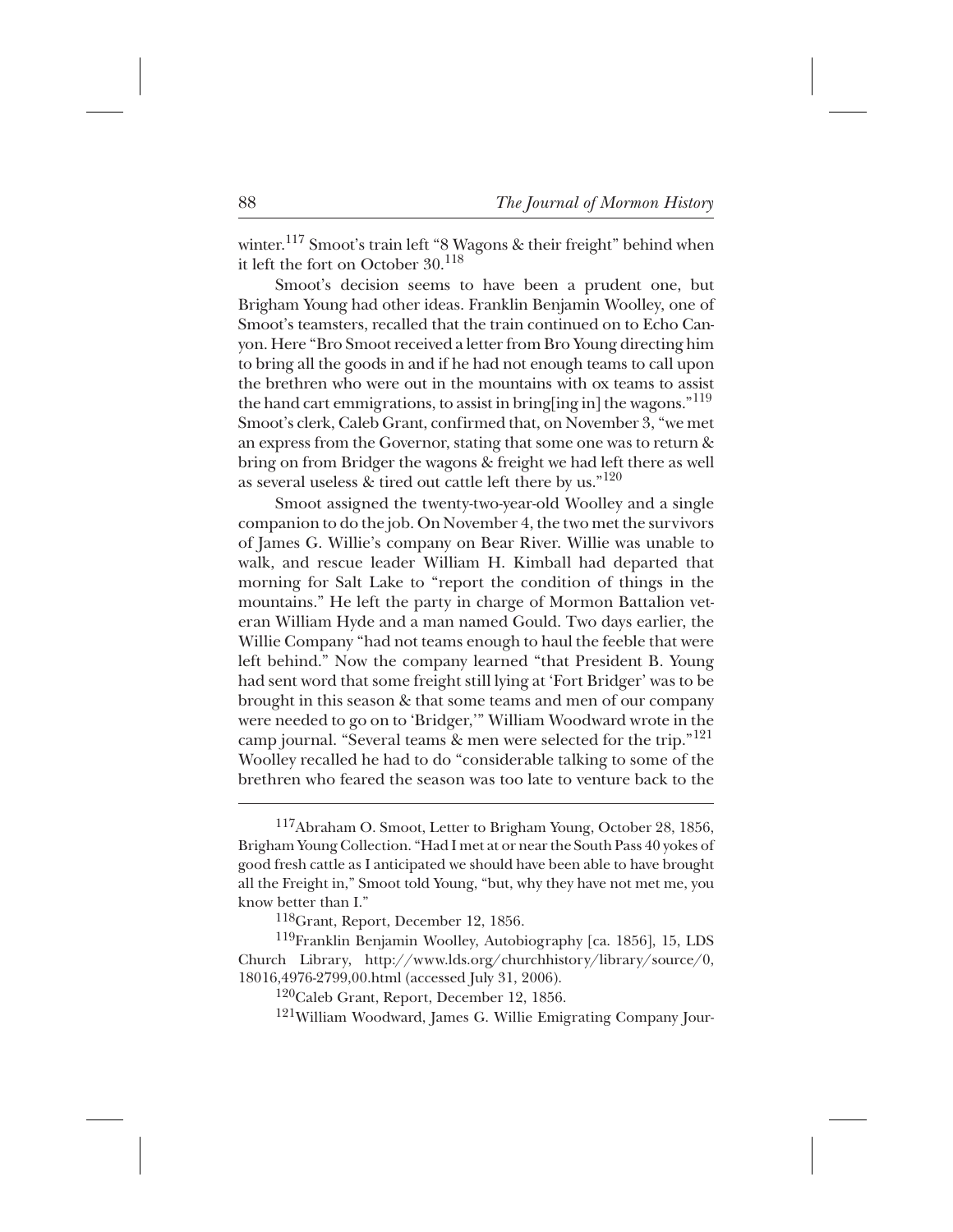fort with cattle."<sup>122</sup> Willie's party was still eighty miles from Salt Lake. The Martin Company was still trapped at Martin's Cove, where the next day their "ration of flour was reduced to 4 oz. and 2 oz for the children." $123$ 

The month of November—now full winter—ground on. Bad news poured into Salt Lake from the mountains. "It is not of much use for me to attempt to give a description of the situation of these people," George D. Grant wrote to Brigham Young from Devil's Gate on November 2, but his report provided grim details on the extent of the disaster and the condition of the Martin train and its "between five and six hundred men, women and children, worn down by drawing hand carts through snow and mud; fainting by the way side; falling, chilled by the cold; children crying, their limbs stiffened by cold, their feet bleeding and some of them bare to snow and frost." The sight was almost too much for "the stoutest" of these veteran frontiersmen, "but we go on doing all we can, not doubting nor despairing," Grant reported. "Our company is too small to help much, it is only a drop to a bucket, as it were, in comparison to what is needed." Grant reported that only about one in three of the members of Martin's company was able to walk. "Some of them have good courage and are in good spirits; but a great many are like children and do not help themselves much more, nor realize what is before them." Accompanied by Abel Garr, Joseph A. Young arrived in Salt Lake at 4:00 A.M. on November 13 and delivered the grisly report to his father.<sup>124</sup>

Two days earlier, an express rider had brought distressing news "from Fort Bridger to the effect that C N Spencer & John Van Cott having been to the Sweet Water and hearing nothing of the last train of Hand Carts had returned and returning had caused all the teams which had gone on the road to help them" to likewise turn back to-

<sup>122</sup>Woolley, Autobiography, 15, LDS Church Library.

 $^{123}$ Bleak, Journal, November 5, 1856.

 $^{124}$ George D. Grant, "The Companies Yet on the Plains," and "Express," both *Deseret News,* November 19, 1856, 293.

nal, November 4–9, 1856, LDS Church Library, http://www.lds.org/ churchhistory/ library/source/0,18016,4976-7439,00.html (accessed September 5, 2006).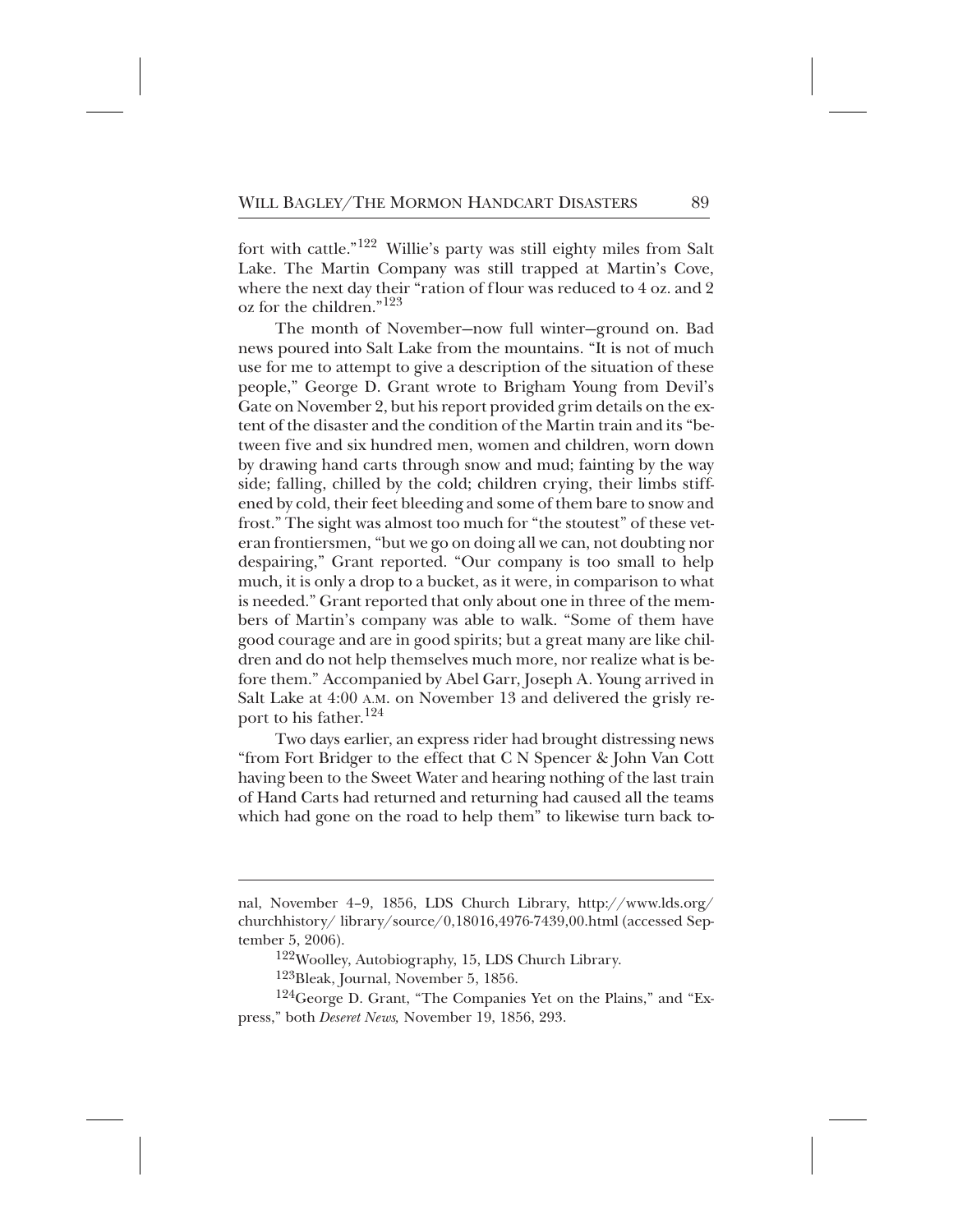ward the valley, wrote Hosea Stout.<sup>125</sup> Lewis Robison and Thomas D. Brown had sent the letter with courier John Tobin five hours after Spencer and Van Cott had arrived at the post at 1:00 P.M. on November 9. They had been to Independence Rock, where they found the snow ten inches deep and heard no news about the last two handcart companies. Fearing for their own safety, they turned back. "At 5 this eveg. judge our surprise on seeing the arrival of 50 or 60 good fat teams bound for the city!" Robison wrote to Young on November 9. The relief effort was collapsing. Robison reported that only George Grant's ten wagons were still attempting to find the Martin Company and "the balance are pretty near all on the return! Our Beef is out, & we have a very small supply of flour here." Robison blamed Van Cott and Spencer—"these noble philanthropists"—for the breakdown of the relief effort, which was clearly in bad shape. "Some are complaining that they could go no farther for want of provisions, others out of the same Co[mpan]y are offering their flour for sale to me," Robison added. $126$ 

Brigham Young immediately dispatched William H. Kimball, Joseph Simmons, James Ferguson, and Hosea Stout "as an express to go and turn the teams East again." Stout reported that seventy-seven teams "had now arrived at Fort Bridger and was now only waiting word from Prest. Young." On the morning of November 12, they met Van Cott near the summit of Big Mountain, less than twenty miles from Salt Lake, Spencer having slipped by the men and "gone home in the night." Van Cott "justified himself for returning and abandoning the Hand Cart Company as he could get no information of them and had concluded they had returned to the states, or Stopt at Larimie, been killed by the Indians or other wise gone to the devil and for him to have gone further was only to loose his team and starve to death himself & do no good," Stout reported. "So on these vague conclusions he had not only turned back but had caused all the rest of the teams to return and thus leave the poor suffering Hand carters to their fate." Kimball reprimanded Van Cott "severely for his course"; and after Kimball read him a letter from Brigham Young addressed to "Brethren on the Road," the chastened Van Cott "turned back and

<sup>+</sup> 125Brooks, *On the Mormon Frontier*, November 11, 1856, 2:605.

 $126$ Lewis Robison, Letter to Brigham Young, November 9, 1856, Brigham Young Collection.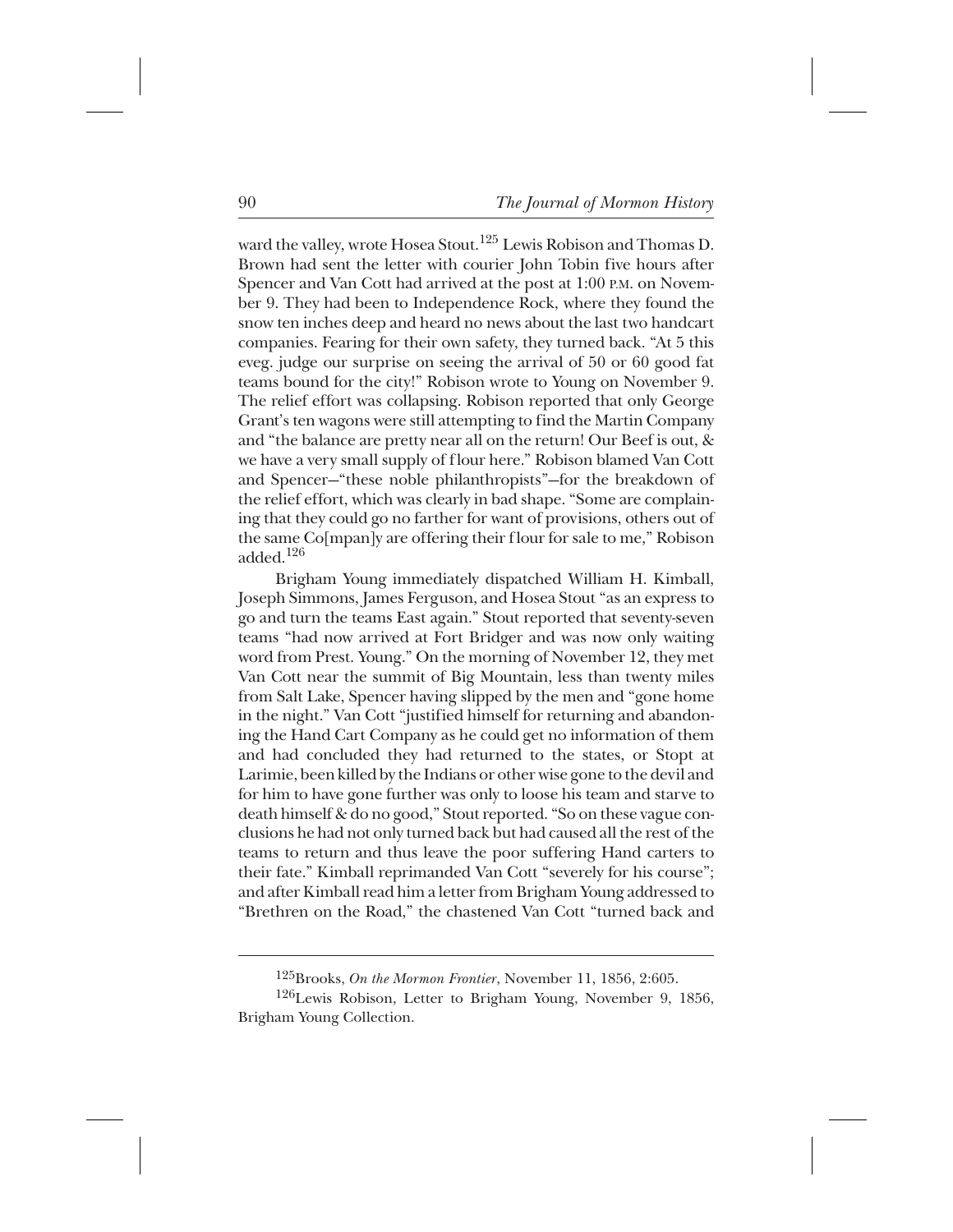went with us." $127$ 

Meanwhile, the Willie Company struggled west into the Great Salt Lake Basin. Eight more members of the company, ranging in age from eight to sixty-six years, died before they reached the valley. A snowstorm caught them in Echo Canyon on November 5 and left the people "much exposed to cold from lying on the cold ground." It continued snowing most of the next day, November 6, as the company forded the Weber River. "The camping ground presented a most dismal appearance, as we rolled on to it there being much snow on the ground & it being late at night," camp journalist William Woodward wrote. $128$ 

Abraham O. Smoot's church freight train rumbled into Great Salt Lake City on November 9, the same day as the survivors of the Willie Company. Three days later, the *Deseret News* saluted the handcart veterans and "the thankful and joyous spirit they manifested." The article reported, inaccurately, that the train's mortality rate had been far less than that in many wagon companies. "The eminent feasibility of the hand-cart movement had been previously demonstrated," the *News* trumpeted, "its healthfulness is now proven by the experience of this company."<sup>129</sup>

Back at Fort Bridger, Franklin Woolley "succeeded in obtaining enough [men and teams] to answer my purpose and brought everything in, in good condition." His obedient teamsters dragged the steam engine, threshing machine, nails, glass, and dry goods out of Fort Bridger and, with Herculean effort, brought their cargo the rest of the way over Big Mountain and into the Salt Lake Valley on before the shattered remnants of the Martin Company arrived on November 30. The *Deseret News* did not report Woolley's arrival or even mention the steam engine. Perhaps Brigham Young parked it in some corner of his estate over the winter, since it disappears from the historical record for months. Exactly what Young intended to do with a steamboat on the Great Salt Lake is not clear. William Chandless, a sympathetic British visitor to Salt Lake in 1855, heard "it was in contemplation to start a small steamer on Salt Lake, that in high water might run up the Jordan near the city and connect it with the most northern settle-

<sup>&</sup>lt;sup>127</sup>Brooks, *On the Mormon Frontier*, November 12, 1856, 2:605–6.

<sup>&</sup>lt;sup>128</sup>Woodward, Willie Emigrating Company Journal, November 4-9, 1856.

<sup>\*</sup> 129"Arrivals," *Deseret News*, November 12, 1856, 285.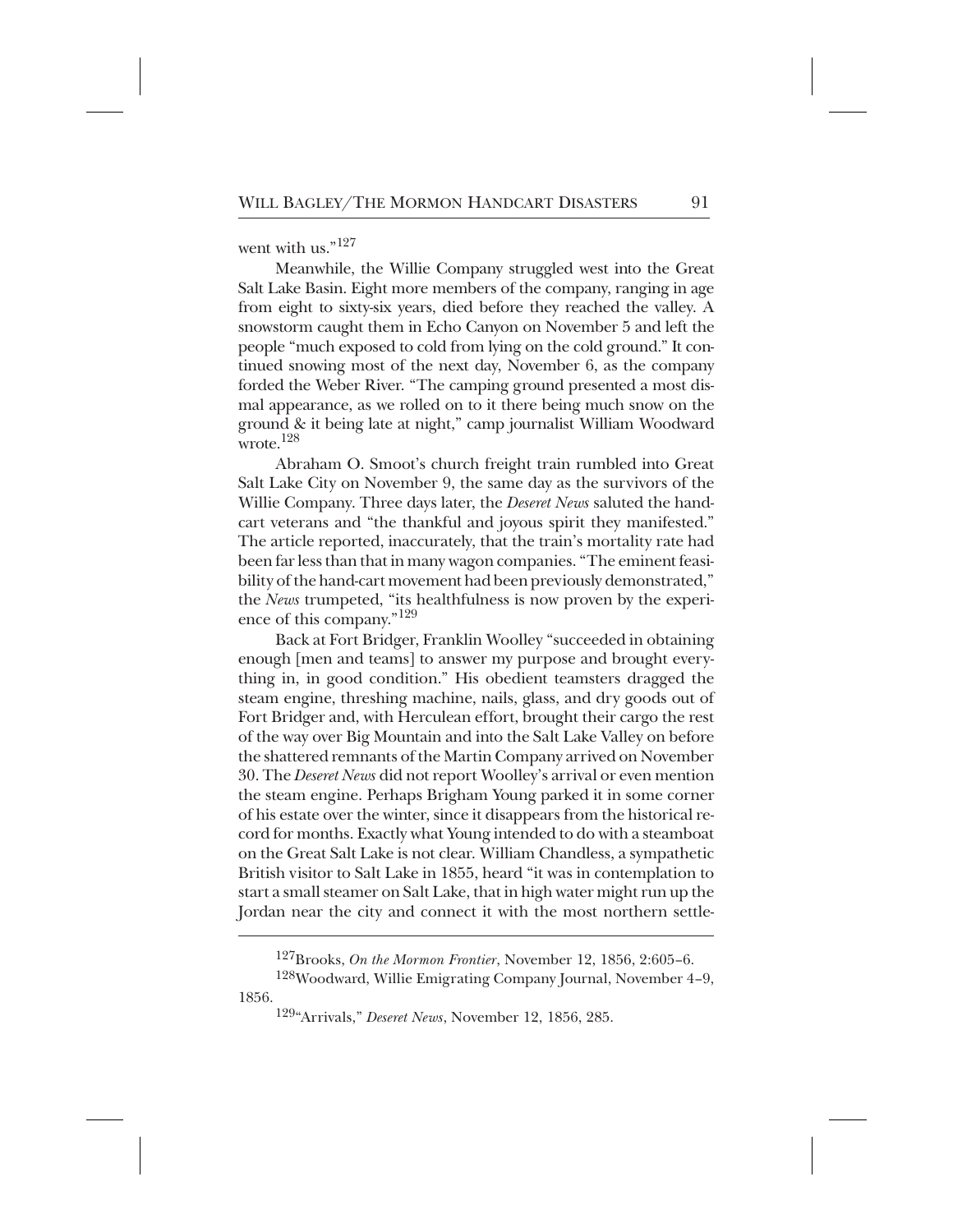ments; or even up Bear River, if emigration should come by a more northerly route than at present." Chandless observed that importing such machinery involved "vast expense and difficulty" and made such "a scheme, even if otherwise practicable, quite visionary, until the Mormons have extended their ironworks; machinery, if imported, could be applied to fifty more useful purposes." $130^{\circ}$ 

The steam engine might have been part of an ambitious plan to transport coal from Sanpete County, across Utah Lake, and down the Jordan River, even though the Jordan was not navigable and it would have required substantial effort to make such a plan feasible. $^{131}\,$  Alternatively, it may be that the Mormon leader actually had no clear idea about its purpose, for, in March 1857, Young sent the engine south to the iron works at remote Cedar City to replace two 30-horsepower engines that had arrived a year earlier "but had not worked well." The Deseret Iron Company paid \$2,181 for the engine it had not requested.<sup>132</sup>

The Martin Company staggered westward from Devil's Gate in a kind of fatalistic numbness for almost another month. It was not until the party reached Fort Bridger in late November that enough wagons arrived that the survivors could be loaded aboard and hauled into the valley. "Notwithstanding some deaths and the suffering and frost bites since leaving the North Fork of the Platte," the *Deseret News* cheerfully proclaimed, "we can plainly recognize the kind hand of an overruling Providence in opening a way of escape for so many, in dictating wise and timely counsels to the living Oracles." <sup>133</sup> It did not report the number of fatalities among the Martin Company, which was the hardest hit, nor was any count made of the permanent injuries caused by malnutrition and frostbite requiring amputation.

"We have quite a task upon us this season," Brigham Young had announced in the old adobe tabernacle on November 30, the last Sunday of the month, "for when the last hand-cart company arrives and is comfortably disposed of, we still have about 400 more brethren and

<sup>130</sup>Chandless, *A Visit to Salt Lake*, 140.

 $^{131}$ I am indebted to Lyndia McDowell Carter for this suggestion.

<sup>+</sup> 133"Arrival," *Deseret News*, December 3, 1856, 309.

<sup>&</sup>lt;sup>132</sup>Shirts and Shirts, *A Trial Furnace*, 379-80. Young canceled another order for a steam engine for the iron works that he had sent to Erastus Snow. Horace S. Eldredge, Letter to Brigham Young, May 25, 1857, Brigham Young Collection.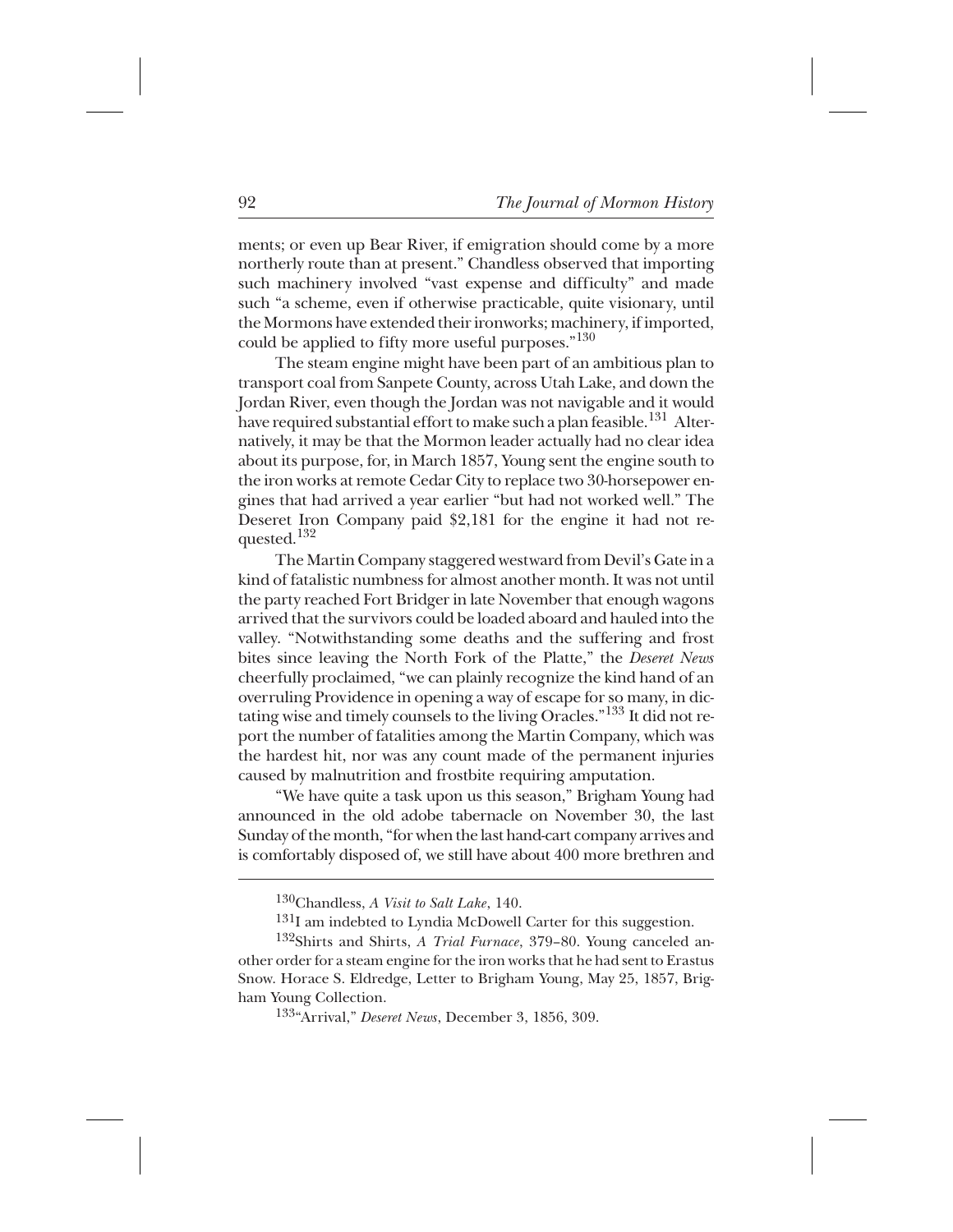sisters who are yet beyond Fort Bridger, probably near Green river." He was speaking of the last independent wagon companies, made up of emigrants who had financed their own passage and commercial freight wagons. They were stranded 170 miles from Salt Lake on Green River, Young said, "subsisting upon cattle that drop down through weakness and exposure, which is certainly hard fare. Still, do not be scared, for they will eat and live and come here." He assigned the task of raising fifty more relief teams to Utah and Tooele counties.<sup>134</sup>

Brigham Young announced that the afternoon meeting would be cancelled to prepare for the Martin Company survivors, then expected momentarily. "The Bishops will distribute them as the people can receive them," he ordered, pledging himself to shelter those who could not find other homes. Praying for their welfare was good, he advised, but it would not replace "baked potatoes, pudding, and milk. . . . Some you will find with their feet frozen to their ankles; some are frozen to their knees and some have their hands frosted. They want good nursing," he said. "We will continue our labors of love, until they are able to take care of themselves, and we will receive the blessing. You need not be distrustful about that, for the Lord will bless this people; and I feel to bless them all the time, and this I continually try to carry out in my life."<sup>135</sup>

The congregation spilled out of the tabernacle on the southwest corner of the Temple Block onto East Temple Street just as the Martin Company arrived. "The meeting of the emigrants with relatives, acquaintances, and friends was not very joyous. Indeed it was very solemnly impressive," recalled John Jaques. Friends and strangers took the survivors into their homes "while they thawed the frost out of their limbs and recruited their health and strength." With impressive understatement, Jaques concluded, expressing the belief that "none of the emigrants would be willing to endure another such a journey under any circumstances whatever. One in a lifetime is enough."<sup>136</sup>

Even before the arrival of the Willie Company on November 9, the extent of the disaster had shocked the inhabitants of Great Salt Lake City and the debate over who was to blame for the debacle had al-

<sup>++</sup> 134Brigham Young, "Remarks, November 30, 1856," *Deseret News*, December 10, 1856, 320.

 $135$ Ibid.

<sup>&</sup>lt;sup>136</sup>John Jaques, "Some Reminiscences," Salt Lake Daily Herald, December 22, 1878, 1.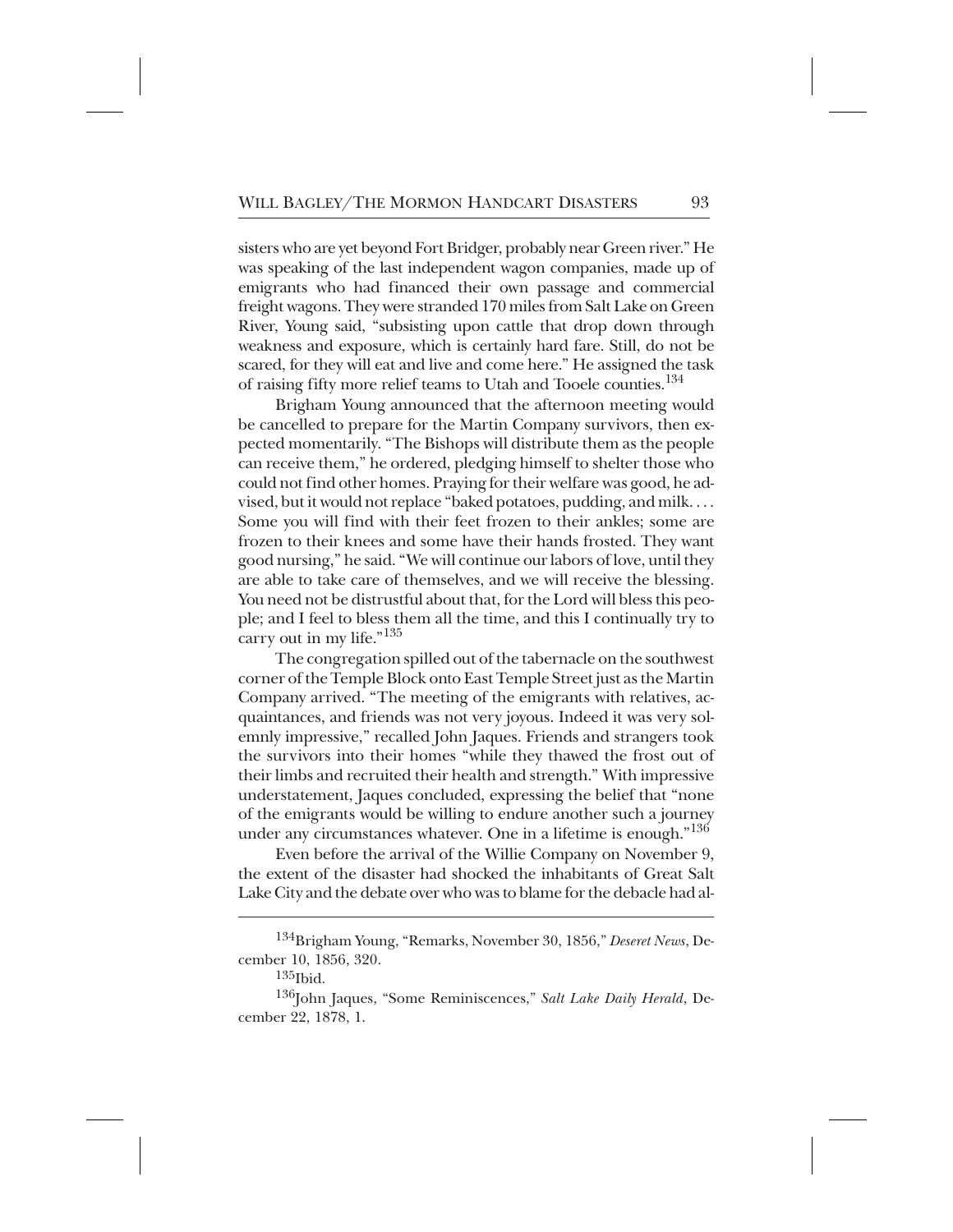ready begun. Speaking in the Old Tabernacle on November 2, Heber C. Kimball had rebuked the congregation, mimicking their reproaches: "What an awful thing it is! Why is it that the First Presidency are so unwise in their calculations?"<sup>137</sup> An angry Brigham Young had demanded: "What is the cause of our immigration's being so late this season? The ignorance and mismanagement of some who had to do with it." He tempered this chastisement with the grudging admission: "Still, perhaps, they did the best they knew how." He was reluctant to "attach blame to either" Daniel Spencer or Franklin D. Richards, but then his fury broke out again: "But if, while at the Missouri river, they had received a hint from any person on this earth, or if even a bird had chirped it in the ears of brs. Richards and Spencer, they would have known better than to rush men, women and children on to the prairie in the autumn months, on the 3d of September, to travel over a thousand miles." Young tacitly admitted that his own desire for a massive emigration that season may have made his lieutenants overzealous: "We have not expressly, and with a penalty, forbidden the immigration to start late." But he completely rejected the question of his own accountability and threatened: "If any man, or woman, complains of me or of my Counselors, in regard to the lateness of some of this season's immigration, let the curse of God be on them and blast their substance with mildew and destruction, until their names are forgotten from the earth."<sup>138</sup>

Young's two counselors loyally agreed. Kimball blamed Satan: "The devil has tried to hedge up the way, so that we should not bring about the wise plans devised by our President, and has tried to make those plans look as disagreeable and as miserable as possible." Kimball added a threat of his own: "Not one of you will ever go through the straight gate into the kingdom of God, except those that go through by that man."<sup>139</sup> Jedediah M. Grant extended Brigham Young's defense to the whole First Presidency: "I do not believe that the biggest fool in the community could entertain the thought that all this loss of life, time, and means, was through the mismanagement of

 $138$ Young, "Remarks," November 2, 1856, 283.  $^{139}$ Kimball, "Remarks," 282–83.

<sup>\*</sup> 137Heber C. Kimball, "Remarks, November 2, 1856," *Deseret News,* November 12, 1856, 282–83.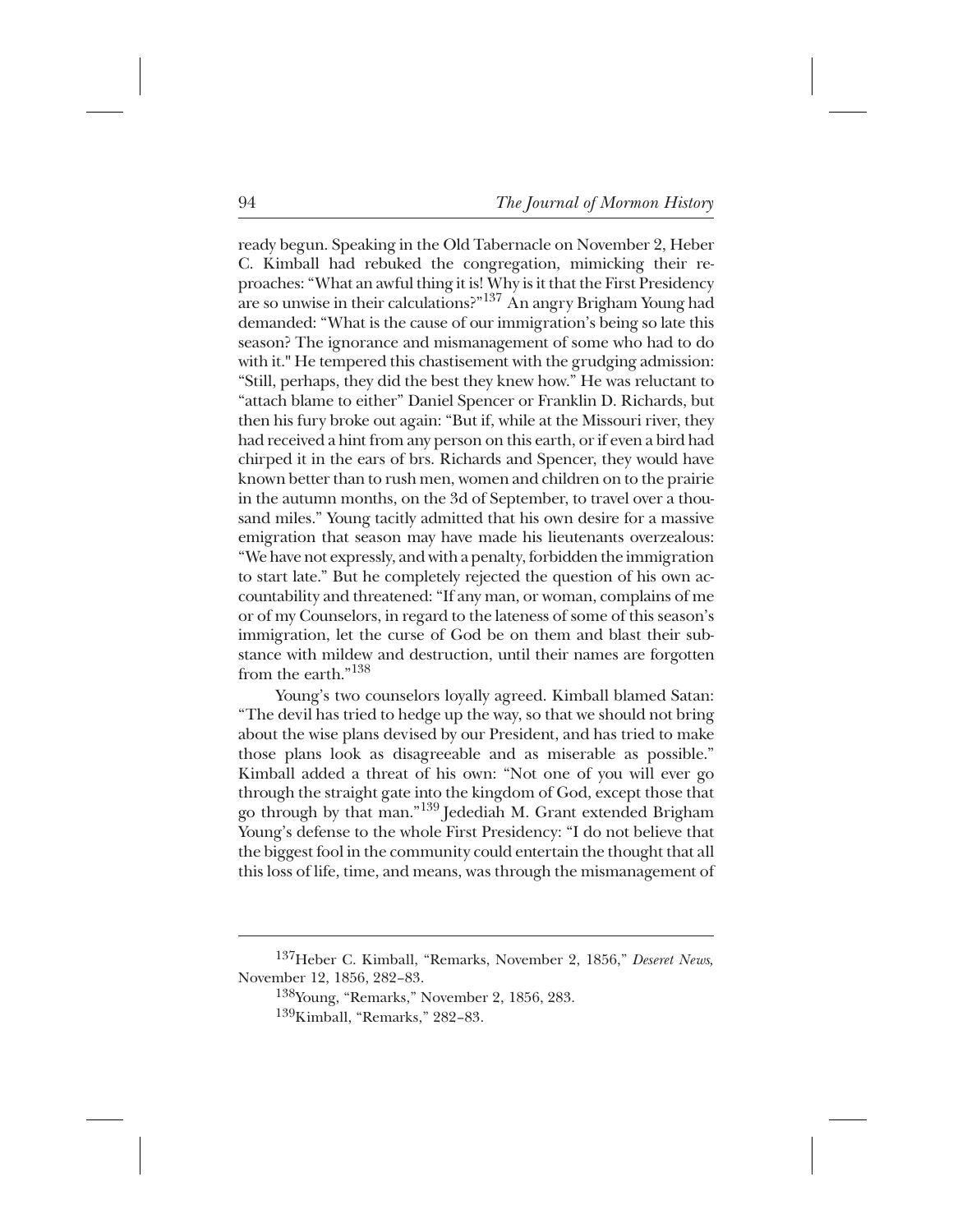the First Presidency."<sup>140</sup>

On November 16, with the desperate Martin Company still limping through the mountains, Brigham Young again addressed the Saints. "I believe it is better for the people to lay down their bones by the way side, than it is for them to stay in the States and apostatize," he said. The Saints had the power and ability to help the handcart victims, so it became their duty to do so. "But if there had been no other way the Lord would have helped them, if he had had to have sent his angels to drive up buffaloes day after day, and week after week."<sup>141</sup> Despite his sympathy for the survivors, Young minimized their misery, writing expansively but inaccurately to George Q. Cannon on December 7, 1856: "The relief so promptly, freely, liberally and timely sent from here was so blest in rescuing them that but few, comparatively, have suffered severely, though some had their feet and hands more or less frosted; yet the mortality has been much less than attends well fitted animal trains traveling in good season."<sup>142</sup>

## **"THE HAND CARTS NOW OR DIE": THE HANDCART MISSIONARIES AND THE 1857 TRAINS**

"We are not in the least discouraged about the handcart method of travelling," Brigham Young asserted boldly after the Willie Company's arrival. The First Presidency, unable to admit the handcart experiment had failed and refusing to give up the plan, officially pronounced it a success in a general epistle on December 10, 1856: "This season's operations have demonstrated that the Saints, being filled with faith and the Holy Ghost, can walk across the plains, drawing their provisions and clothing on hand carts. The experience of this season will of course help us to improve in future operations; but the plan has been fairly tested and proved entirely successful." The epistle also claimed that the system was "as easy as and indeed easier than that method hitherto practiced; and the women endured the trip

<sup>&</sup>lt;sup>140</sup>Jedediah M. Grant, "Discourse, November 2, 1856," *Deseret News*, November 12, 1856, 284.

<sup>+</sup> 141Young, "Remarks, November 16, 1856," *Deseret News*, November 26, 1856, 298.

<sup>++</sup> 142Ekins, *Defending Zion*, 216.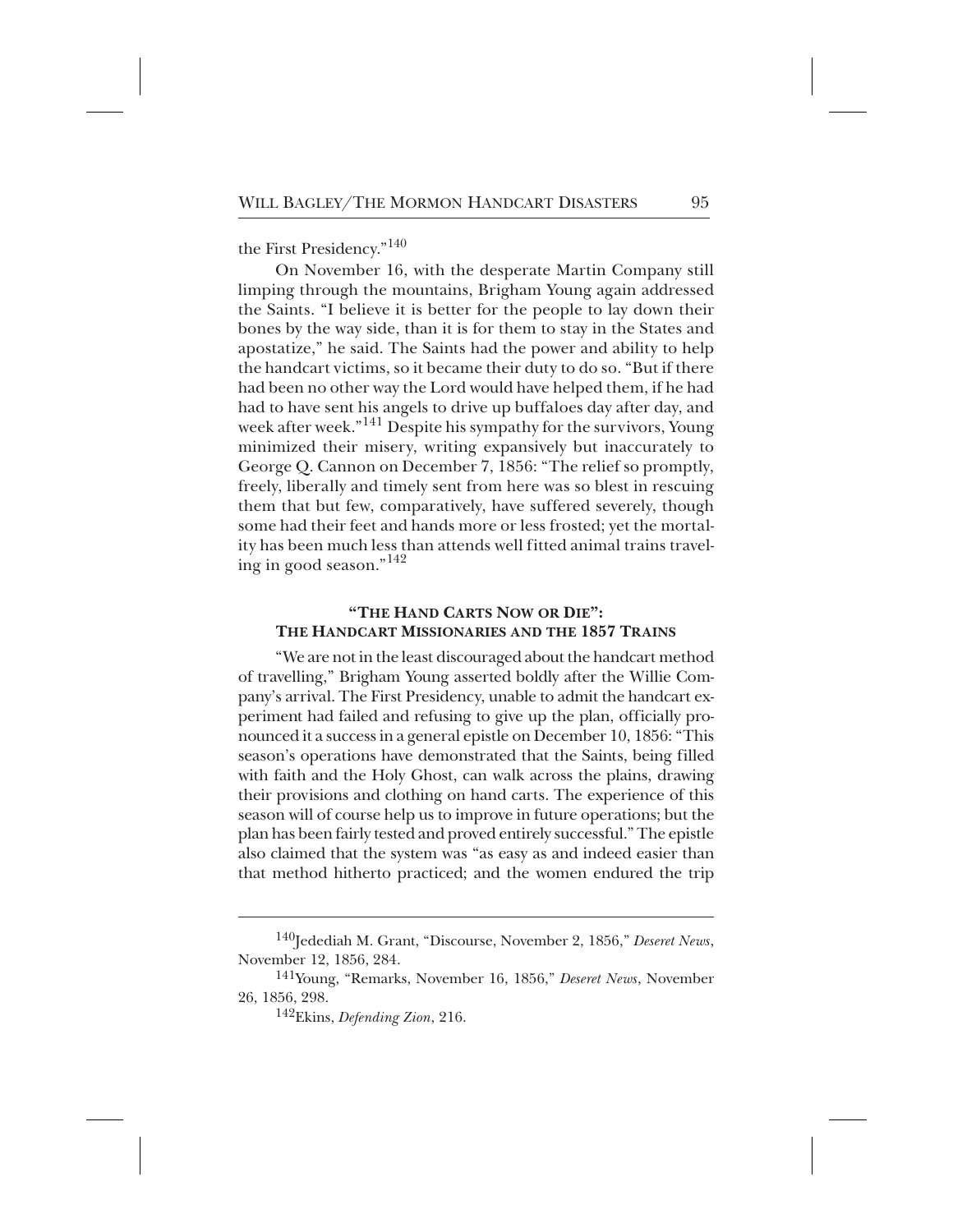quite as well, in comparison, as the men."<sup>143</sup>

Despite such assurances, the disaster that befell the Willie and Martin companies "turned people against handcart travel," historians LeRoy and Ann Hafen concluded. "A dramatic and successful demonstration of the efficiency of handcart travel was needed. This might have the desired psychological effect and restore the humble vehicle to favor."<sup>144</sup> On February 1, 1857, Heber C. Kimball hinted that the First Presidency planned to send the missionaries called that spring east in handcarts.<sup>145</sup> On the morning of April 23, 1857, Brigham Young gave a rousing send-off to about seventy "Handcart Missionaries" bound for the Missouri River equipped with redesigned handcarts.<sup>146</sup>

In contrast to the ten celebrated westbound handcart trains, this hand-picked company is practically forgotten. Its purpose was to demonstrate that the handcart system was eminently workable when properly managed. These missionaries had a number of advantages over the European converts who made up most of the handcart emigrants. Their simple presence in Utah showed they were veteran frontiersman who already reached the isolated territory over the long trails from the Missouri River, California, or other points in the Far West. They did not have to endure a stressful trans-Atlantic sea voyage and an exhausting train trip but could make a fresh start. Although their early departure virtually insured they would encounter extreme weather while crossing South Pass, the party could count on improving conditions rather than face a steadily deepening winter. Significantly they were all male, and

<sup>143</sup>Hafen and Hafen, *Handcarts to Zion*, 144; and "Fourteenth General Epistle," *Deseret News,* December 10, 1856, 313–14, http://www.lds.org/ churchhistory/library/source/0,18016,4976-8764,00.html, (accessed July 22, 2006). The epistle was accurate on one point: modern studies show that women not only endure ordeals involving starvation as well as men, but they survive at higher rates. The epistle also recommended improvements in the design of the handcarts and sending the "very aged and infirm" in a separate train. "By observing these suggestions it is believed that, with one four or six mule team to each two hundred persons, the emigration will be much facilitated at a still lessened expense."

<sup>144</sup>Hafen and Hafen, *Handcarts to Zion*, 143-44.

<sup>145</sup>Heber C. Kimball, "Remarks," February 1, 1857, *Journal of Discourses*, 4:208.

<sup>146</sup>See Karen Ann Griggs, "Handcarts Going East: The 1857 Missionaries," *Journal of Mormon History* 35, no. 1 (Spring 2009): forthcoming.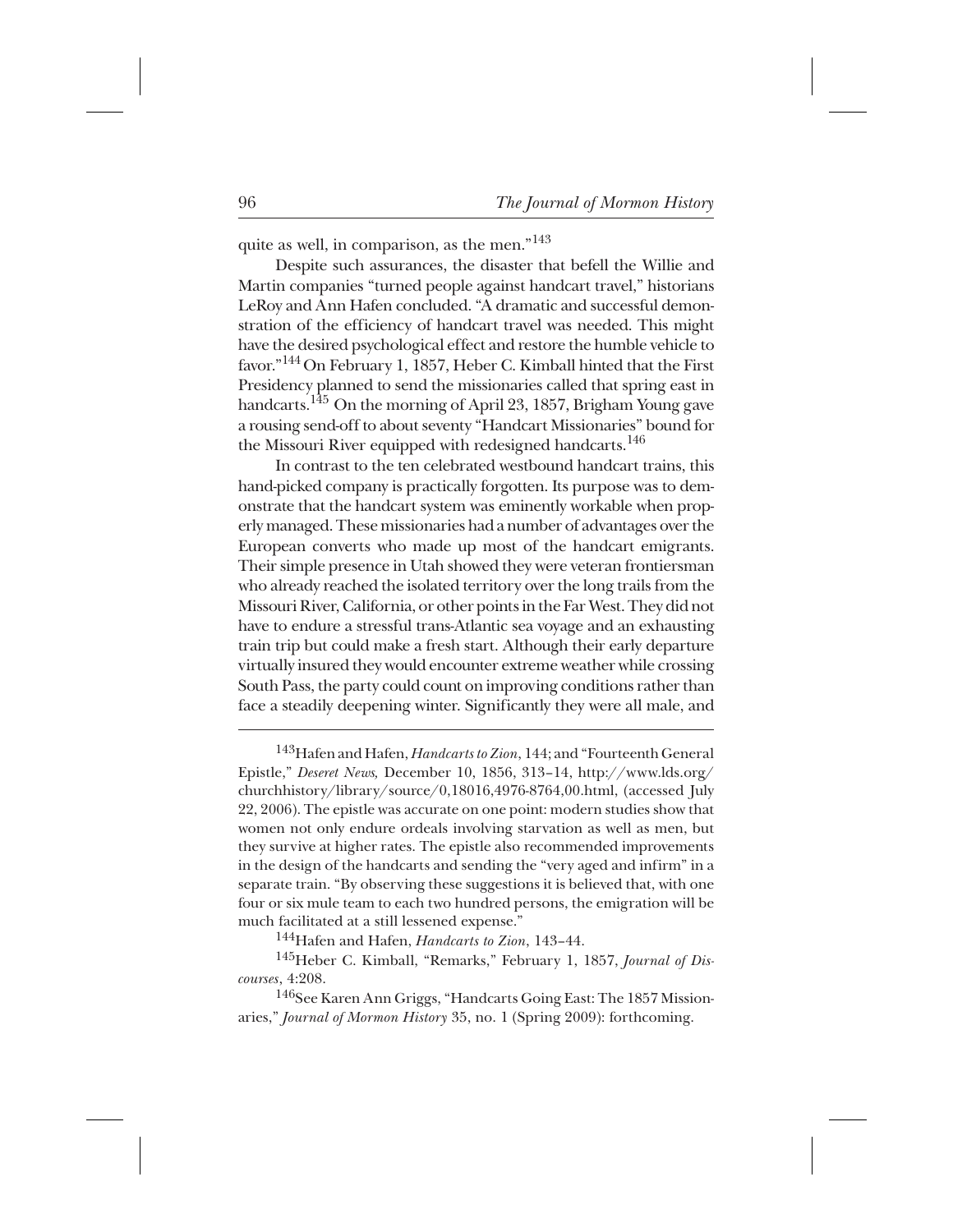nearly all of them were young and healthy.<sup>147</sup> As Ann Eliza Webb Young put it, "They had the advantage in everything." <sup>148</sup> Most significantly, they each carried more than one hundred pounds of provisions: these benefits allowed them to cross the last five hundred miles to Florence, Nebraska, "in 18 days traviling from 25 to 35 miles per day & our Load averageing from 150 to 200lbs," as British convert and Salt Lake actor Phillip Margetts wrote.<sup>149</sup>

Perhaps the handcart missionaries' greatest asset was their devotion to the cause, which Margetts expressed in lyrics he set to the tune of the "O Susanna":

> Some men would ask, "why do you start with carts, come tell, I pray?" We answer when our Prophet speaks the Elders all obey; Since Brigham has the way laid out that's best for us, we'll try, Stand off you sympathetic fools, the hand carts now or die.<sup>150</sup>

 $^{147}$ Canadian missionary John N. Wakley, age thirty-seven, was an exception. He suffered from recurring bouts of rheumatic fever and was just beginning to learn to read. "The nights were cold and the missionaries must sleep on the ground, and John suffered greatly," his youngest daughter recalled. According to his companions, sometimes he needed to cling to his cart simply to rise from the ground in the morning. "Therefore, when I think of that valiant band of men, the handcart missionaries, I always seem to see the figure of my father, always in the rear, but determinedly facing east and never ready to quit," she wrote. See Ida Wakley Brown, "Pioneer: The Life of John Nelson Wakley," Chapter 4 of Darrel La Mar Wakley, *Downey and Beyond*, digital family history, http://www.ida.net/users/ lamar/pioneer1.html (accessed November 18, 2007).

<sup>148</sup>Ann Eliza Young, *Wife No. 19, or the Story of a Life in Bondage* (Hartford, Conn: Dustin, Gilman & Co., 1875), 227.

<sup>149</sup>Phillip Margetts, Letter to Elizabeth Margetts, June 14, 1857. My thanks to Michelle Margetts for providing her transcription of her distinguished ancestor's holograph letter.

<sup>150</sup>Phillip Margetts, "Correspondence," *Deseret News*, May 20, 1857, 88.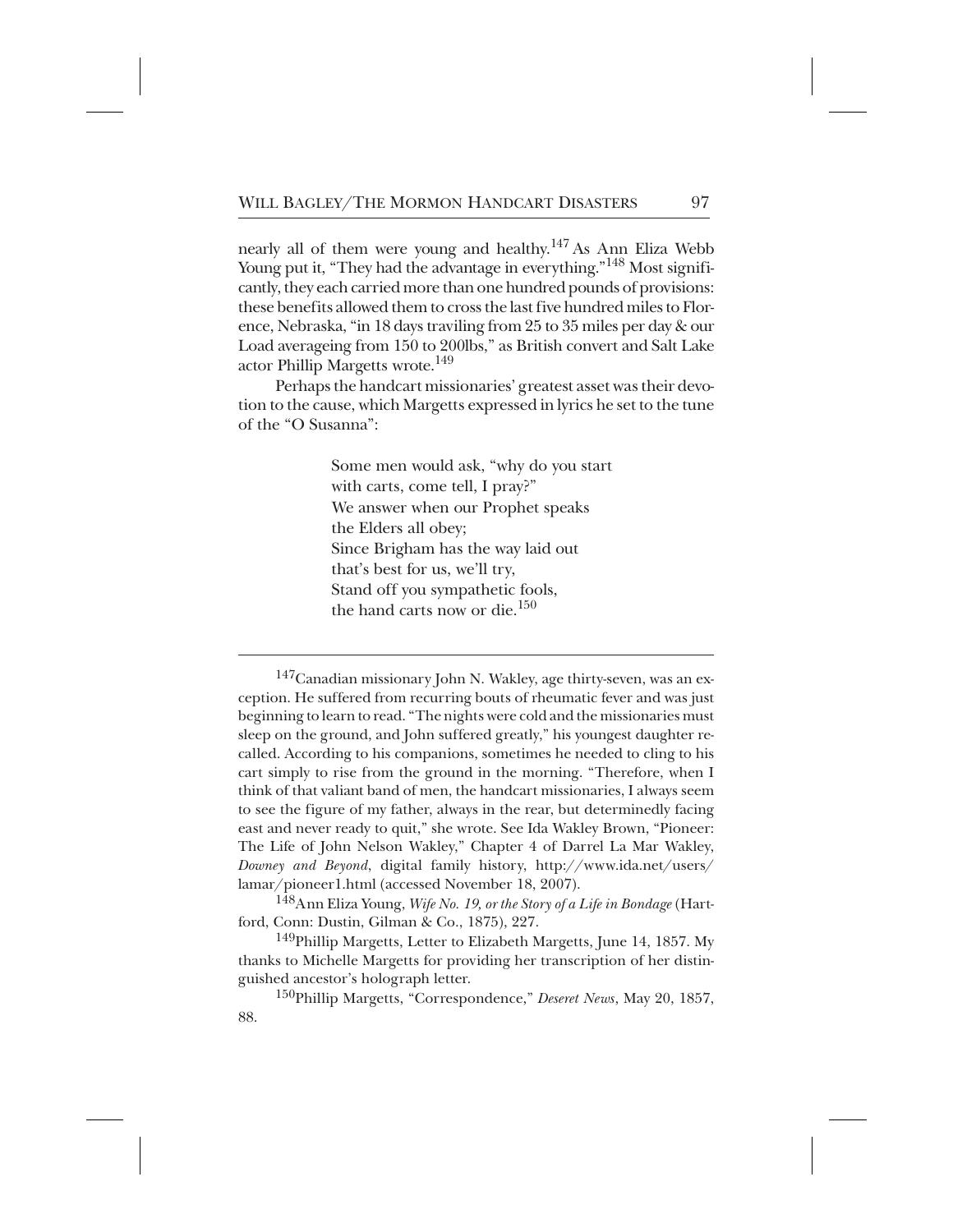Ann Eliza Webb Young's credibility is easily attacked, especially since she thought the handcart system ended with the trek of these missionaries, but her comments are based on information from her father, wagonwright Chauncey Webb. Webb, who directed construction of the 1856 carts, was on his way east in 1857 to build wagons for the BYX Company. Webb overtook the handcart missionaries at Devil's Gate, where, according to his daughter, he "found them completely jaded and worn out. In truth, they were almost dead from weariness. They travelled slowly, making long stops to rest, and finally they reached the Missouri River in a perfect state of exhaustion. They left their carts there with the utmost willingness, showing wonderful alacrity at abandoning a 'divine' scheme."<sup>151</sup>

The missionaries themselves hailed the trek as a great success: "We traveled with our hand-carts across the plains to Florence, Nebraska Territory, without horse, mules, cow, or any other animal to assist: drawing in them our provisions, bedding, cooking utensils, tents, &c., at which place we arrived in the full enjoyment of health on [June 10, 1857], making the entire trip from point to point in 48 days," read the official report by Daniel Mackintosh, the "Clerk of the Hand-Cart Company." He added, "but out of that number, we lay by to rest, repair carts, &c., 7½ days, which would make the total number of traveling days 40½, and we would remark that we are satisfied that the trip can be accomplished in a shorter period, say from 30 to 35 days." $152$ 

Margetts's letter to his wife was also upbeat, but virtually every sentence begins with enthusiasm and concludes with a more realistic description: "I will not attempt to relate to you all the incidents witch happned on our trip sufice it to say that in all our hardships the Lord was with us & blessed us," then added fervently, "and thank God it is over now." He praised the system as "the prettyest way to travil that ever was but we traviled quick witch made it hard work for some." Even his expressions of affection reveal the difficulty of the trek: "I thought of you when I have come into Camp with my feet all—all Blisterd & fatiged in body with no one to Console me but him

<sup>+++</sup> 151Ann Eliza Young, *Wife No. 19*, 227.

<sup>&</sup>lt;sup>152</sup>Daniel Mackintosh, "Correspondence of Elder Daniel Mackintosh," *The Mormon*, July 4, 1857, 3, http://www.lds.org/churchhistory/library/ source/0,18016,4976-8890,00.html (accessed July 26, 20006). My greatgreat-grandfather, David Brinton, was captain of the fourth ten in the party.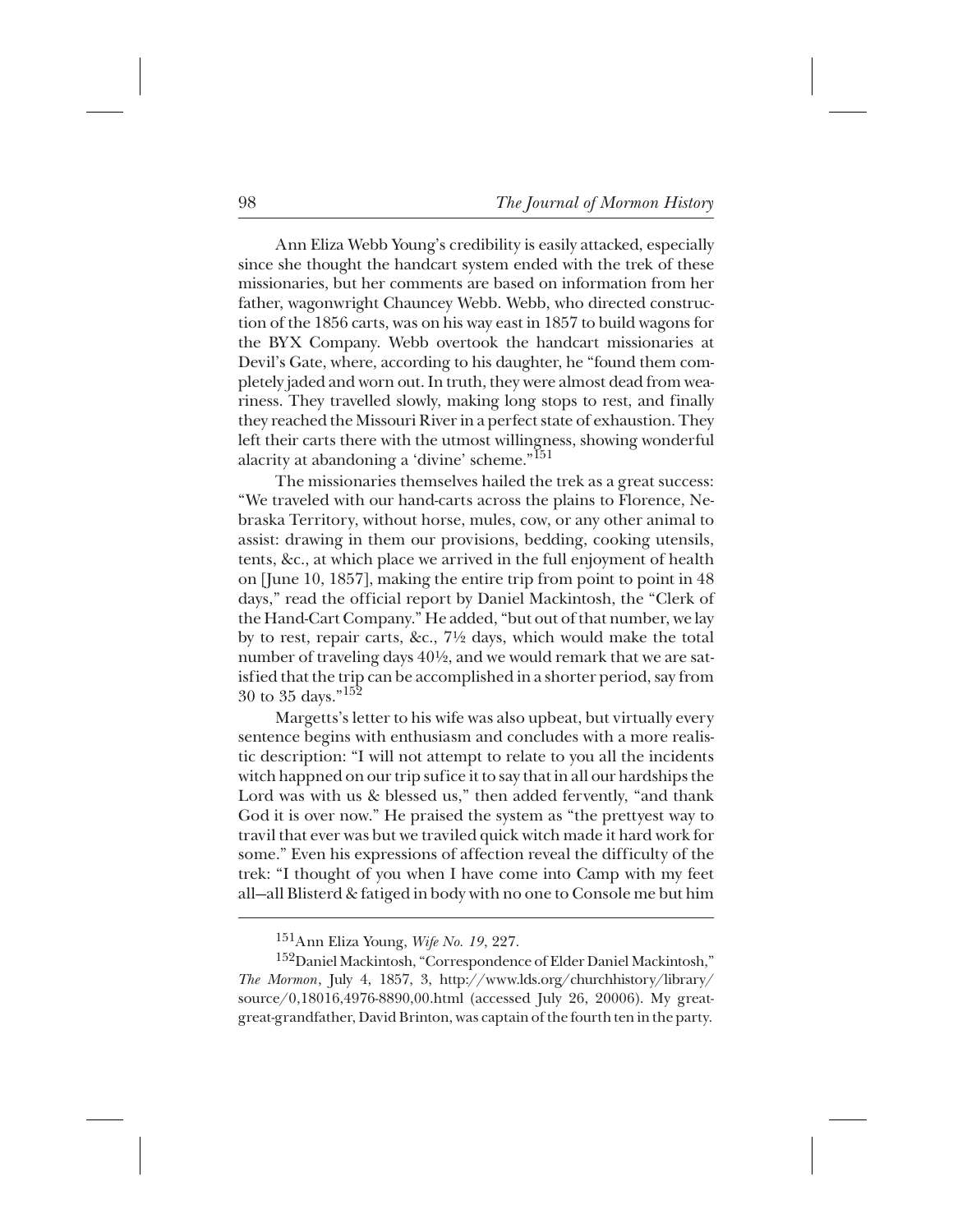witch is above all. Then as soon as we arrived in Camp the next thing was to do another half days work that was to get Chips & Cook supper."153\*

Good publicity did not conceal the fact that several hundred disillusioned Mormons, including a large number of handcart veterans, desperately wanted to escape the promised land they had sacrificed so much to reach. As early as January 7, 1857, Brigham Young wrote to George Q. Cannon, who was then editing the *Western Standard* in San Francisco: "It is rather warm for the wicked, and we expect when spring comes there will be a scattering out of such as cannot abide righteousness." $^{154}$  He claimed that he would be glad to see them go but insisted that emigrants who owed money to the PEF pay up before departing. While such demands were perhaps understandable, given the cash-starved economy, it added a final bitterness to the feelings with which many of the disillusioned departed.

For example, eight members of the Hillhouse family came to Utah in 1856 with the second handcart company under Daniel McArthur. When they tried to leave the next spring, Jeannette Hillhouse recalled that they were pursued and captured by "a posse of seven mounted Danites" who, "with drawn revolvers" ordered them to return "under penalty of instant death." They did, in fact, arrest her husband, apparently for debts owed to the Church; but Jeannette pressed on with her three-year-old and baby, saying her family "had starved while there for want of work." She apparently joined a party of some three hundred defectors that included William Aitken, who had also come in Daniel McArthur's second handcart company. Aitken said that they had only "a little provisions" but were "all determined to get off or die."<sup>155</sup>

Frederic Loba, a Swiss apostate, told an improbable tale to the *New York Times.* Brigham Young had organized four hundred "Wolf

 $^{153}$ Phillip Margetts, Letter to Elizabeth Margetts, June 14, 1857.

<sup>&</sup>lt;sup>154</sup>Brigham Young, Letter to George Q. Cannon, January 7, 1857, *Western Standard*, February 21, 1857, 2, in Ekins, *Defending Zion*, 234.

<sup>&</sup>lt;sup>155</sup>Jeannette Hillhouse, "Story of the Hillhouse Family," in Mrs. E. F. Hollibaugh, *Biographical History of Cloud County, Kansas: Biographies of Representative Citizens* [Kansas City?]: Author, 1903), 539–45; and Aitken, "Adventures of a Mormon." Jeannette Hillhouse established a successful "dressmaking establishment" in Plattsmouth, Nebraska, where her husband joined her more than two years later after barely escaping the fate of the Fanch-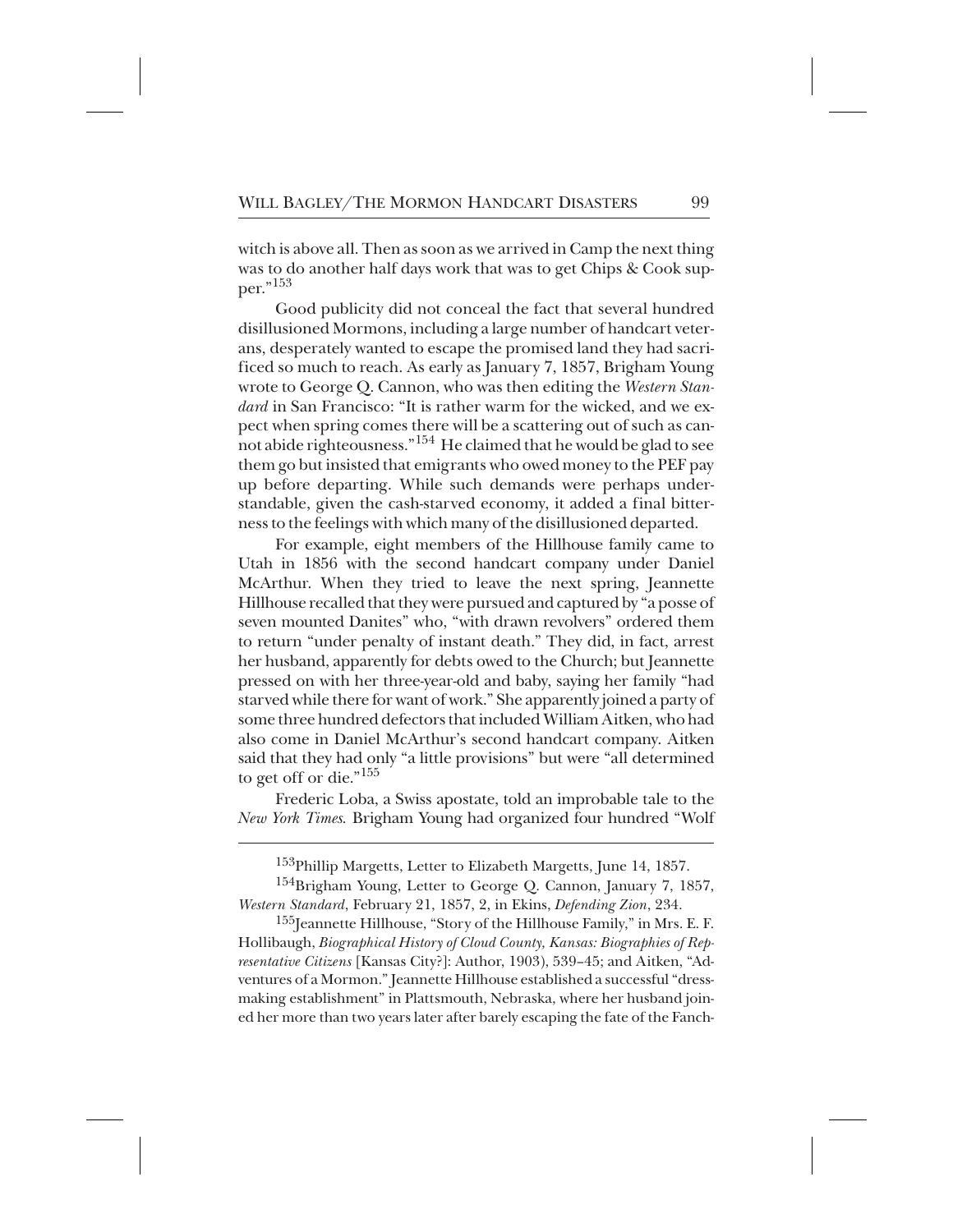Hunters" whose duty "was to assassinate every person who should attempt to leave the Valley without permission of the Prophet."<sup>156</sup> Leonard Arrington claimed, "There is no evidence that debtors were abused or that the indebtedness was held *in terrorem* over them," but block teachers were required to file annual reports on the status of each family's debt to the PEF and its ability to pay.<sup>157</sup> The restrictions of their freedom to travel were dramatic and strictly enforced. "Those too poor to pay what they owed, such as most PEF emigrants, had no choice but to remain in Utah," concluded Polly Aird in her article on 1857 defections. $158$ 

## **THAT WEARISOME JOURNEY OVER THE PLAINS: THE HANDCART TRAINS OF 1857, 1859, AND 1860**

In the wake of the Martin and Willie company tragedies of 1856, and after the comedic charade of the handcart missionaries the following spring, five more handcart parties crossed the plains: two in 1857, one in 1859, and two final trains in 1860. The turmoil caused by the Utah War dramatically reduced all Mormon emigration in 1858.

Disturbingly, despite the December 1856 epistle's pledge "to improve in future operations," the five handcart companies that followed those of 1856 still suffered from food shortages and mismanagement.  $^{159}$  The PEF offered no support, and all later handcart emigrants had to pay their own way at an estimated fifty dollars apiece, or more than one thousand contemporary dollars. <sup>160</sup> Given the hard lessons of 1856, the lack of responsibility represented by sending the 1857 handcart trains west without enough supplies to reach South Pass is breath-

<sup>+</sup> 157Arrington, *Great Basin Kingdom*, 102.

<sup>158</sup>Aird, "'You Nasty Apostates, Clear Out," 136, 150.

 $159$ Traditionally, the westbound handcart companies are numbered sequentially so that the first five traveled in 1856, while the sixth through tenth followed between 1857 and 1860.

 $160$ Whether this estimate included the cost of a handcart is not clear. See the Christiansen Company narrative, http://www.lds.org/ churchhistory/library/narrative/0,18046,4981-1-88,00.html (accessed November 16, 2007). "The fare was \$20.00," according to Theodore

er Party while traveling with the "Dukes" train through southern Utah in September 1857. For more, see Bagley and Bigler, *Innocent Blood*, 157.

<sup>&</sup>lt;sup>156</sup>Frederic Loba, "Utah and the Mormons," *New York Times*, May 1, 1858, p. 4, cols. 5–6.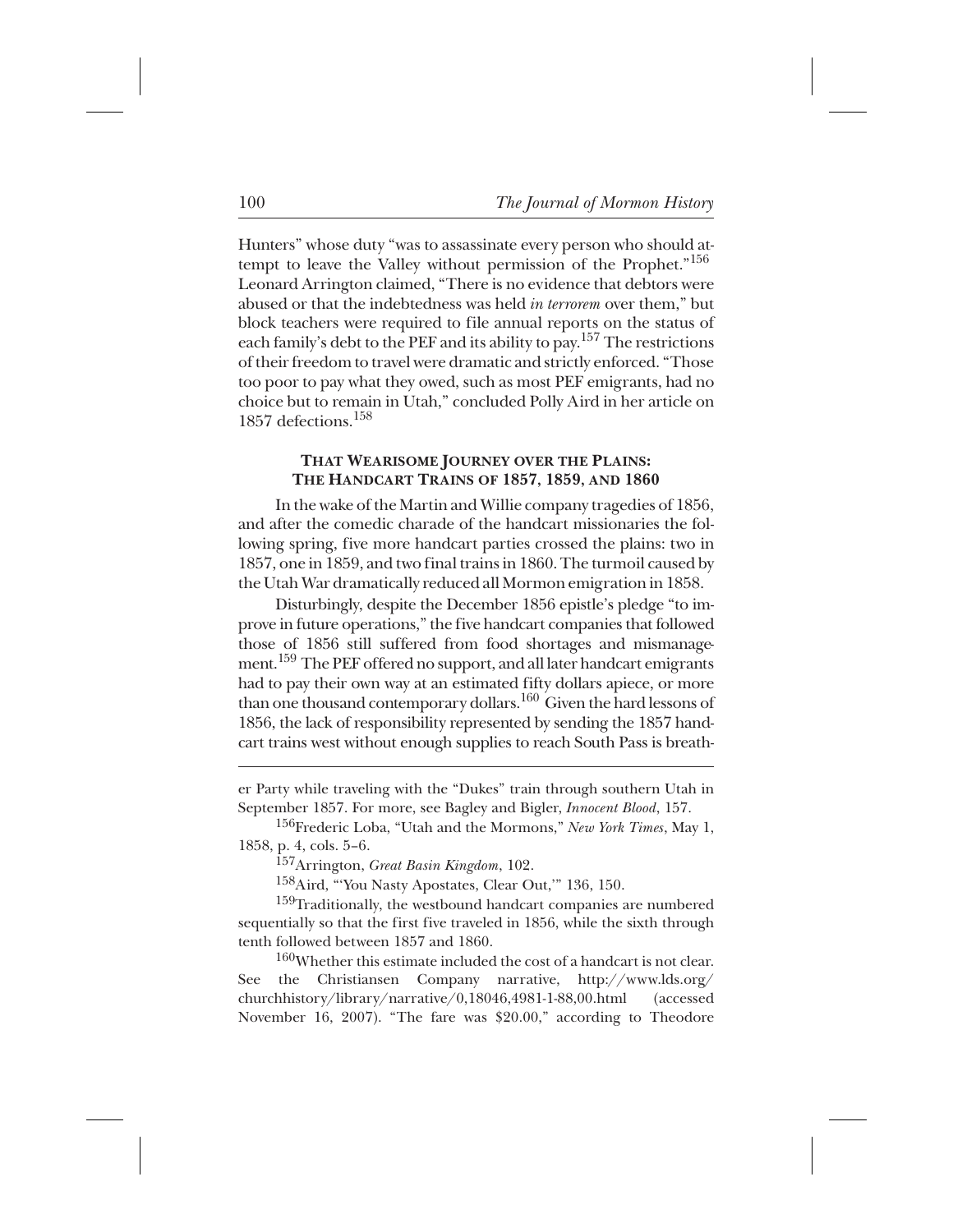taking. In the wake of the 1856 handcart disasters, Young did take positive steps to avoid a similar catastrophe. In April 1857, the Deseret Express was transformed into the Brigham Young Express and Carrying Company. At Young's request, early in 1856 John Taylor had sent Bishop Andrew Cunningham to establish the first of some seventy-five planned Y.X. supply-and-relay stations at Beaver Creek near the Loup Fork, some 925 miles east of Salt Lake. In June 1857 Horace Eldredge appointed Joel Hills Johnson to preside over the settlement on Beaver Creek, now named Genoa "after the birthplace of the great discoverer of the American continent."<sup>161</sup> In Salt Lake, Brigham Young was working hard to add more stations at critical points in today's Wyoming, such as Deer Creek, near today's Glenrock; Horseshoe Creek, now two miles from Glendo; La Bonte Creek, ten miles south of Douglas; and at Devil's Gate, Rocky Ridge, and Fort Supply, an existing Mormon settlement near Fort Bridger.<sup>162</sup>

"The Y.X. Co. is in a flourishing condition, we are sending out from 40 to 65 animals every mail, which we wish to increasingly continue until we get the road stocked with 1800 horses & mules," Young informed George Q. Cannon on the Fourth of July. "We have sent Elders A. O. Smoot & N. V. Jones with 80 men, to locate permanent stations in the Black Hills, which we design as resting places to those of our emigration who have not means to come through, or who may be too late as was the case last fall. Of course we shall plentifully supply them with provisions &c."<sup>163</sup>

But the government terminated Brigham Young's mail contract shortly after it ordered troops to Utah, and all the investment in the Y.X. Express literally went up in smoke. "Nearly \$200,000 was expended during the winter of 1856–57 to establish way stations, purchase teams and wagons, hire help, and to buy equipment and other supplies," historian Leonard Arrington concluded. "The resources of

Dedricksson, an 1856 handcart pioneer. Biographical sketch, *Our Pioneer Heritage*, 7:486–87.

 $^{161}$ Joel Hills Johnson, Journal, June 1 and 9, 1857, http://heritage. uen.org/companies/Wc18f9c7f10851.htm (accessed August 24, 2008).

<sup>162</sup>Stanley B. Kimball, *Historic Resource Study: Mormon Pioneer National Historic Trail* (Washington, D.C: U.S. Department of the Interior/National Park Service, 1991): 69–70, http://www.cr.nps.gov/history/online\_ books/mopi/hrst.htm (accessed July 18, 2006).

<sup>163</sup>Young to Cannon, July 4, 1857, in Ekins, *Defending Zion*, 242.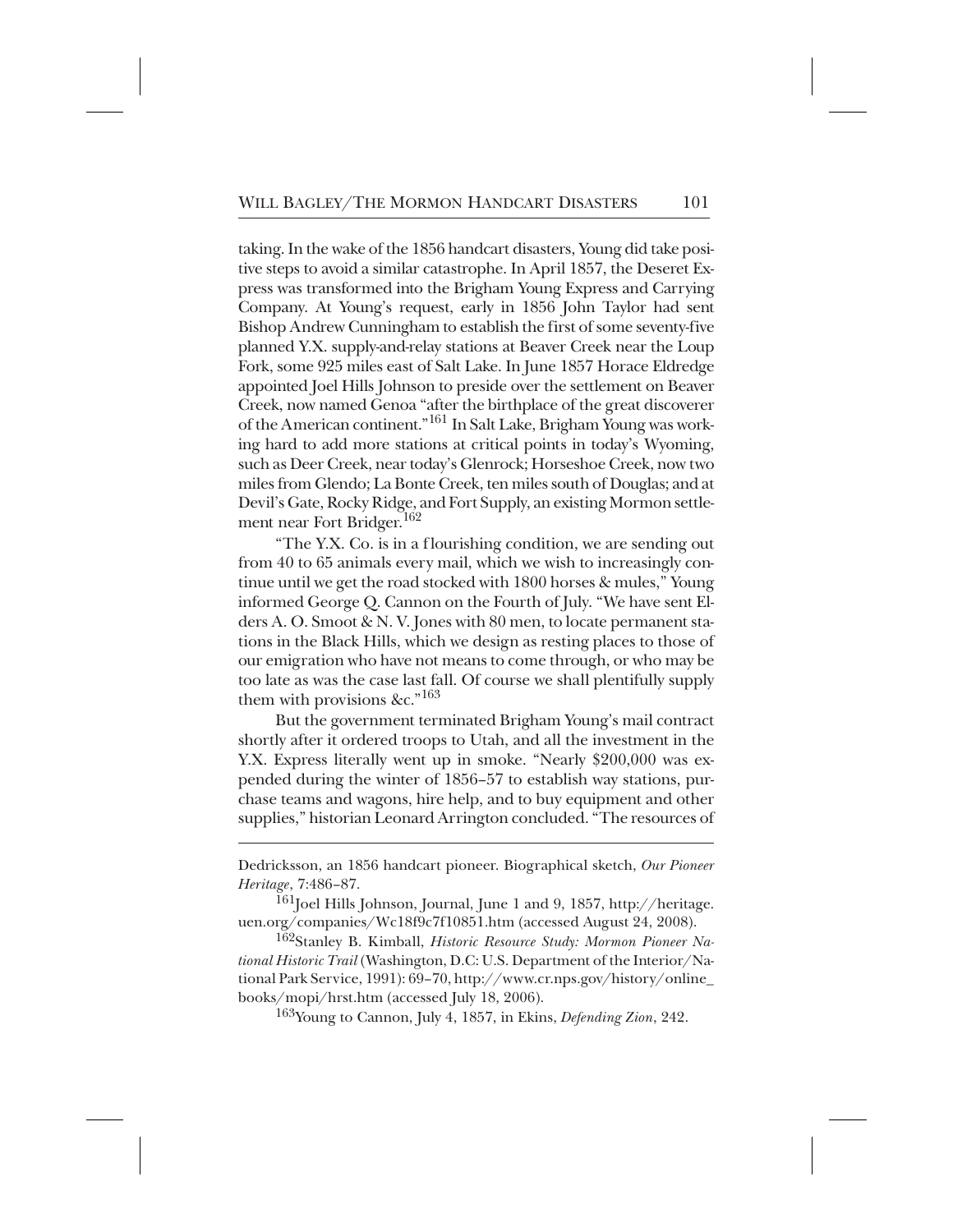the Church were almost exhausted in this venture."<sup>164</sup>

The result was hunger for the 1857 handcart pioneers. The 149 members of Israel Evans's sixth handcart company, Robert Fishburn recalled, "finished up everything we had in the company in the shape of provisions," before reaching Fort Laramie. Evans informed his charges there were supplies stored at Horseshoe Creek and "then asked us how we felt about handing over our outfits, which consisted of our handcarts, teams and wagons, tents, cooking utensils, etc., to the Church when we arrived in Salt Lake City," in exchange for enough food to complete the journey. "We very willingly agreed to hand them over rather than starve." Fishburn admitted that his companions "could not help but feel that somebody was at fault for the scanty supply of provisions furnished us." Still, he loyally added, "we could not do otherwise than acknowledge the hand of a kind and over-ruling Providence in blessing his servant Brigham with wisdom and foresight sufficient to cause such an abundance of provisions to be sent out and stored at different points."<sup>165</sup>

"We were only poorly supplied with provisions when we left Florence and had a thousand miles of wilderness to cover before we could expect any more," acknowledged C. C. A. Christensen, traveling in the seventh company. The smoked pork, beef jerky, sugar, coffee, and salt initially provided for the handcart trekkers "lasted only about three weeks in most cases, and after that there was naturally flour, flour, flour, and only flour to eat. With this they baked bread, cooked porridge, gruel, soup, coffee, pancakes, and several other nice dishes, but still it was just flour, flour, and flour; and at one point the flour was scarce, too." He summarizes: They were "subjected to almost every deprivation that people could bear and endure, and that for all of thirteen weeks."<sup>166</sup>

Ironically, the Utah Expedition, sent to the territory to restore federal authority, establish a military department, and insure that Brigham Young accepted his replacement as governor, helped to feed the hungry handcart trains. When the 330 members of Christian

<sup>&</sup>lt;sup>164</sup>Leonard J. Arrington, "Mormon Finance and the Utah War," *Utah Historical Quarterly* 20, no. 3 (July 1952): 219–37.

 $165Robert Fishburn, "Pioneer Autobiographies," in Daughters of$ Utah Pioneer Lesson Committee, comps., *Chronicles of Courage*, 8 vols. (Salt Lake City: Daughters of Utah Pioneers, 1990–97), 2:205–6.

 $166$ Christensen, "By Handcart to Utah," 337–44.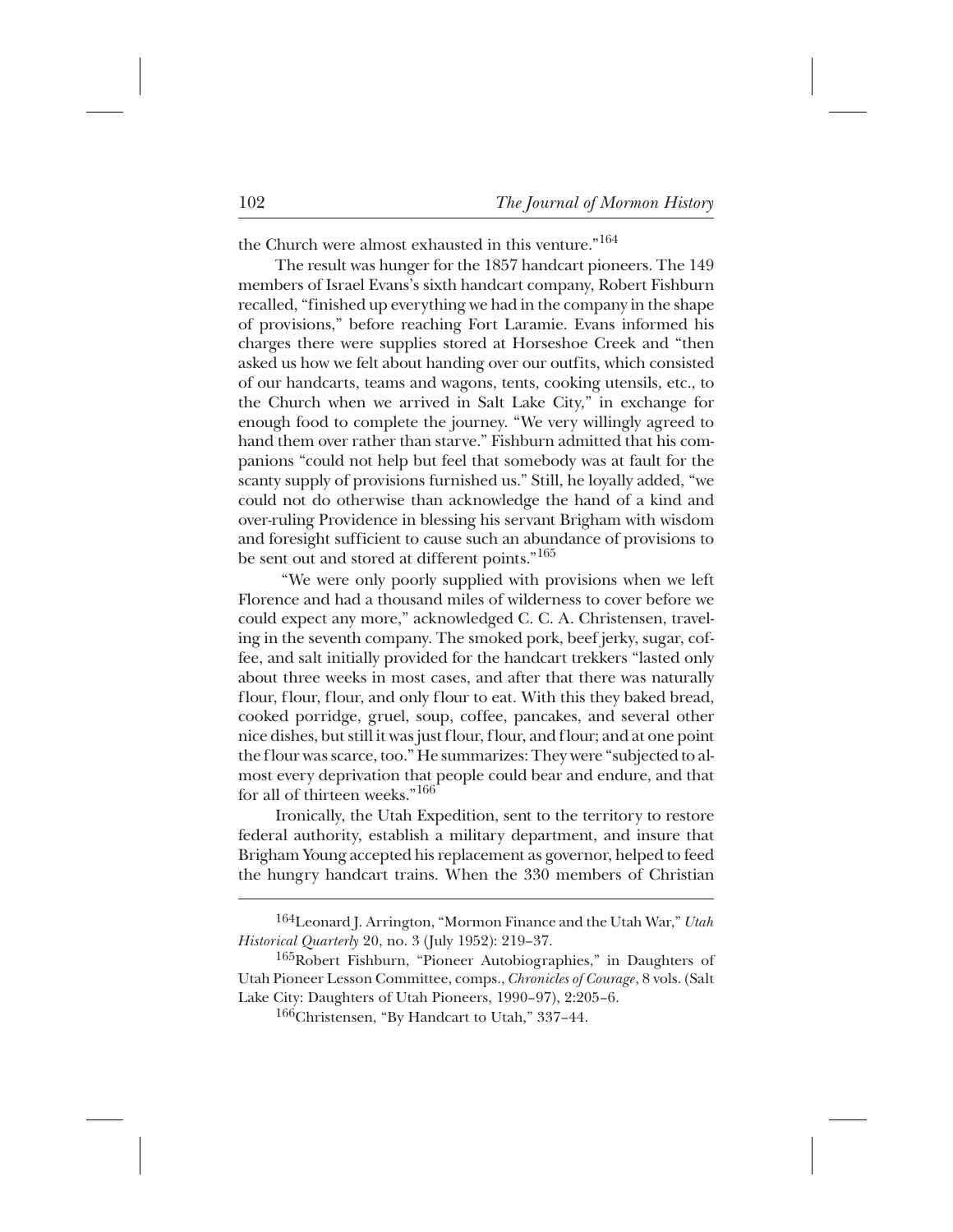Christiansen's seventh handcart company ran out of supplies on the Sweetwater River, a captain in the army's provision train "approached us and said in a kindly way, that one of his oxen had a crushed foot," Carl Dorius wrote. "If we could use it we were welcome to have it. This came as a blessing, because the company had been without any meat for several weeks. It was a real treat. We ran out of food and sent to Salt Lake City for provisions which came too late to help. One tenth of the company died for want of care and nourishment $, 167$ 

That fall, in an eerie repeat of the previous fall's killing weather, the U.S. Army encountered a blizzard, subzero temperatures, and "famished mules" at South Pass. Army sutler William Carter, who later built a ranching and trading empire near Fort Bridger, recalled November 8–9, 1857, as "an awful night. . . . The wind swept with wild fury drifting the snow around us and up across our road. At every half mile a mule was turned loose unable to proceed any further." <sup>168</sup> Similar conditions had killed more than two hundred Latter-day Saints, but "only one man died" during the army's arduous march, "and he had been the victim of lockjaw," concluded historian Norman F. Furniss. He attributes this survival rate to Colonel Philip St. George Cooke's leadership and adequate rations for the men.<sup>169</sup> Late in 1857, Captain Jesse Gove's detailed inventory of the Utah Expedi-

 $168$ William A. Carter, Diary, November 9–10, 1857, Wyoming State Archives, from typescript copy of holograph by David L. Bigler. See also William A. Carter, "Diary of Judge William A. Carter Describes Life on the Trail in 1857," *Annals of Wyoming* 11, no. 2 (April 1939): 75–113.

<sup>169</sup>Furniss, *The Mormon Conflict*, 118. Historian John Eldredge's research indicates that the dragoons may have sustained an additional casualty during the blizzard, when a ricochet killed a soldier who was executing dying mules. Personal communication with Will Bagley, notes on Utah

 $^{167}$ Carl Dorius, Journal, translation from Danish reproduced in Earl N. Dorius and Ruth C. Rasmussen, *The Dorius Heritage*(Salt Lake City: E. N. Dorius, 1979), 86–88. Two other members of the company also recalled the same incident with gratitude. James Jensen, "Reminiscences: Biography of James Jensen by J. M. Tanner," 12–41, in Journal History, September 13, 1857, 12, 16–22; "Recollections of Kersten Erickson Benson Coming to Zion in 1857," 1–3, in Benson Biographical File, LDS Church Library, http://www.lds.org/churchhistory/library/source/0,18016,4976-4956, 00.html (accessed July 20, 2008).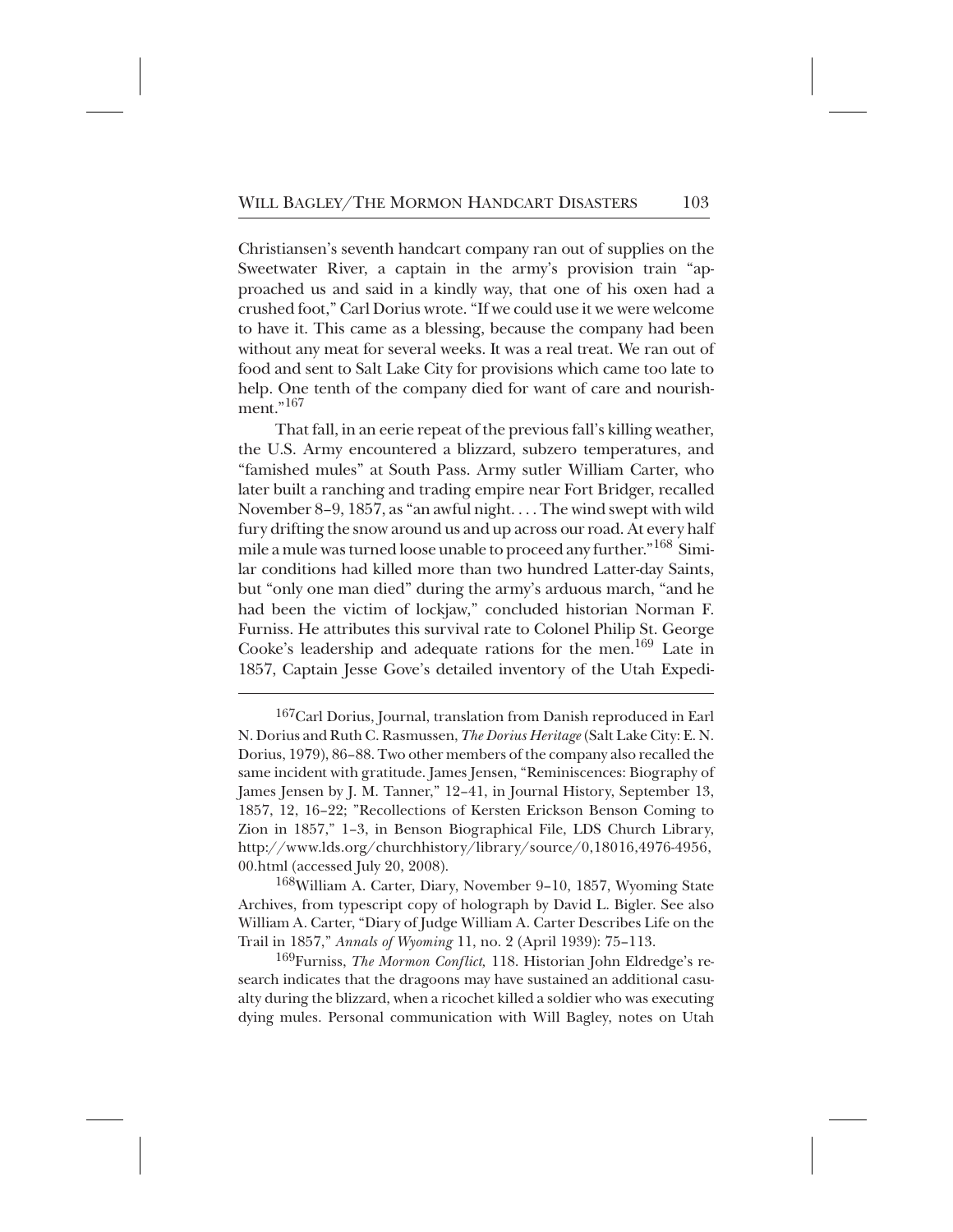tion's supply wagons at Fort Bridger counted "some 800 heavy wagon loads, 6000 lbs. each," which did not include the three supply trains Lot Smith's raiders burned.<sup>170</sup> These figures represented a ratio of almost one wagon for every three soldiers, based on the army's paper strength of 2,500 men, but a ratio of nearly 2:1 to support its actual total of 1,500 men. In contrast, historian William Hartley estimated that the Willie and Martin companies had only twelve wagons to support 1,075 emigrants. $^{171}$ 

"Of course it was a dreadfully hard journey and like the other companies we suffered from lack of food," recalled Hannah Lapish, who traveled with Daniel Robison's ninth handcart party in 1860. She traded her jewelry on the trail for seven hundred pounds of flour that ran out by the time her train reached Green River. "Our company was one of the last companies to make the journey in that pathetic way," she remembered. "We handcart people will never outlive the memory of those experiences."<sup>172</sup>

William Atkin remembered that George Rowley's eighth handcart company found a large bed of prickly pear cactus and "tried many ways to cook them so we could eat them. Some took the last morsel of bacon they had, peeled the prickly pears and fried them, others peeled and boiled them, while other placed in the fire and roasted them, but all to no purpose." $173$ 

Henry Hobbs, also traveling with the George Rowley Company,

Westerners' fieldtrip, June 29, 2007.

<sup>170</sup>Jesse A. Gove, *The Utah Expedition, 1857–1858: Letters of Capt. Jesse A. Gove, 10th Inf., U.S.A., of Concord, N.H., to Mrs. Gove, and Special Correspondence of the New York Herald*, edited by Otis G. Hammond (Concord: New Hampshire Historical Society, 1928), 98, 99.

<sup>171</sup> William G. Hartley, "Handcarts," in *Utah History Encyclopedia*, edited by Allan Kent Powell (Salt Lake City: University of Utah Press, 1994), 243.

<sup>172</sup>Hannah Lapish, Recollection, cited as "Journal" in Handcart Stories, 37–40, LDS Church Library, http://www.lds.org/ churchhistory/library/ source/0,18016,4976-5930,00.html (accessed July 22, 2006); ellipses omitted. Lapish was the woman whom Sarah Beesley described as "very enthusiastic about" the handcart story.

<sup>173</sup>William Atkin, "Handcart Experience," serialized in *St. George Union*, May 14, 1896, to November 14, 1896. Also in *Heart Throbs of the West*, 6:380–94; and http://www.lds.org/churchhistory/library/source/0,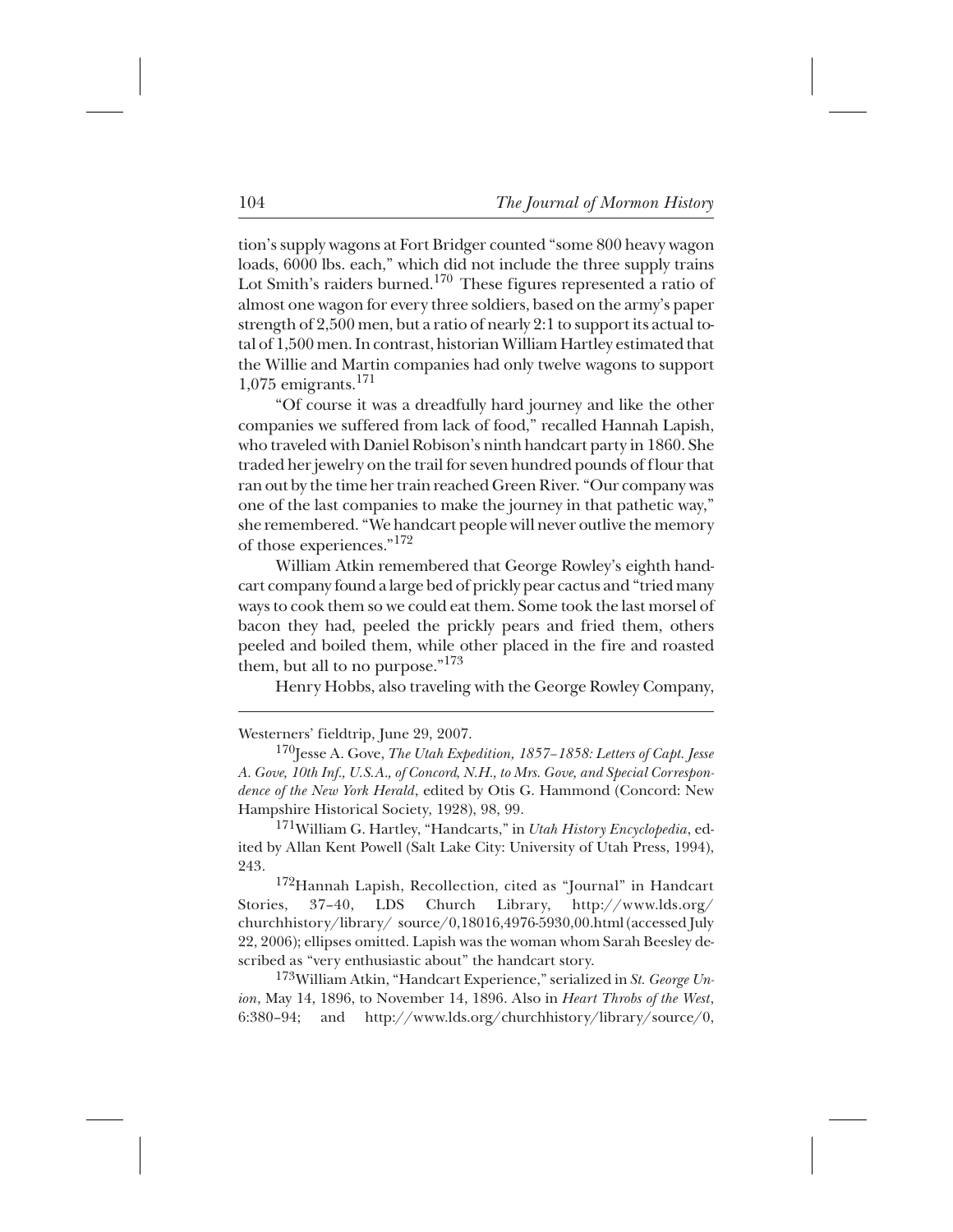describes their suffering west of South Pass in 1859. "Many of the Saints are faint worn & weary & comming in hours after the rest," Hobbs wrote. "Much of this weakness is caused through the lack of food." He also observed: "Some who have not a sufficient quantity of clothes suffer the cold nights."<sup>174</sup> John S. Stucki of Stoddard's tenth and last handcart company had "just half as much as is considered an average person needs to live on." One of the last two trains went three days without food. $175$  "We didn't have any trouble with the Indians," Sarah Beesley, also in George Rowley's 1859 handcart company, recalled. "In fact they saved our lives at various times, such as when they gave us food." She also remembered that California overlanders "often pitied us and gave us food. Yes, I crossed the plains with a handcart once but I am thankful I have never had to again."<sup>176</sup>

"Brigham Young has sent out mule teams with 2,500 lbs. of flour and 500 lbs. of bacon, to meet the first hand-cart company of Mormon immigrants," the *New York Times* reported in 1860 as the last of the handcart trains approached Utah. Despite the Mormon leader's best efforts, however, the emigrants' heartrending accounts demonstrate that their needs continuously overwhelmed the available supplies. For example, at one pound a day, the 359 emigrants in the last two handcart trains in 1860 would consume all that flour in a little more than a week. Yet Young convinced even a skeptical newspaper correspondent that he extended "a most fatherly care over his hand-cart brethren and sisters who 'endure to the end' of that wearisome journey over the Plains." <sup>177</sup> Despite the good press and the supply wagon that had reached his party on the trail, the captain of the ninth handcart company, Daniel Robison, wrote to Young in 1860 a week before reaching Salt Lake to report that he had "served out the last of our provisions" that morning on the Weber River. Many in his

<sup>18016,4976-4672,00.</sup>html, accessed October 10, 2006.

<sup>&</sup>lt;sup>174</sup>Henry Hobbs, Journal, August 19, 22, 1859, holograph, LDS Church Library, http://www.lds.org/churchhistory/library/source/0, 18016,4976-4680,00.html (accessed July 20, 2006).

<sup>&</sup>lt;sup>175</sup>John S. Stucki, *Family History Journal of John S. Stucki* (1932; rpt., Bountiful, Utah: Doc Goodie, 1997), http://www.lds.org/churchhistory/ library/source/0,18016,4976-6167,00.html (accessed August 11, 2006).

<sup>&</sup>lt;sup>176</sup>Beesley, "Reminiscences," 34.

<sup>&</sup>lt;sup>177</sup>"From Utah. The Mails-Indian Troubles, August 17, 1860," *New York Times*, September 11, 1860, 8.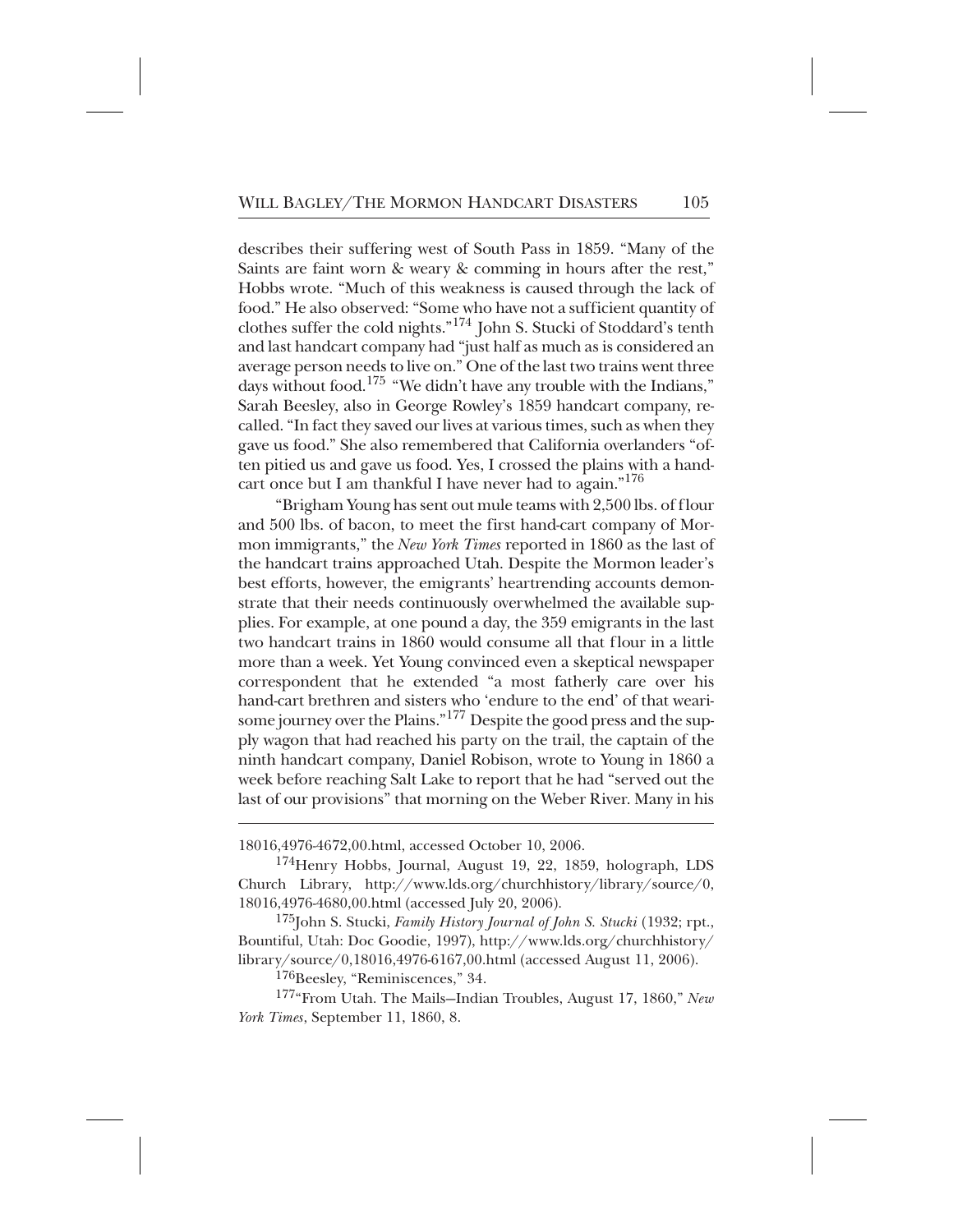company, which had "quite a number sick," would be "out of provisions to night as they had to breakfast this morning out of what was served to them." $178$ 

The *New York Times* reported the October 1860 semi-annual general conference at which Brigham Young announced that "the hand-cart system had been pretty well tried, and, though successful in the proper season, yet it was not altogether satisfactory." It was as close as the Lion of the Lord ever came to acknowledging that the scheme had failed, but he also announced a new policy that one of Mormonism's finest historians has recognized as an "Overland Trails Revolution."<sup>179</sup> The Mormon leader now planned "to send ox-teams from this city in the Spring, with missionaries, the teams to return in the Fall with merchandise and emigrants. It appears that this is to be the method of immigration and trade for the immediate future. Last Spring such a train went from here, and it has lately returned with the same oxen, reported in excellent condition, and with scarcely a casualty," the *New York Times* continued. "One thing was pretty well indicated at Conference—that the Mormon hand-cart system of immigration has had its day." The correspondent attributed the change to "the awful disasters of the hand-cart expeditions" of 1856, which "still grate horribly on the memory, the remembrance being kept alive by numerous crippled unfortunates, who were frost-bitten during that time of wretchedness, and who ever and anon obtrude upon the site in the streets of this city and the settlements of the territory."<sup>180</sup>

## **"DREADFUL STORIES": THE HANDCART DISASTERS AND HISTORY**

And what happened to the steam engine after its exile to south-

<sup>178</sup>Daniel Robison, Letter to Brigham Young, August 24, 1860, Brigham Young Office Files. Robison later recalled that Bishop Henefer let his company dig potatoes, which, along with fish from the Weber River, gave everyone a "treat." He also remembered seeing young girls harnessed to their handcart, with "some pushing, some pulling all day long through the hot, dry sand, with hardly enough food to eat to keep life in their bodies." Daniel Robison, Life Sketch, 1900, available at http://www. alexanderrobison.org/download.htm (accessed May 28, 2008).

 $^{179}$ Hartley, "Brigham Young's Overland Trails Revolution," 1–30.

180"FROM UTAH. Arrival of Judge Kinney-The Mormon Conference, October 6, 1860," *New York Times*, November 9, 1860, 5.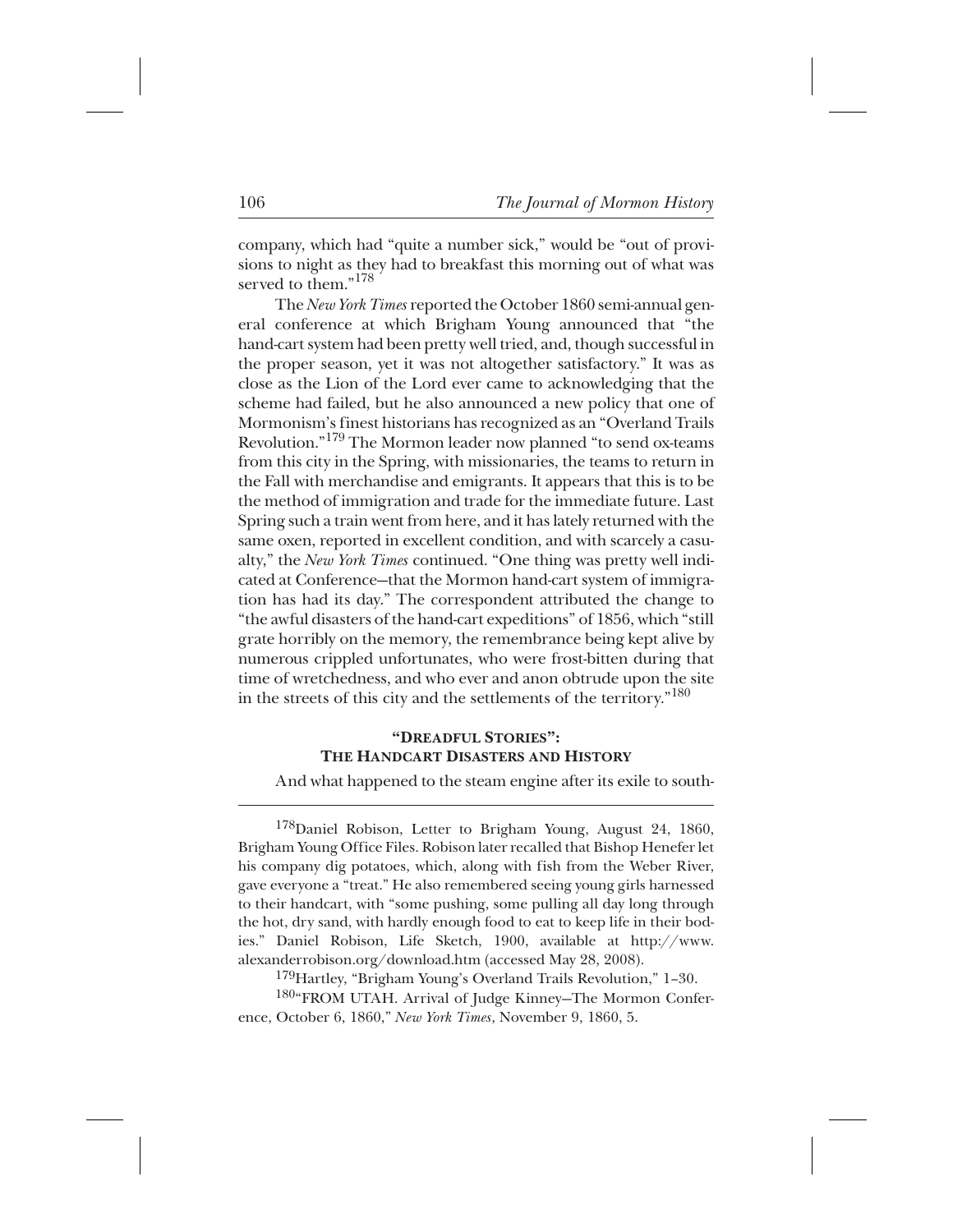ern Utah? Its subsequent history is murky, but at a few minutes past 10 P.M. on February 11, 1870, "President Young discovered that the shed containing the steam engine which runs the DESERET NEWS press was on fire. He immediately gave the alarm and a number of police officers and a crowd of citizens were quickly on the spot and by their united efforts the fire was soon extinguished." The cause of the fire was "involved in mystery," the *Deseret News* reported, but the machine incurred little damage. The *News* thanked "the many present who extended their aid" for "the promptness and energy displayed on the occasion and especially to Bros. William Calder and John Acomb."181+ After the arrival of the transcontinental railroad in the territory nine months earlier, steam engines were no longer a rarity in Utah, so whether this was the historic piece of equipment in question is unclear. But given the special vigilance President Young gave to this particular device, perhaps he had formed an enduring bond with the steam engine A. O. Smoot had brought overland in 1856 at the cost of so much suffering and sacrifice.

With the passage of time, a historian could expect the memories of handcart veterans to soften. This is not, surprisingly, the case. Examined in context, even their most positive remarks on the system disappear into tales of hardship and distress. Priscilla M. Evans's oft-quoted comment, "we thought it was a glorious way to go to Zion," referred to the first leg of her 1856 journey across Iowa with Edward Bunker's company; the rest of her brief narrative is a chronicle of hunger and suffering, relieved only by entertaining encounters with Indians. "After months of traveling we were put on half[-]rations, and at one time before help came, we were out of flour, for two days. We shook the flour sacks to thicken the gravy but had no grease of any kind," she wrote.<sup>182</sup> Even C. C. A. Christensen's happy recollection of how his fellow handcart pioneers "greeted with songs of delight the rising sun which let them see Salt Lake City for the first time" included the details that these ragged survivors were "clothed in rags, with almost bottomless shoes on their feet," with "their lips half eaten

<sup>+</sup> <sup>181</sup>*Daily Desert News*, February 12, 1870, reprinted in the *Desert Weekly News*, February 16, 1870, p. 20, col. 1. My thanks to Dr. John Gary Maxwell for bringing this item to my attention.

 $^{182}$ Priscilla M. Evans, Autobiography [ca. 1914], item 2, 39–41, LDS Church Library, http://www.lds.org/churchhistory/library/source/0, 18016,4976-2931,00.html (accessed November 19, 2007).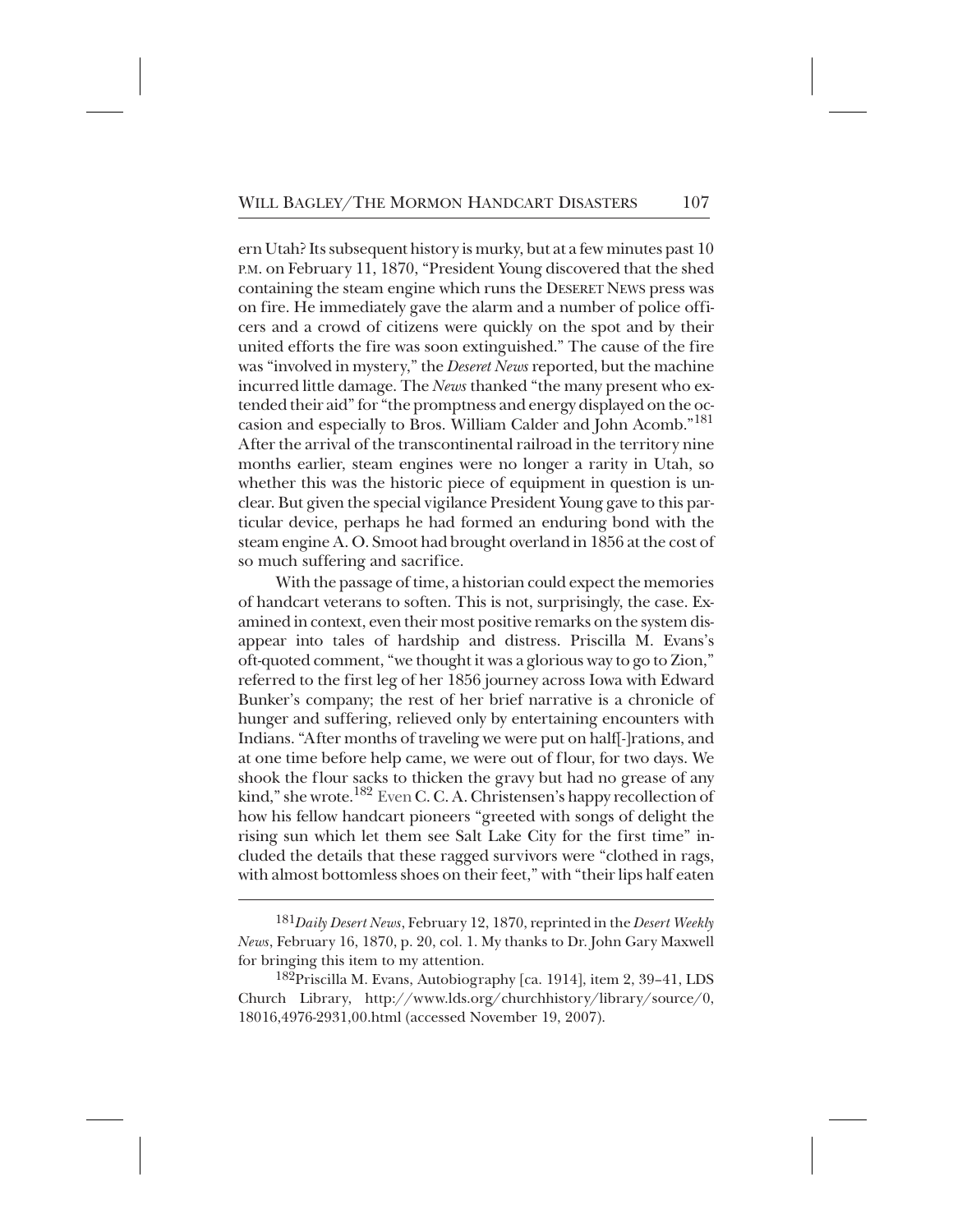up by saleratus dust."<sup>183</sup>

The fanciful articles printed in the *Deseret News* in the wake of the 1856 decimation and the Fourteenth General Epistle claimed that the handcart "plan has been fairly tested and proved entirely successful"; however, they were simply an attempt "to keep the full horror of the disaster from becoming public, especially in England," historian David L. Bigler has observed. "But it would be safe to estimate the total number of deaths at well over two hundred, or at least one in five of the last two companies, with many others maimed for life." The number of those who lost limbs or were otherwise permanently disabled has never been calculated. Like the steam engine, many of them found themselves in the remote settlements of southern Utah. "One thing is certain," Bigler noted, "the handcart disaster of 1856 was the greatest single tragedy in the history of the nation's move west in the nineteenth century."<sup>184</sup>

An accurate count of all the handcart fatalities may not be possible. "Censuses of the dead were never taken," historian Tom Rea observed.<sup>185</sup> In 1960, the Hafens estimated that "about 250" people died while traveling with the ten handcart trains.<sup>186</sup> In 1998, BYU Church history professor Susan Easton Black, relying on experts such as Melvin Bashore, Lyndia McDowell Carter, William G. Hartley, Gail G. Holmes, Michael N. Landon, and Fred E. Woods, presented a low estimate of 252 deaths and a high estimate of 340 or more. Carter, the best expert on the subject, "notes that a lack of accurate detailed records makes determining mortality figures extremely difficult," but she estimated that between 202 and 267 members of the Willie and the Martin companies alone died on the trail, while perhaps more than seventy handcart pioneers traveling with the other eight trains also died.<sup>187</sup> Current official LDS Church sources document 252 deaths among the first five handcart companies, while the last five companies of 1857, 1859, and 1860 suffered twenty-five fatalities.

<sup>&</sup>lt;sup>183</sup>Christensen, "By Handcart to Utah," 344.

<sup>&</sup>lt;sup>184</sup>Bigler, *Forgotten Kingdom*, 118. Bigler cited John Chislett's estimate that about 150 members of the Martin Company died and James Willie's report that seventy-seven died in his company.

<sup>\*</sup> 185Rea, *Devil's Gate*, 98.

<sup>&</sup>lt;sup>186</sup>Hafens, *Handcarts to Zion*, 193.

<sup>&</sup>lt;sup>187</sup>Susan Easton Black and others, "I Have a Question," *Ensign*, July 1998, 40–44.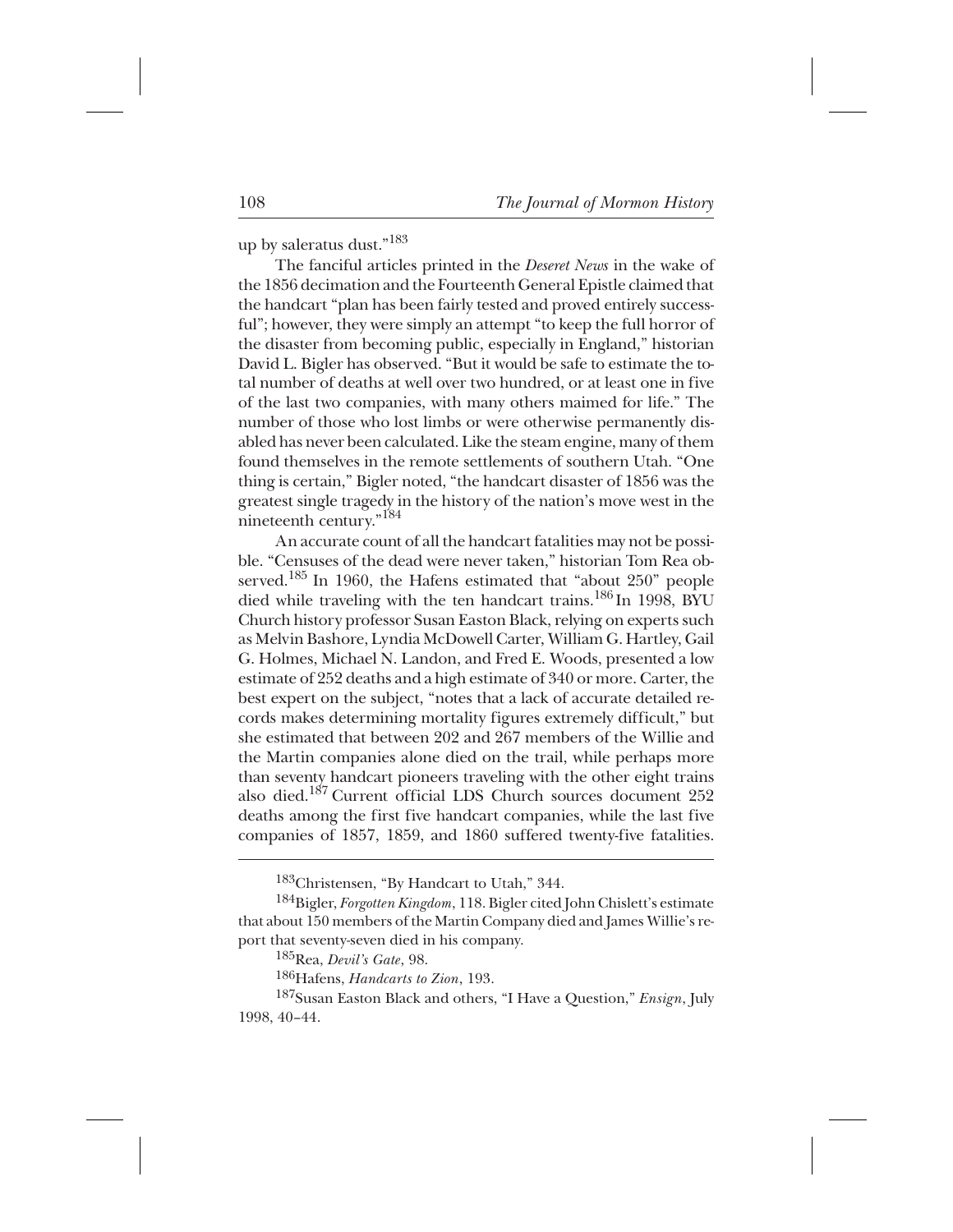Only Oscar Stoddard's tenth company claimed to have no deaths.<sup>188</sup> But 1860 emigration agent George Q. Cannon, now an apostle, had prophesied, that, if Stoddard's train "would be humble and faithful[,] not one of them should die on the road to the Valley." Stoddard admitted that a family that had joined his train at the Loup Fork in Nebraska had a sick daughter but she "died in East Canyon, a few miles below the foot of the Big Mountain and was buried there," just short of the valley.<sup>189</sup>

These figures reflect only the deaths mentioned in the trail sources, ignoring the large number of those who died shortly after reaching Great Salt Lake City. Several contemporary reports suggest that the total death toll was higher. In response to the exaggerated claim of Frederick Loba, a Swiss apostate, that "*two hundred persons were all that survived,"* a correspondent told the *New York Times* in 1858, "The facts are bad enough." This anonymous correspondent claimed that he saw the handcart trains arrive: The first two trains were "in pretty good condition, much fatigued and worn down by their long and arduous march; but the deaths were only about the usual average of emigrant wagon trains." Deaths had been numerous in the Willie Company, "and the survivors were in a wretched state sick, helpless, destitute of clothing, and in some cases frozen." He claimed that only one-third to one-half of the Martin Company survived, "and on their arrival were in such suffering that many died soon after they arrived. I believe if they had had one hundred miles further to travel, they would all have died." He estimated that "about 500 in all died on the plains, or immediately after their arrival in the settlements.<sup>190</sup> This estimate is no doubt high, but the number of handcart pioneers who died in 1856 on the way to Utah or from the effects of the trek probably exceeded three hundred.

 $188$ See the company narratives and individual journals at the LDS Church's Mormon Pioneer Overland Travel website available at http:// www.lds.org/churchhistory/content/0,15757,3957-1-2117,00.html (accessed November 16, 2007). For the Willie and Martin death toll, see Roberts, *A Comprehensive History of the Church of Jesus Christ of Latter-day Saints*, 4:102.

<sup>&</sup>lt;sup>189</sup>Oscar O. Stoddard, Report, in Journal History, September 24, 1860, 4.

<sup>190&</sup>quot;Mr. Frederick Loba and the Mormons-Highly Interesting Details," *St. Louis Missouri Democrat*, rpt., *New York Times*, May 18, 1858, 4. The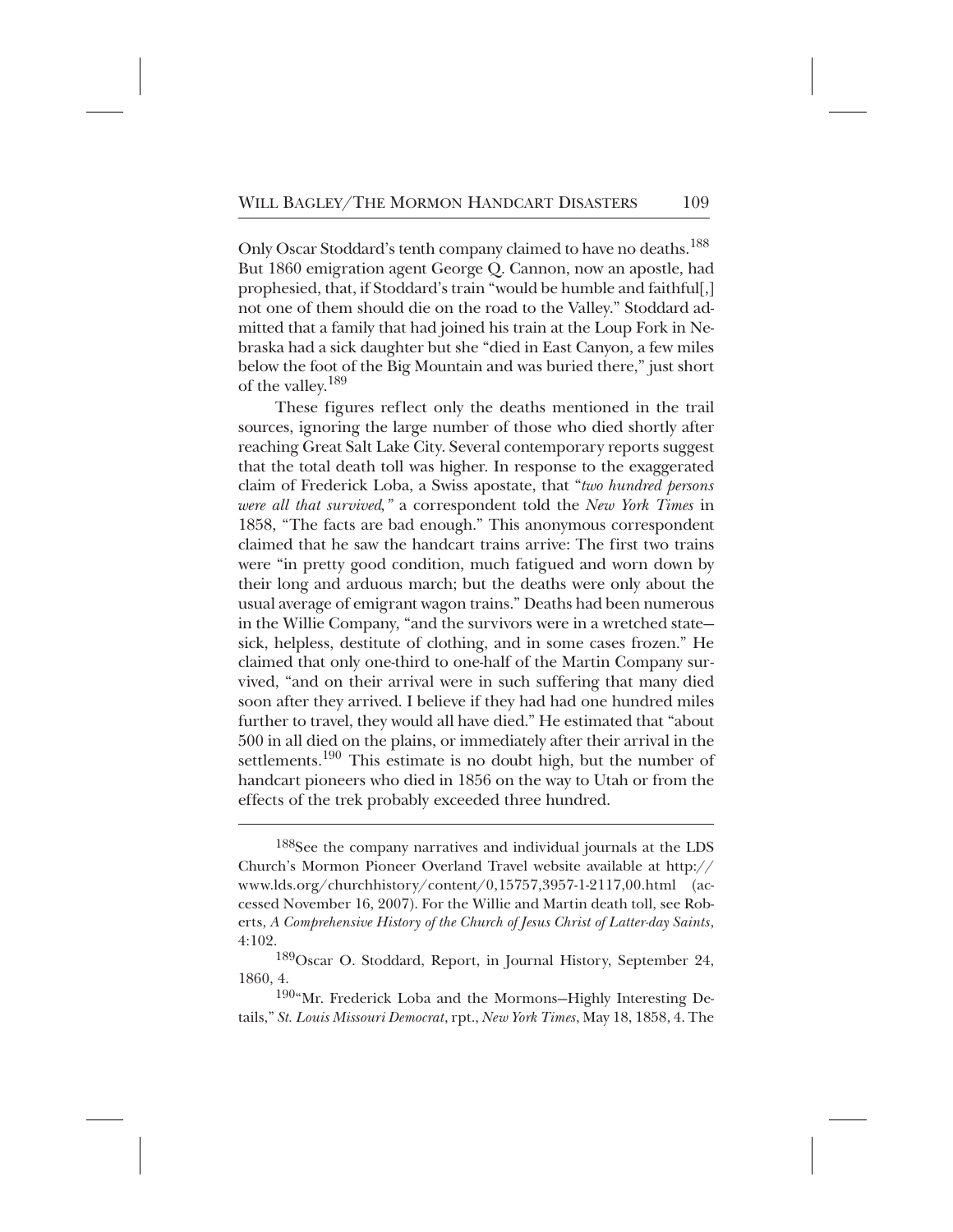Attempts to tell the entire handcart story sometimes take the position that the Willie and Martin companies merely suffered from a late start exacerbated by poor management but that, in the words of H. H. Bancroft (or, more probably, Franklin D. Richards), "the hand-cart scheme was perfectly feasible." Contemporary historian Howard A. Christy concluded that the handcart plan "clearly proved its feasibility by the fact that eight of the ten emigrant handcart companies had made the trip as successfully as any wagon company."<sup>191</sup>

But at what cost had they achieved this "success," and was this terrible suffering necessary? True, many if not most handcart survivors lived out their lives as devout Latter-day Saints, and many accepted the experience as a test of faith. They believed that their hard passage had made possible their subsequent lives in Utah, where they had opportunities beyond imagining in their European homelands. "Despite the drudgery and the tragic drama, most of the handcart emigrants felt they had reached their goal and that was what mattered, not what they had gone through to get there," historian Lyndia McDowell Carter concluded.<sup>192</sup> So, did the end justify the means? Most of those who recorded their experience believed it did and credited Brigham Young for rescuing them. But having survived the experience, few glorified it. "Don't ask me anything about that," Sarah Hancock Beesley responded years later when someone pressed her to tell her experience as a handcart pioneer in 1859. "Those are dreadful stories and I don't see why we shouldn't try to forget them. I say 'Bury them with the dead who died on the plains.' My children have often tried to get me to write my handcart story

anonymous reporter realized that "this communication may have the air of sympathy with the Mormons," but insisted: "I write neither for nor against them—my only object being to correct a few errors that I thought might have been imbibed by the unwary reader of Mr. Loba's statements, as well as give a few instances that have come under my own observation."

 $^{191}$ Bancroft quoted in Howard Christy with Christy's commentary in "Weather, Disaster, and Responsibility: An Essay on the Willie and Martin Handcart Story," *BYU Studies* 37, no. 1 (1997–98): 9. Richards is widely believed to have written much of the text used in Bancroft's *History of Utah*.

<sup>192</sup>Carter, "The Mormon Handcart Companies," 14.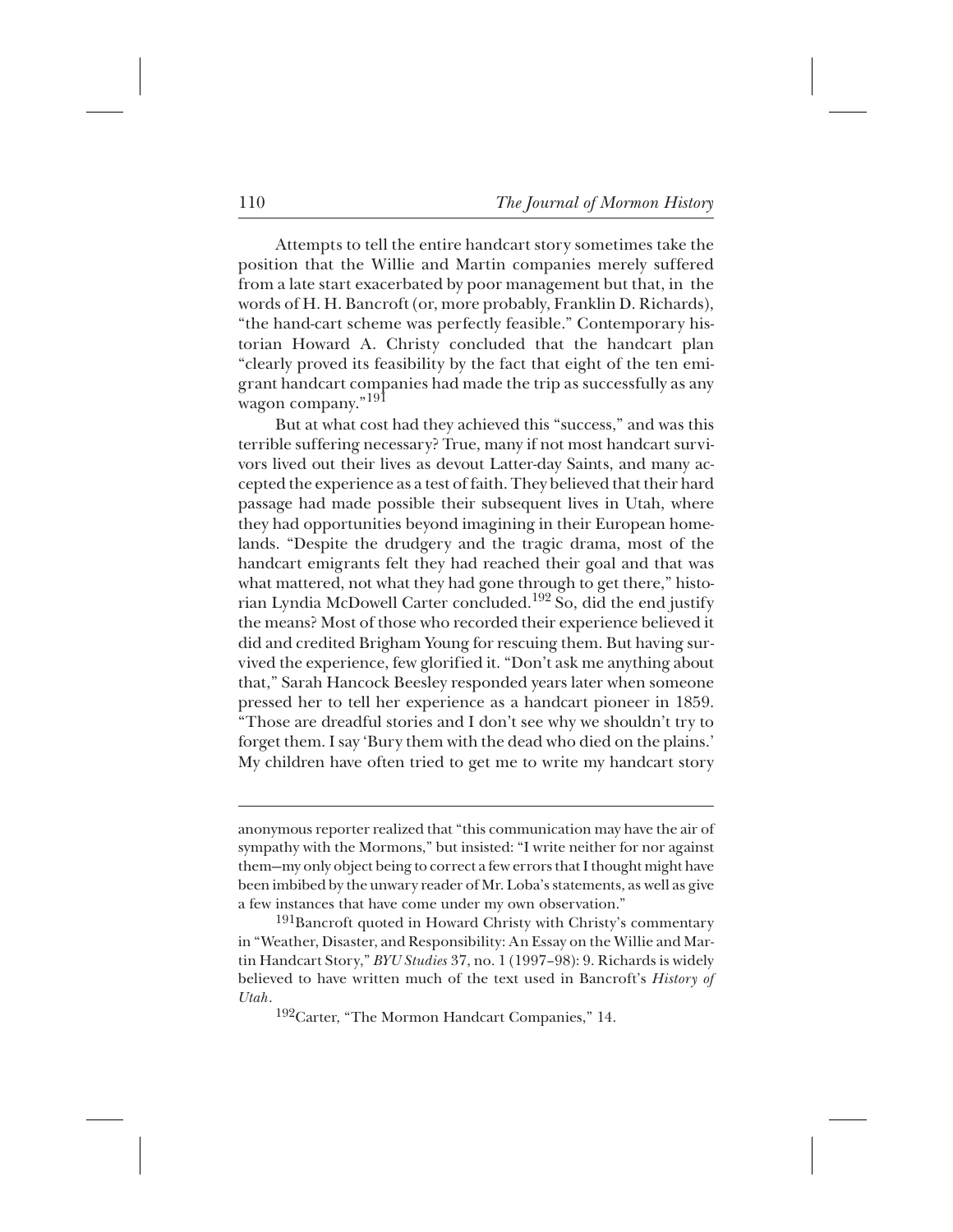but I will not."<sup>193</sup>

"1856 was the year of the handcart craze, the three first of which were the craze, and the two last that started from the frontiers so late were crazy," recalled Samuel S. Jones, who remembered he was in the craziest company of them all, Edward Martin's.<sup>194</sup> "To all, the journey, with its great and incessant toils, its wearing hardships, and wasting privations, was a hard and bitter experience, wholly unanticipated," wrote John Jaques, secretary in the offices of Church presidents John Taylor and Wilford Woodruff. "But to many, and especially to women and children who had been delicately brought up and tenderly cared for, and who had never known want nor been subject to hardships previously, as well as to the weakly and elderly of both sexes, it was cruel to a degree far beyond the power of language to express, and the more so for the reason that the worst parts of the experience were entirely unnecessary, because avoidable by timely measures and more sagacious management."<sup>195</sup>

Others were even more forthright about whom they held accountable for so much needless suffering. Elizabeth Camm, who watched her husband die and who amputated her own children's feet during the Martin Company trek, felt that the missionaries tried to cheat her unbaptized husband while he was buying railroad tickets. "Oh Eliza, you have got among a bad lot," he reproached her. "All they want is my money. God's Servants look after the Souls of the Saints, not their purses. Haven't you done wrong in leaving our home?" he asked. At Iowa City she watched as her treasured possessions and clothing were sold at auction for a pittance. "I noticed it was all bought mostly by Elders from the Valley, they knew the value of it in Utah—so did I when I got there with nothing to wear." The emigration agents failed to provide the wagons they had promised to transport baggage, personal property, children, and the sick. These wagons

 $^{195}$ Jaques, "Some Reminiscences," January 19, 1879, 1.

<sup>&</sup>lt;sup>193</sup>Sarah Hancock Beesley, "Reminiscences," in Handcart Stories, 28–34, LDS Church Library.

 $^{194}$ Jones, "Experience of S. S. Jones," September 1, 1906, 20. He added, "This is not written in any spirit of complaint. I cannot recall a rebellious spirit or feeling on the trip. We started for Zion, and to help build up the same in the valleys of the mountains, and thank God we are here." He remained a Mormon stalwart despite his hard experience. The article concluded with a verse from "Come, Come Ye Saints."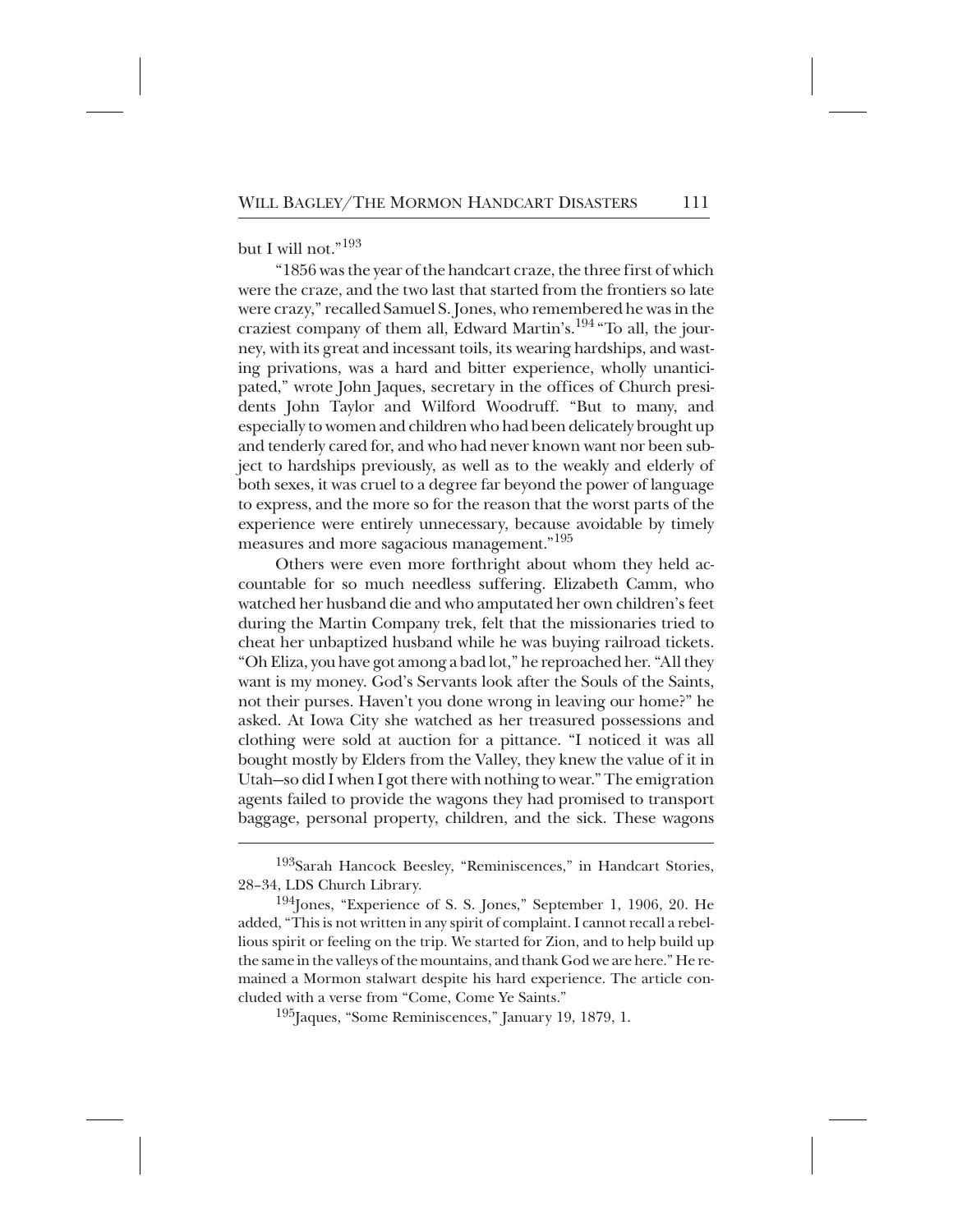"were all loaded with merchandise, they told us, for President Young's store in Salt Lake," she recalled, "but that is to his account."<sup>196</sup>

The handcart system never mastered the problem of providing enough food for people who could not haul it themselves in their small human-powered carts. The rationing system that brought even the last "successful" handcart emigrants to the brink of starvation is baffling, and none of the possible explanations for this deficiency is comforting. Yet the failure to adequately provision the handcart train was so consistently repeated that it had to be a matter of policy rather than mere oversight or incompetence. The people who trusted their lives to the missionaries who ran the companies praised compassionate leaders like Daniel McArthur, Levi Savage, George Rowley, and Christian Christiansen, but the immigrants were too often ruthlessly exploited and sometimes cheated. It proved to be an abusive and needless scheme, since the world did not end as Brigham Young predicted it would. It is an inescapable fact that the system resulted in the largest loss of life in the three decades of overland wagon travel on the Oregon, California, and Mormon trails, killing in its first year at least five times as many men, women, and children as perished under very different circumstances with the Donner Party in the Sierra Nevada.

"What have you brought us to, you, yourself in shafts drawing like beasts of burden, your children hungery and almost naked, myself will soon be gone, and My God, what will become of you and the children?" Joseph Sermon asked his wife as he lay dying of starvation and, she said, a broken heart.<sup>197</sup> Essentially, to save money, Brigham Young resorted to turning men, women, and children into beasts of burden and created a system that exploited poor converts to Mormonism. Ultimately, it replaced draft animals with human beings and placed more value dollars on dollars than life itself. "Oh it was so hard," said Sarah Beesley.<sup>198</sup>

Historians have argued ever since 1856 over who was responsible for the disaster. Like Brigham Young, most of them lay the blame on Franklin D. Richards. Young charged his most talented subordinate, Apostle John Taylor, with "saving one and incurring three dol-

<sup>&</sup>lt;sup>196</sup>Elizabeth Sermon Camm, Letter to "My Dear Children," March 16, 1892, in Joel Edward Ricks Collection, LDS Church Library.

 $197$ Ibid.

<sup>198</sup>Sarah Beesley, quoted in Carter, "The Mormon Handcart Companies," 2.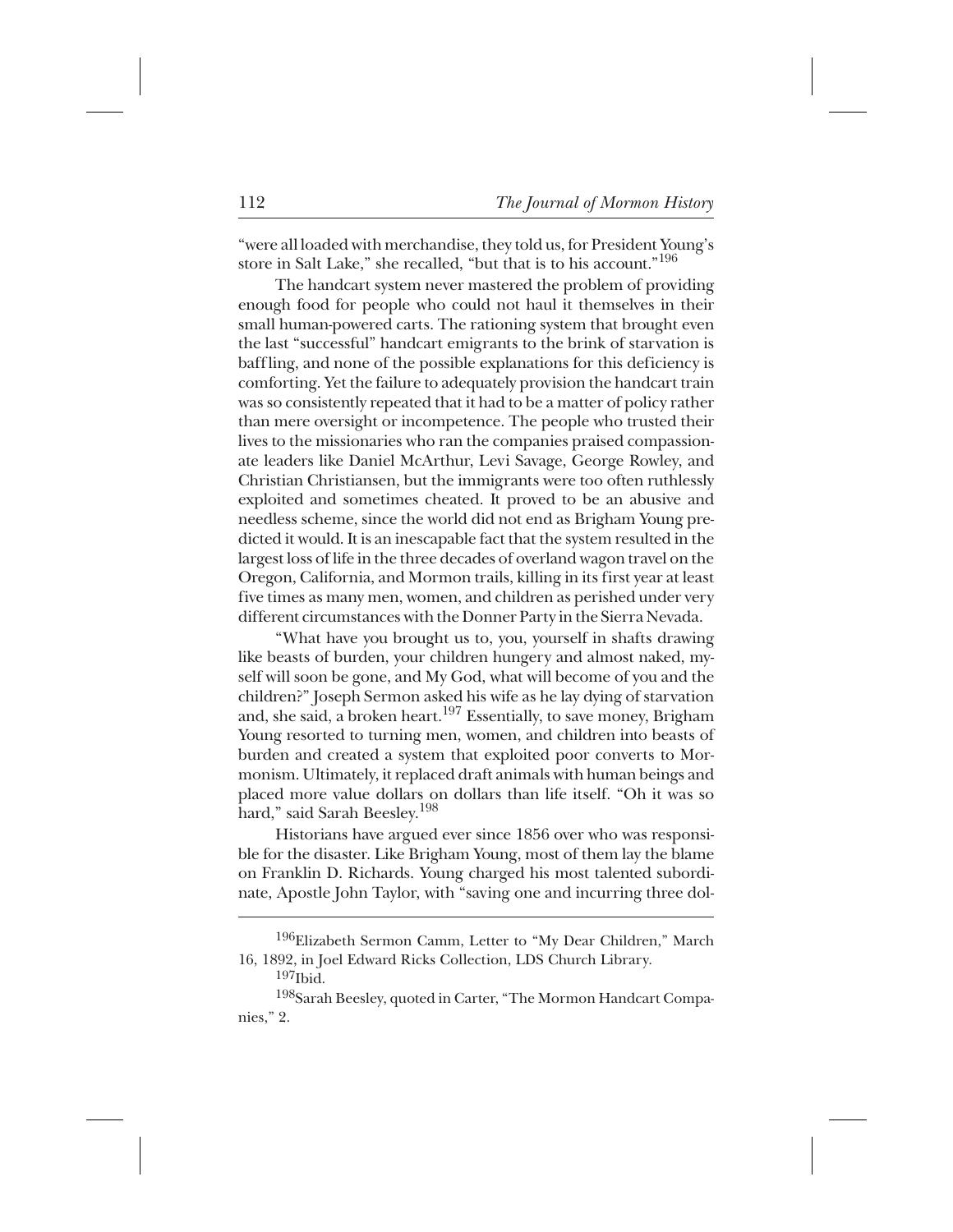lars expence" while trying to provide leadership for the handcart emigration. "You must have been misinformed—it is false in toto, and without any foundation or semblance in truth," Taylor responded vigorously. "I am prepared to meet any man on this or any charge, at any time or place. I have records of my acts which I am not afraid to have scrutinized."<sup>199</sup>

Taylor cast the situation in its true light:

The Hand-Cart system was to me, and to us all, a new operation. I considered that the utmost care and prudence was necessary. I wanted if a train started, to know that it would go through. I knew of the weakness and infirmity of many women, children and aged persons that were calculated to go, [but] I did not consider that a few dollars were to be put in competition with the lives of human beings. I believed it better for a smaller company to go through safe, than for a larger one to perish on the way. $200$ 

Taylor forthrightly identified the fundamental problem with the handcart system: it placed more value on money than on human life. By compelling inexperienced and impoverished converts to do the work of animals<sup>201</sup> on starvation rations, it made overland emigration unnecessarily difficult, if not downright cruel, and led to a loss of life that is ultimately unjustifiable.

So, who was to blame? Even the 1856 handcart veterans seldom asked the question; and when they did, they came to mixed conclusions. John Jaques asked himself who he blamed for his "hard and bitter experience" as a handcart pioneer. "I blame nobody. I am not anxious to blame anybody," he wrote. "I am not writing for the purpose of blaming anybody, but to fill up a blank page of history with matters of much interest."<sup>202</sup> Others were more direct: "Whether Brigham was influenced in his desire to get the poor of Europe more rapidly to Utah [or] by his sympathy with their condition, by his well-known love of power, his glory in numbers, or his love of wealth, which an increased amount of subservient labour would enable him to acquire, is

<sup>&</sup>lt;sup>199</sup>John Taylor, Letter to Brigham Young, February 24, 1857, 5–6, Brigham Young Collection.

 $\rm ^{200}Ibid.$ 

<sup>&</sup>lt;sup>201</sup>See John Taylor, "Hand Carts for the Plains," *The Mormon*, December 1, 1855, 2.

 $^{202}$ Jaques, "Some Reminiscences," January 19, 1879, 1.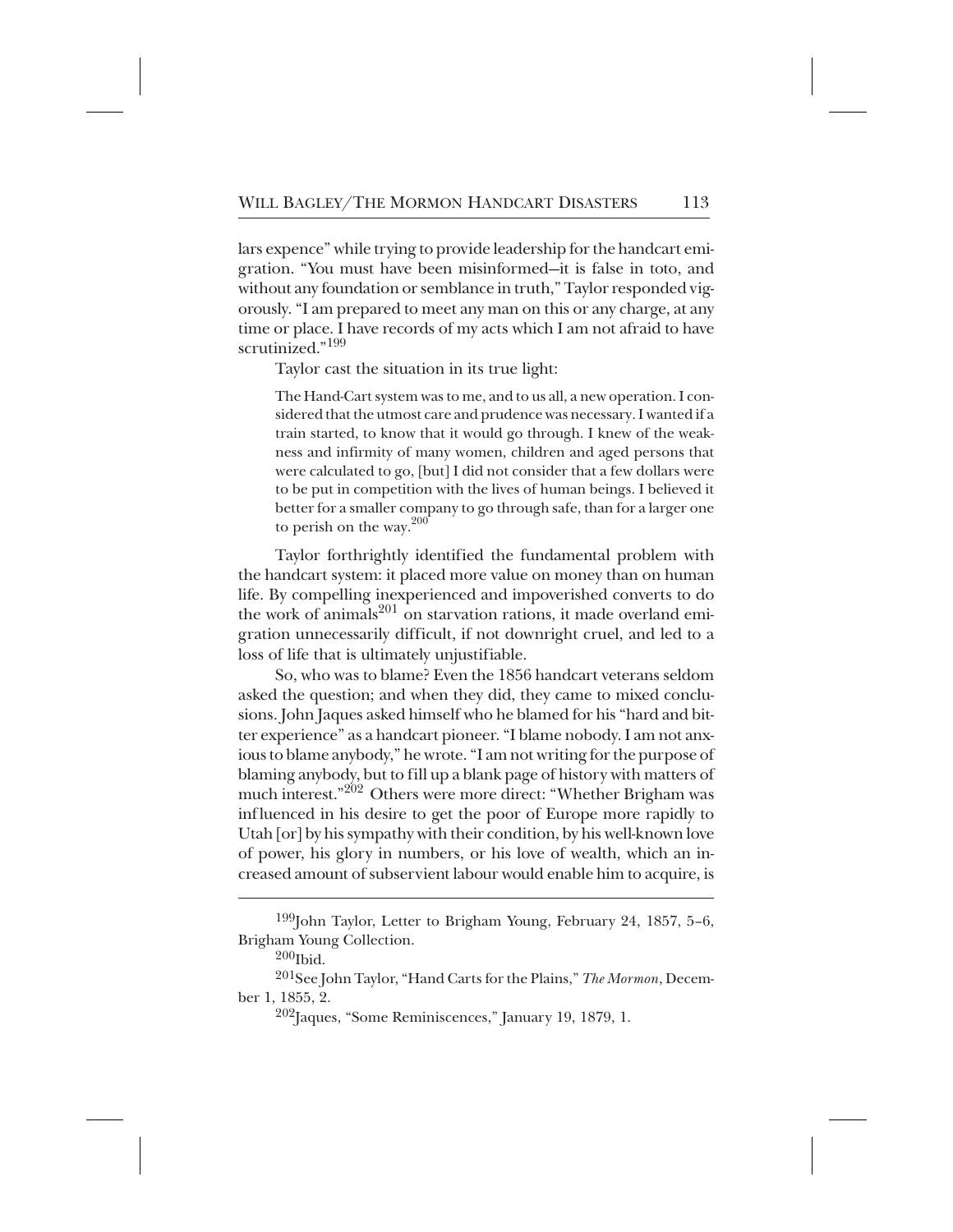best known to himself," wrote handcart-veteran John Chislett. "But the sad results of his Hand-Cart scheme will call for a day of reckoning in the future which he cannot evade." $203$ 

Few cultures celebrate calamities, but historical disasters such as the hard fate of the Donner Party, the Chicago fire, or the sinking of the *Titanic* hold an odd fascination for Americans. Yet modern Mormonism's strange attraction to this appalling catastrophe forms a singular addition to the canon. The elevation of the handcart debacle to the status of a sacred legend of the Mormon people may well be unique.

During Brigham Young's lifetime, no faithful Latter-day Saints ever wrote about the handcart disasters, leaving the story to be told by dissenters and apostates. As Lyndia Carter observed, "a shroud of silence came down for many years and the event was never discussed" because "these handcart company deaths made the church look bad [and] they made Brigham Young look bad."<sup>204</sup> In contrast, Mormons today fondly embrace and celebrate this tragic tale as a testament to their ancestors' faith and fortitude, while the Corporation of the President has spent millions of dollars acquiring and developing the property now known as the Handcart Ranch near Devil's Gate and expending political capital in arranging a long-term lease with U.S. Bureau of Land Management for government-owned property.

The volunteer guides at the LDS Church's Handcart Ranch have told visitors that the reason so many women alone had to push and pull their way across the plains in 1856 was that their husbands had enlisted in the Mormon Battalion, an event that actually took place in 1846. In August 2002, one bright young LDS visitor asked how her grandfather could have served in the Mormon Battalion and still be listed among the handcart rescuers. Edward Bunker, Levi Savage, and Daniel Tyler were all battalion veterans. The guide had apparently never considered the chronological impossibility of events happening simultaneously in 1846 and 1856. Fortunately, the LDS Church History Department has launched an effort to improve the historical narratives provided to visitors at LDS Church historical sites like the Handcart Ranch. Despite such efforts, as this article underwent final revision in 2008, a Salt Lake paper reported how during "the women's

 $203*$  Mr. Chislett's Narrative," 313.

<sup>&</sup>lt;sup>204</sup>Christopher Smith, "Tragic Handcart Account Evolved Over the Years," *Salt Lake Tribune*, June 30, 2002, A1.